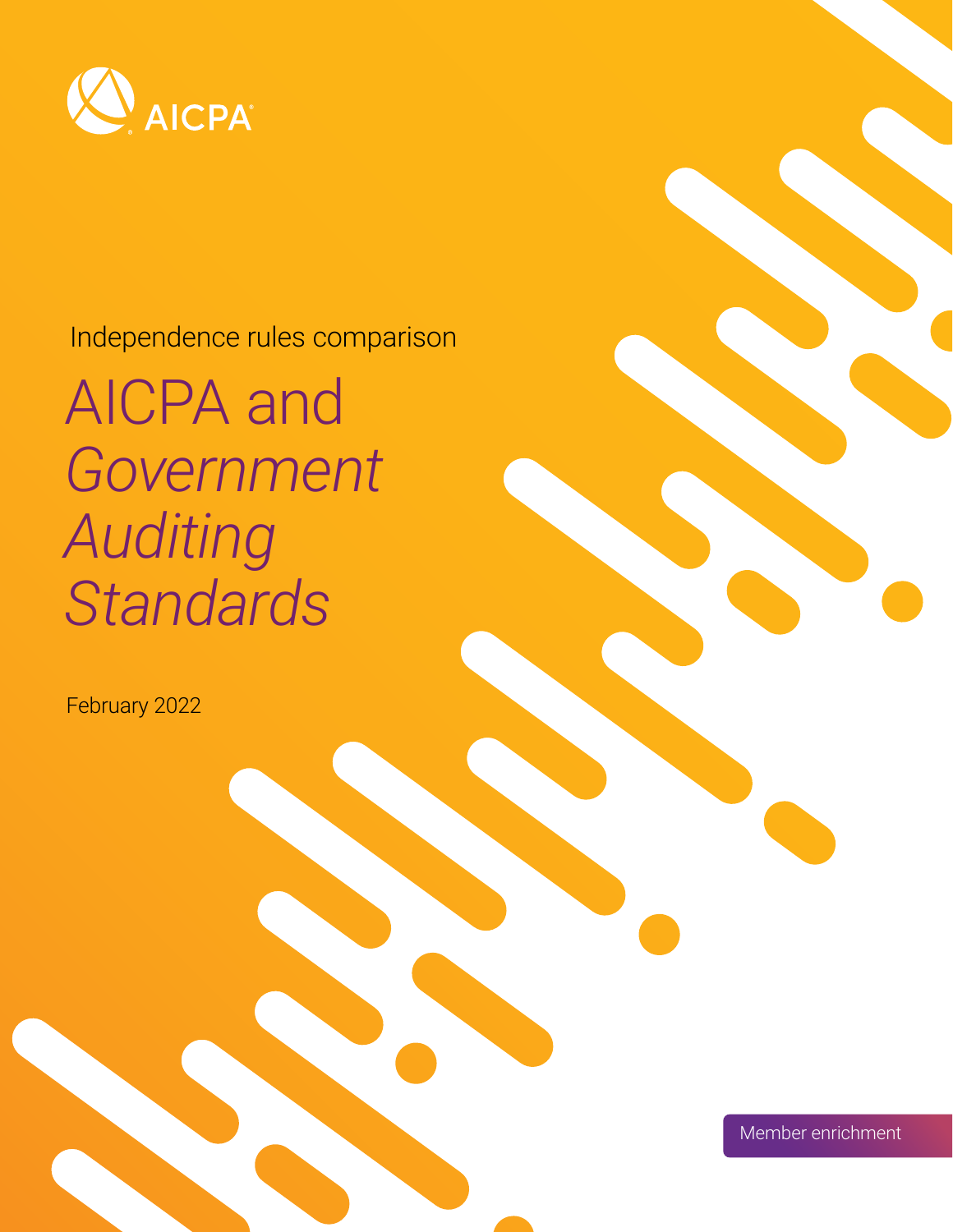#### <span id="page-1-0"></span>© 2022 AICPA All rights reserved.

For information about the procedure for requesting permission to make copies of any part of this work, please email [copyright-permissions@aicpa-cima.com](mailto:copyright-permissions%40aicpa-cima.com?subject=) with your request. Otherwise, requests should be written and mailed to Permissions Department, 220 Leigh Farm Road, Durham, NC 27707-8110 USA.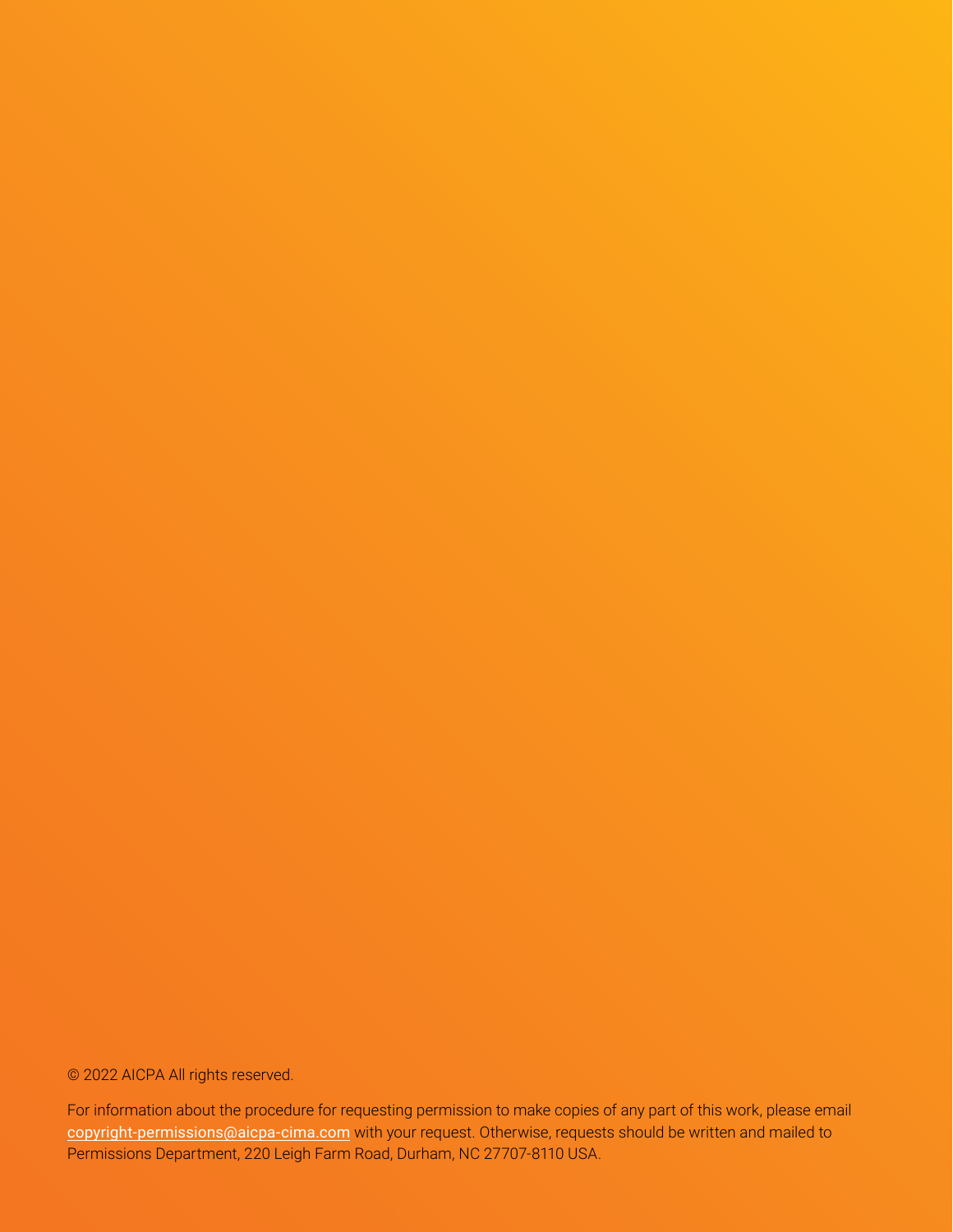# Contents

- How do you meet the challenge of [complying with two sets of independence](#page-3-0)  [standards?](#page-3-0)
	- [Nonattest or nonaudit?](#page-3-0)
	- [How to use this comparison tool](#page-3-0)
	- [What other information is available?](#page-4-0)

#### [Executive summary](#page-5-0)

- 3 When are you required to comply [with both sets of requirements?](#page-5-0)
- [The key differences](#page-5-0)
	- [Conceptual framework](#page-5-0)
	- [Nonattest services](#page-5-0)
	- [Requirements related to](#page-6-0)  [relationships and circumstances](#page-6-0)  [other than nonattest services](#page-6-0)
	- [Breach of the independence](#page-6-0)  [requirements](#page-6-0)

#### [Detailed comparisons](#page-7-0)

- [Conceptual framework](#page-8-0)
	- [Application of the](#page-8-0)  [conceptual framework](#page-8-0)
	- [What is a safeguard?](#page-8-0)
	- [When should I evaluate](#page-9-0)  [independence?](#page-9-0)
	- [Comparison table](#page-9-0)
- [Provisions of nonattest](#page-12-0)  [services — General](#page-12-0)
	- [Comparison table](#page-12-0)
- 11 Cumulative effect of providing [nonattest services](#page-13-0)
	- [Comparison table](#page-13-0)
- [General requirements](#page-15-0)
	- [Comparison table](#page-15-0)
- [Management responsibilities](#page-18-0)
	- [Comparison table](#page-18-0)
- [Documentation requirements](#page-20-0)
	- [Comparison table](#page-20-0)
- 21 Bookkeeping, payroll and [other disbursement services and](#page-23-0)  [preparing accounting records and](#page-23-0)  [financial statements](#page-23-0)
	- [Comparison table](#page-23-0)
- [Benefit plan administration](#page-26-0)
	- [Comparison table](#page-26-0)
- [Investment advisory or](#page-28-0)  [management services](#page-28-0)
	- [Comparison table](#page-28-0)
- [Appraisal, valuation and](#page-30-0)  [actuarial services](#page-30-0)
	- [Comparison table](#page-30-0)
- [Information technology services](#page-32-0)
	- [Comparison table](#page-32-0)
- [Executive or employee recruiting](#page-34-0)
	- [Comparison table](#page-34-0)
- [Business risk consulting](#page-35-0)
	- [Comparison table](#page-35-0)
- [Internal audit assistance services](#page-36-0)
	- [Comparison table](#page-36-0)
- [Internal control evaluation](#page-39-0)
	- [Comparison table](#page-39-0)
- [Independence breach](#page-41-0)
	- [Comparison table](#page-41-0)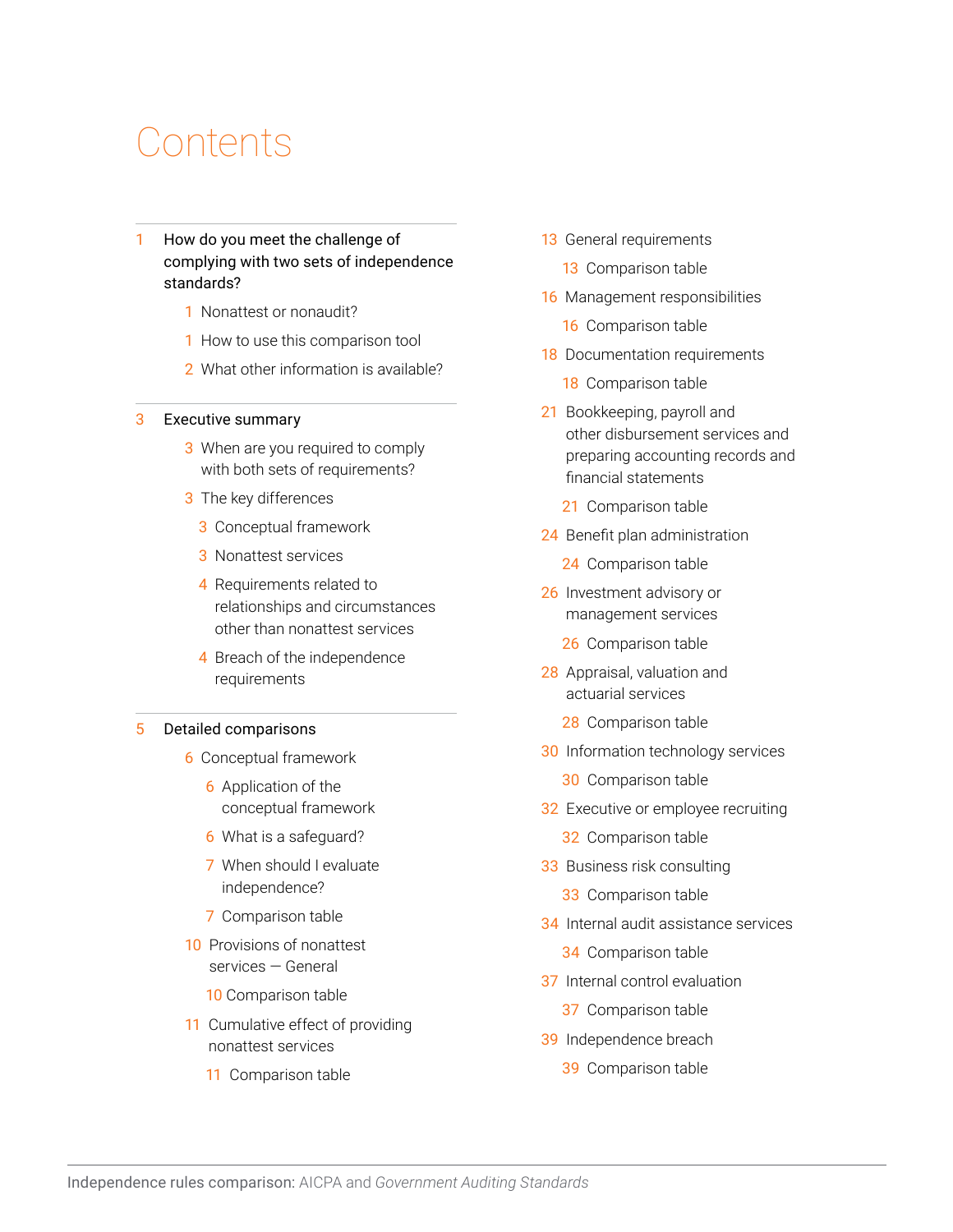# <span id="page-3-0"></span>How do you meet the challenge of complying with two sets of *independence standards*?

It can be daunting to keep track of the requirements of different standard-setting bodies, so we put together this comparison to assist you in complying with both sets of *[independence](http://pub.aicpa.org/codeofconduct/resourceseamlesslogin.aspx?prod=ethics&tdoc=et-cod&tptr=et-cod0.400.21)* requirements when both are applicable. However, it is still necessary to consult the specific requirements of the AICPA and the U.S. Government Accountability Office when evaluating *independence*.

Terms that are defined in the AICPA® Code of Professional Conduct (AICPA code) are italicized in this document. The first time a defined term or citation of the AICPA code appears in this document, it will be hyperlinked. This document does not hyperlink to terms defined in *Government Auditing Standards: 2018 Revision, Technical Update April 2021* (the Yellow Book).

# Nonattest or nonaudit?

The AICPA code uses "nonattest" and the Yellow Book uses "nonaudit" to refer to services that are not deemed attest or audit services. The terms "nonattest" and "nonaudit" are interchangeable in this document.

# How to use this comparison tool

The executive summary comparison gives a high-level overview of the *independence* requirements in the AICPA code and the Yellow Book. You'll also find detailed comparisons of the conceptual framework approach and nonattest services topics that are covered in both the AICPA code and the Yellow Book

The comparison tables have references to the *independence [interpretations](http://pub.aicpa.org/codeofconduct/resourceseamlesslogin.aspx?prod=ethics&tdoc=et-cod&tptr=et-cod0.400.25)* in the AICPA code and to specific paragraphs within the Yellow Book. Keep in mind that the Yellow Book presents requirement and application guidance paragraphs in a particular way. For ease of use in this comparison, Yellow Book paragraph references begin with either an "R" (R3.27, for example) or an "A" (A3.26, for example) to indicate whether the paragraphs relate to requirements (R) or application guidance (A).

The application guidance provides further explanation of the requirements and guidance for applying those requirements. Paragraphs 2.02 through 2.10 of the Yellow Book discuss the auditor's responsibilities related to the requirements and application guidance.

This isn't an exhaustive comparison as it doesn't compare all requirements of the AICPA code and the Yellow Book. For instance, there are nonattest services, such as hosting, advisory, corporate finance consulting, forensic accounting, and tax, that are specifically addressed only in the AICPA code. There are also relationships and circumstances other than nonattest services, such as *[affiliate](http://pub.aicpa.org/codeofconduct/resourceseamlesslogin.aspx?prod=ethics&tdoc=et-cod&tptr=et-cod0.400.02)* relationships, employment relationships, and financial interests, that are addressed only in the AICPA code. As such, these topics are not discussed in the detailed comparisons within this document and are mentioned only broadly in the "[Nonattest services](#page-5-0)" and "Requirements related to [relationships and circumstances other than nonattest](#page-6-0)  [services"](#page-6-0) sections.

The AICPA code is the only authoritative source of AICPA *independence* requirements, and those requirements are described in the rules and *interpretations* of the AICPA code. Similarly, the Yellow Book is the only authoritative source of the U.S. Government Accountability Office independence requirements. As such, this document is an educational and reference tool for AICPA *[members](http://pub.aicpa.org/codeofconduct/resourceseamlesslogin.aspx?prod=ethics&tdoc=et-cod&tptr=et-cod0.400.31)* and others interested in *independence*. The comparison is not itself authoritative guidance and often paraphrases the authoritative literature. It does not establish policy positions, standards, or preferred practices. The AICPA is not herein rendering any legal or ethical advice.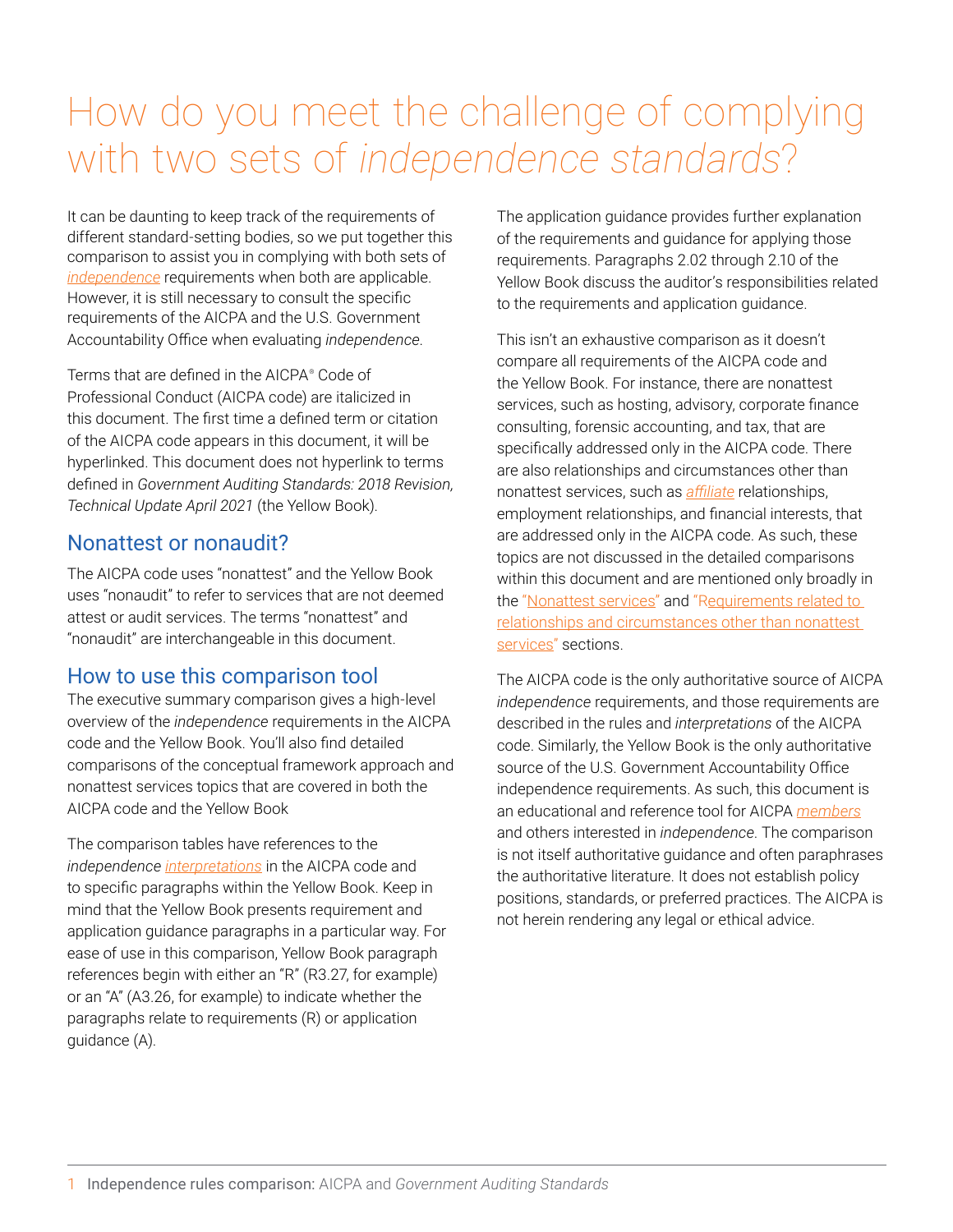# <span id="page-4-0"></span>What other information is available?

In addition to this comparison, you might also reference the AICPA [Nonattest Services Toolkit](https://www.aicpa.org/content/dam/aicpa/interestareas/professionalethics/resources/downloadabledocuments/toolkitsandaids/nonattest-services-toolkit.pdf) and the AICPA [Conceptual Framework Toolkit](https://www.aicpa.org/content/dam/aicpa/interestareas/professionalethics/resources/downloadabledocuments/toolkitsandaids/conceptualframeworktoolkitforindependence.docm) for Independence. These toolkits are nonauthoritative documents developed by AICPA Professional Ethics Division staff.

The AICPA [Nonattest Services Toolkit](https://www.aicpa.org/content/dam/aicpa/interestareas/professionalethics/resources/downloadabledocuments/toolkitsandaids/nonattest-services-toolkit.pdf) helps you understand the AICPA *independence* requirements related to providing nonattest services and helps with evaluating *[threats](http://pub.aicpa.org/codeofconduct/resourceseamlesslogin.aspx?prod=ethics&tdoc=et-cod&tptr=et-cod0.400.49)* to *independence* when providing these services. It includes, among other things, a checklist to aid with evaluating whether *independence* would be *[impaired](http://pub.aicpa.org/codeofconduct/resourceseamlesslogin.aspx?prod=ethics&tdoc=et-cod&tptr=et-cod0.400.20)* when providing these nonattest services and can be used to satisfy the AICPA documentation requirements.

#### The AICPA [Conceptual Framework Toolkit for](https://www.aicpa.org/content/dam/aicpa/interestareas/professionalethics/resources/downloadabledocuments/toolkitsandaids/conceptualframeworktoolkitforindependence.docm)

[Independence](https://www.aicpa.org/content/dam/aicpa/interestareas/professionalethics/resources/downloadabledocuments/toolkitsandaids/conceptualframeworktoolkitforindependence.docm) helps you implement the AICPA Conceptual Framework for Independence. It includes, among other things, a worksheet to help you apply the steps of the conceptual framework that could also be used to satisfy the framework's documentation requirements.

The [Yellow Book](https://www.gao.gov/yellowbook) also includes the following flowcharts at the end of chapter 3 that you may find helpful:

- [Figure 1,](https://www.gao.gov/assets/gao-21-368g.pdf#page=71) "Generally Accepted Government Auditing Standards Conceptual Framework for Independence," demonstrates the steps you would go through in evaluating any threat that is identified. If the threat is related to a nonaudit service that involves preparing accounting records and financial statements, you would also need to use figure 2.
- [Figure 2,](https://www.gao.gov/assets/gao-21-368g.pdf#page=72) "Independence Considerations for Preparing Accounting Records and Financial Statements," demonstrates the steps for evaluating nonaudit services that involve preparing accounting records and financial statements.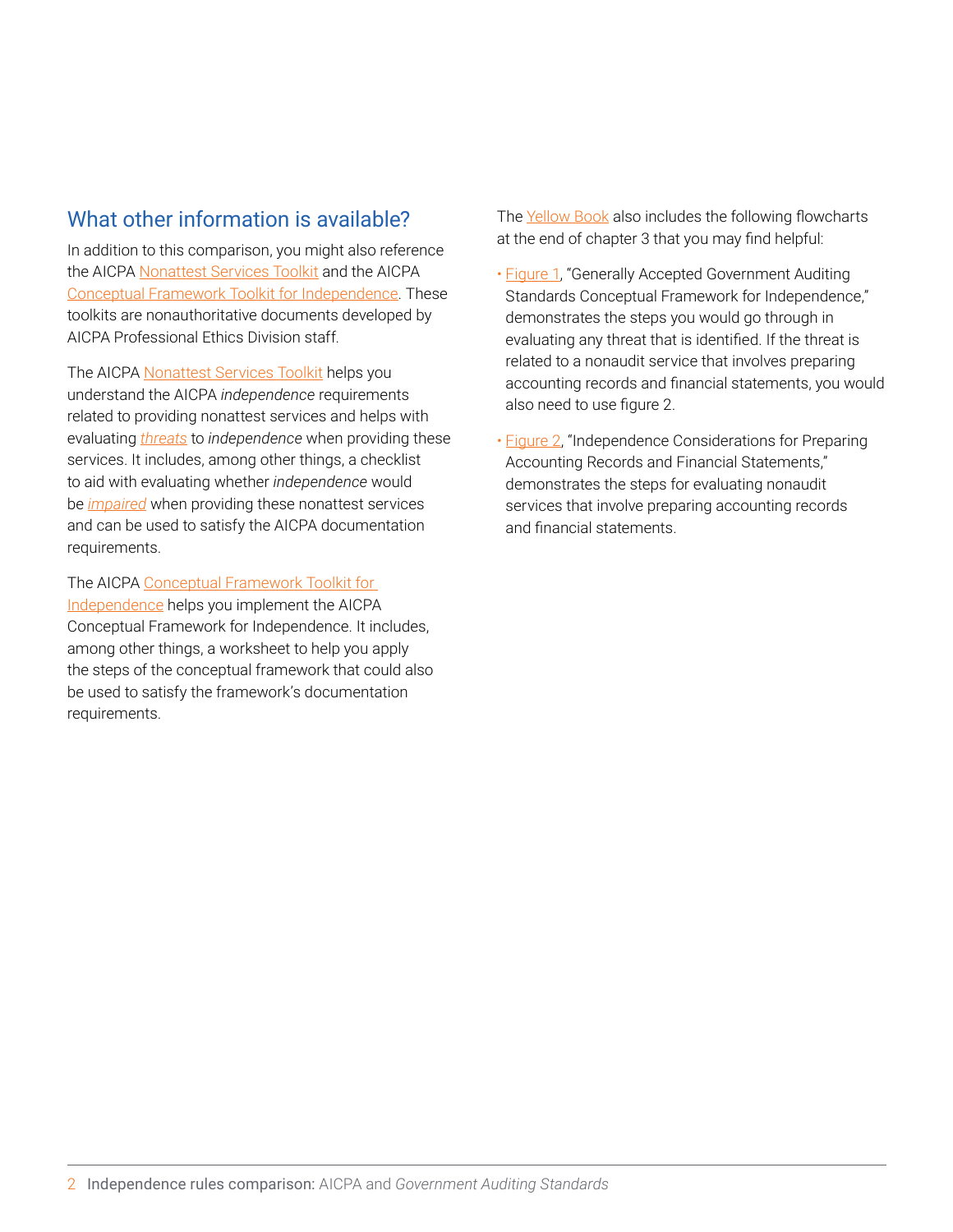# <span id="page-5-0"></span>Executive summary

## When are you required to comply with both sets of requirements?

It's important to remember that the AICPA code and the Yellow Book are from different standard setters. Thus, the requirements of each stand on their own. The Yellow Book incorporates by reference the AICPA's professional standards<sup>1</sup> that apply to financial audits, attestation engagements, and reviews of financial statements but does not incorporate ethical requirements of the AICPA code, including *independence*.

The AICPA's professional standards (such as auditing standards as promulgated by the Auditing Standards Board) require compliance with the *independence* requirements in the AICPA code regardless of whether you are an AICPA member. Therefore, when an *[attest](http://pub.aicpa.org/codeofconduct/resourceseamlesslogin.aspx?prod=ethics&tdoc=et-cod&tptr=et-cod0.400.04) [engagement](http://pub.aicpa.org/codeofconduct/resourceseamlesslogin.aspx?prod=ethics&tdoc=et-cod&tptr=et-cod0.400.04)* is subject to the Yellow Book, you must comply with the *independence* requirements in the Yellow Book as well as the AICPA code.<sup>2</sup>

# The key differences

There are several key differences between the *independence* requirements in the AICPA code and the independence requirements in the Yellow Book. These are summarized in the following sections. Additional information related to the conceptual framework and certain nonattest services topics is provided in the ["Detailed comparisons"](#page-7-0) section of this document.

# Conceptual framework

The AICPA code and the Yellow Book establish conceptual frameworks that auditors use to identify, evaluate, and apply *[safeguards](http://pub.aicpa.org/codeofconduct/resourceseamlesslogin.aspx?prod=ethics&tdoc=et-cod&tptr=et-cod0.400.43)* to address *threats* to *independence*. These frameworks share similar characteristics.

The AICPA code and the Yellow Book are consistent in their documentation requirements related to using their conceptual frameworks. Both require the documentation of identified *threats* to *independence* and *safeguards* applied to reduce *threats* to an *[acceptable level](http://pub.aicpa.org/codeofconduct/resourceseamlesslogin.aspx?prod=ethics&tdoc=et-cod&tptr=et-cod0.400.01)* when you determine that those *threats*, without *safeguards*, are not at an *acceptable level*.

There is a slight but important difference in the requirement for using the respective conceptual frameworks. Under the AICPA code, if a relationship or circumstance is not specifically addressed, auditors should use the conceptual framework approach. Under the Yellow Book, unless a relationship or circumstance is specifically prohibited, auditors should use the conceptual framework approach.

The "[Conceptual framework"](#page-7-0) section in this document outlines, in detail, those requirements under the AICPA code and the Yellow Book.

## Nonattest services

Under both sets of standards, you should comply with the respective general requirements, which are consistent with one another, when providing nonattest services that are not prohibited.

The AICPA code and the Yellow Book prohibit some of the same nonattest services for *[attest clients](http://pub.aicpa.org/codeofconduct/resourceseamlesslogin.aspx?prod=ethics&tdoc=et-cod&tptr=et-cod0.400.03)*; however, the AICPA code prohibits certain nonattest services (for example, hosting services) that the Yellow Book does not specifically reference. Also, the AICPA code requires specific considerations and the application of specific *safeguards* that are not required by the Yellow Book when providing certain permitted nonattest services.

<sup>&</sup>lt;sup>1</sup> For financial audits and attestation engagements, the Yellow Book incorporates by reference AICPA Statements on Auditing Standards and Statements on Standards for Attestation Engagements. For reviews of financial statements, the Yellow Book incorporates by reference AR-C section 90, *Review of Financial*  Statements (paragraph 2.13 of the Yellow Book).

<sup>&</sup>lt;sup>2</sup> When a member is performing a performance audit under the Yellow Book and not under the AICPA Statements on Auditing Standards and Statements on Standards for Attestation Engagements, only the Yellow Book independence requirements would apply to the engagement.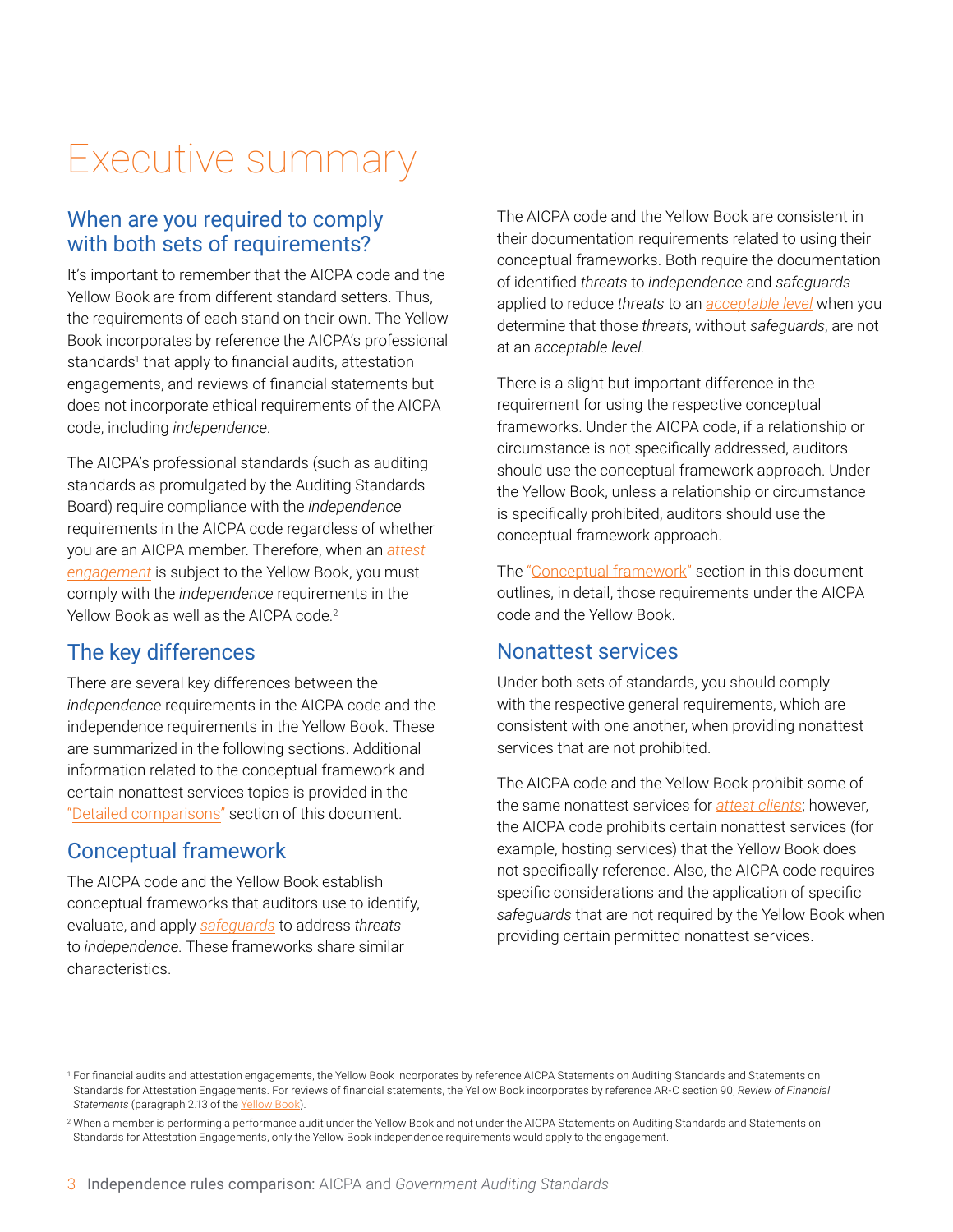<span id="page-6-0"></span>In comparison, the Yellow Book has additional requirements related to preparing accounting records and financial statements. The "[Bookkeeping, payroll, and](#page-23-0)  [other disbursement services and preparing accounting](#page-23-0)  [records and financial statements](#page-23-0)" section of this document discusses these additional requirements in detail.

The "**Detailed comparison**" section of this document shows the requirements of the AICPA code and the Yellow Book for nonattest services that both sets of standards address. For additional nonattest services addressed only in the AICPA code, refer to the "[Nonattest](http://pub.aicpa.org/codeofconduct/resourceseamlesslogin.aspx?prod=ethics&tdoc=et-cod&tptr=et-cod1.295)  [Services"](http://pub.aicpa.org/codeofconduct/resourceseamlesslogin.aspx?prod=ethics&tdoc=et-cod&tptr=et-cod1.295) subtopic (ET sec. 1.295)<sup>3</sup> of the AICPA code.

## Requirements related to relationships and circumstances other than nonattest services

The AICPA code specifically addresses *affiliate* relationships, employment relationships, and financial interests, among other relationships and circumstances, as detailed in the *independence interpretations* related to those topics.4

The Yellow Book does not address similar relationships and circumstances, so you would need to use the conceptual framework to evaluate these relationships and circumstances.

## Breach of the independence requirements

Another key difference between the *independence* requirements that practitioners may use, but one that comes up less frequently, relates to breaches of the independence requirements. The "[Independence breach"](#page-41-0) section in this document goes over those requirements under the AICPA code and the Yellow Book.

<sup>3</sup> You can find all ET sections in AICPA *Professional Standards*.

<sup>4</sup> The "[Interpretations Under the Independence Rule](http://pub.aicpa.org/codeofconduct/resourceseamlesslogin.aspx?prod=ethics&tdoc=et-cod&tptr=et-cod1.200_interpretations_under_the_independence)" subtopic includes all *independence interpretations* in the AICPA code. Practitioners should familiarize themselves with these *interpretations* as there are numerous topics addressed within that subtopic that are not discussed in detail within this document.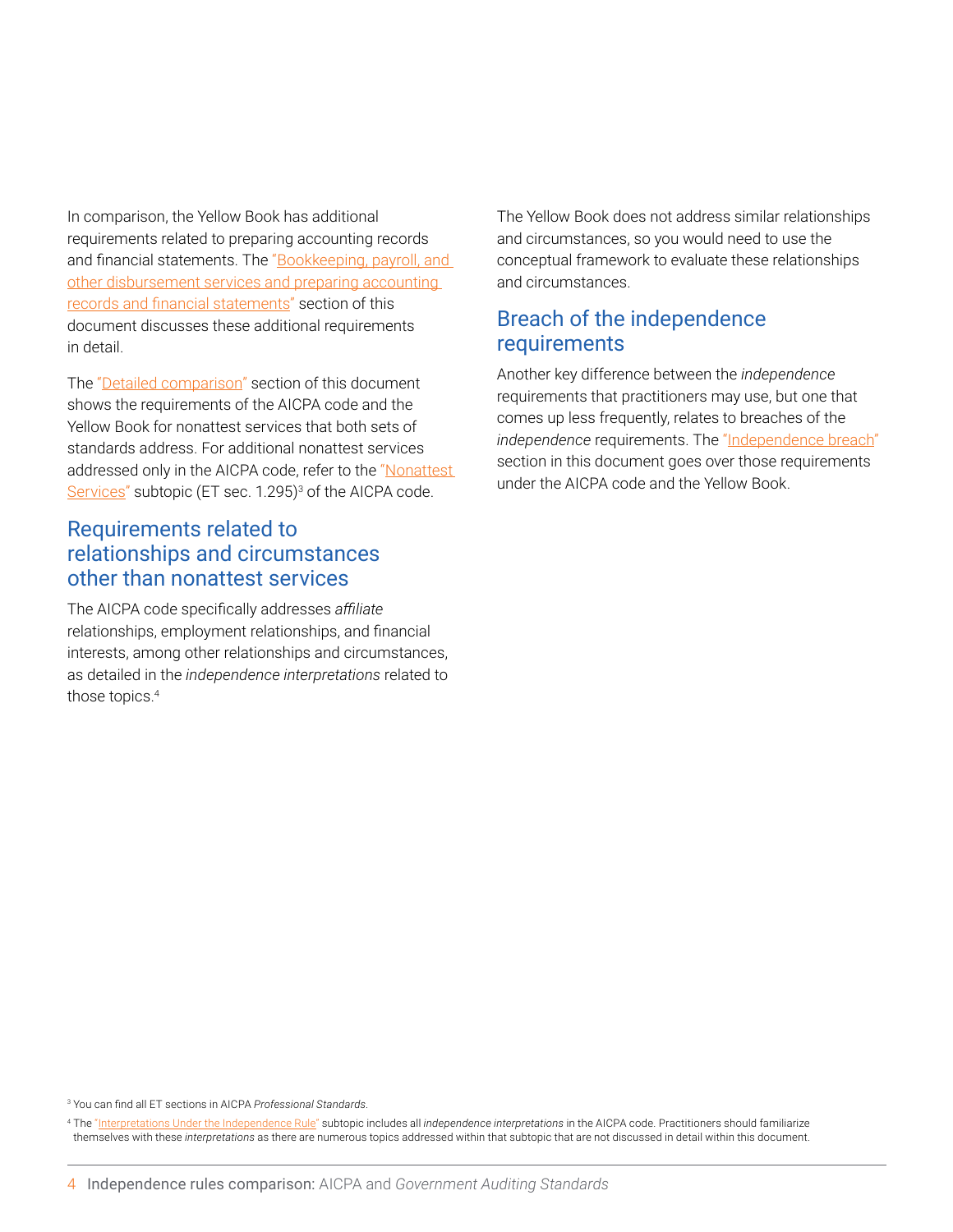# <span id="page-7-0"></span>Detailed comparisons

The sections that follow include overviews and side-by-side comparisons of the conceptual framework approaches and nonattest services topics that are covered in both the Yellow Book and the AICPA code.

In the detailed comparison tables, we use "R" to indicate requirements and "A" to indicate application guidance included in the Yellow Book, for example, "R3.27" and "A3.25." This convention is specific to the comparison tables and is not a referencing convention of the Yellow Book.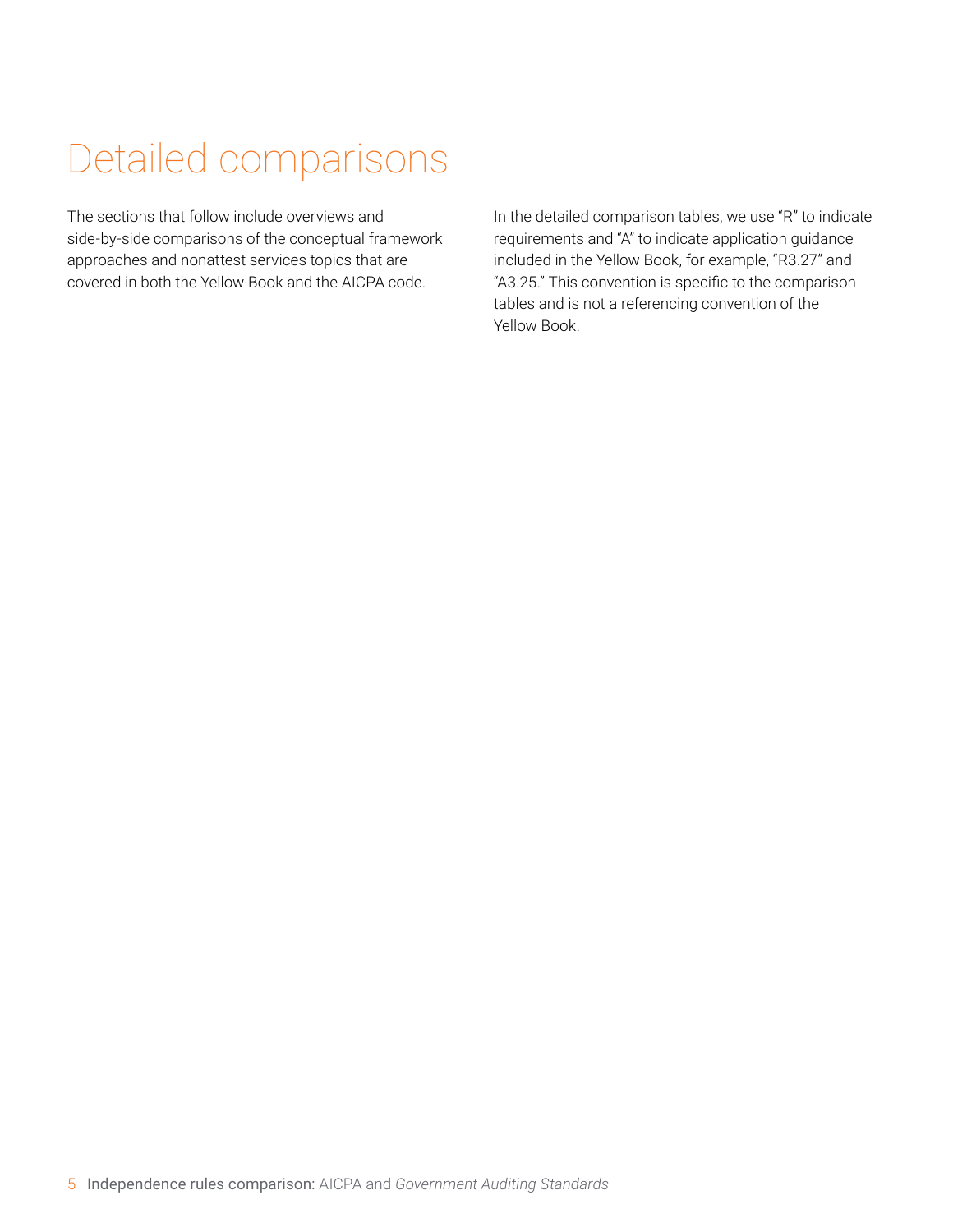# <span id="page-8-0"></span>Conceptual framework

Application of the conceptual framework In the absence of an *interpretation* of the ["Independence](https://pub.aicpa.org/codeofconduct/ethics.aspx?targetdoc=et-cod&targetptr=et-cod1.200.001) [Rule](https://pub.aicpa.org/codeofconduct/ethics.aspx?targetdoc=et-cod&targetptr=et-cod1.200.001)" (ET sec. 1.200.001) of the AICPA code that addresses a particular relationship or circumstance, a *member* should apply the ["Conceptual Framework for](http://pub.aicpa.org/codeofconduct/resourceseamlesslogin.aspx?prod=ethics&tdoc=et-cod&tptr=et-cod1.210)  [Independence](http://pub.aicpa.org/codeofconduct/resourceseamlesslogin.aspx?prod=ethics&tdoc=et-cod&tptr=et-cod1.210)" interpretation (ET sec. 1.210.010).<sup>5</sup>

In comparison, the Yellow Book requires the application of its conceptual framework for all relationships and circumstances that are not specifically prohibited. Prohibited relationships and circumstances in the Yellow Book include certain nonaudit services as outlined in the sections that follow.

When both the AICPA code and the Yellow Book *independence* requirements apply to an *attest engagement*, you should evaluate independence under the Yellow Book's requirements, whether or not the relationship or circumstance is addressed in the AICPA code.

The AICPA code may contain information with respect to the evaluation of threats and application of safeguards that could assist the practitioner when evaluating independence under the Yellow Book's conceptual framework.

For example, the AICPA code permits appraisal, valuation, and actuarial services for an *attest client* as long as the general requirements are met and

- the services do not involve a significant degree of subjectivity or
- the results of the services are not material to the *attest client's [financial statements](http://pub.aicpa.org/codeofconduct/resourceseamlesslogin.aspx?prod=ethics&tdoc=et-cod&tptr=et-cod0.400.17)*.

Under the Yellow Book, the practitioner would also need to evaluate such services under the Yellow Book conceptual framework before concluding on the permissibility of the service.

For those relationships and circumstances that practitioners determine create significant threats to independence under the Yellow Book, the Yellow Book requires the application of safeguards to eliminate or reduce the threats to an acceptable level. If the threats cannot be eliminated or reduced to an acceptable level by application of such safeguards under the Yellow Book, you should conclude that independence is impaired. This applies regardless of whether the AICPA code permits the service.

### What is a safeguard?

The AICPA code considers *safeguards* to be actions or other measures that may eliminate or reduce a threat to an *acceptable level*. Those actions or other measures can be:

- *a.* created by the profession, legislation or regulation;
- *b.* implemented by the *attest client*; or
- *c.* implemented by the *[firm](http://pub.aicpa.org/codeofconduct/resourceseamlesslogin.aspx?prod=ethics&tdoc=et-cod&tptr=et-cod0.400.18)*.

The Yellow Book describes safeguards differently they are actions or other measures, individually or in combination, that auditors and audit organizations take to reduce or eliminate threats.

<sup>5</sup> ET sec. [1.200.005.01](http://pub.aicpa.org/codeofconduct/resourceseamlesslogin.aspx?prod=ethics&tdoc=et-cod&tptr=et-cod1.200.005)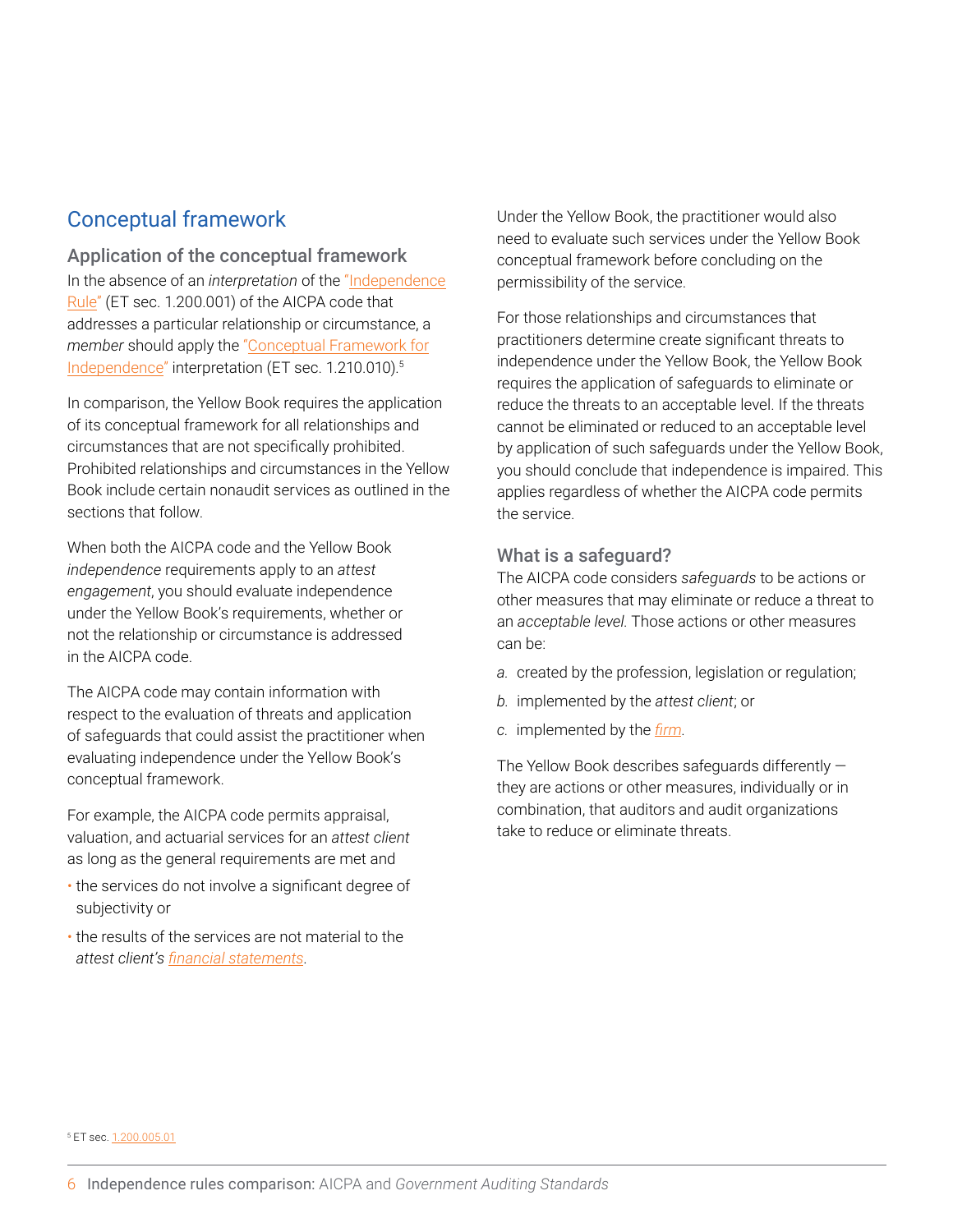### <span id="page-9-0"></span>When should I evaluate independence?

Before accepting an *[attest engagement](http://pub.aicpa.org/codeofconduct/resourceseamlesslogin.aspx?prod=ethics&tdoc=et-cod&tptr=et-cod0.400.04)* or engaging in a nonattest service for an *attest client*, you should evaluate *threats* and ensure that any identified *threats* are at an acceptable level. You may also need to reevaluate *threats* to *independence* during the *[period of the](http://pub.aicpa.org/codeofconduct/resourceseamlesslogin.aspx?prod=ethics&tdoc=et-cod&tptr=et-cod0.400.39)  professional [engagement](http://pub.aicpa.org/codeofconduct/resourceseamlesslogin.aspx?prod=ethics&tdoc=et-cod&tptr=et-cod0.400.39)*.

Although not specifically stated in the AICPA code, the AICPA [Nonattest Services Toolkit](https://www.aicpa.org/content/dam/aicpa/interestareas/professionalethics/resources/downloadabledocuments/toolkitsandaids/nonattest-services-toolkit.pdf) explains that you should be alert to changes to your engagement throughout the *period of the professional engagement* that could require you to reevaluate *independence*. Examples of some events that could require reevaluation include changes in the scope of nonaudit services (scope creep), changes in *[client](http://pub.aicpa.org/codeofconduct/resourceseamlesslogin.aspx?prod=ethics&tdoc=et-cod&tptr=et-cod0.400.07)* personnel, or changes to identified *threats* to *independence*, whether newly identified *threats* or changes in previously identified *threats* due to changes to relationships or circumstances (business, financial and so on).

In comparison, the Yellow Book specifically requires auditors to reevaluate threats to independence, including any safeguards applied, whenever the audit organization or the auditors become aware of new information or changes in facts and circumstances that could affect whether a threat has been eliminated or reduced to an *acceptable level*.

### Comparison table

As demonstrated in this table, the Yellow Book's conceptual framework shares many characteristics with the AICPA's conceptual framework.

| <b>AICPA code</b>                                                                                                                                                                                                                                                                                                                                                                                                                                                                                                                                                                                                                                                                                                                                                                                                     | <b>Yellow Book</b>                                                                                                                                                                                                                                                                                                                                                                                                                           |
|-----------------------------------------------------------------------------------------------------------------------------------------------------------------------------------------------------------------------------------------------------------------------------------------------------------------------------------------------------------------------------------------------------------------------------------------------------------------------------------------------------------------------------------------------------------------------------------------------------------------------------------------------------------------------------------------------------------------------------------------------------------------------------------------------------------------------|----------------------------------------------------------------------------------------------------------------------------------------------------------------------------------------------------------------------------------------------------------------------------------------------------------------------------------------------------------------------------------------------------------------------------------------------|
| The AICPA's risk-based approach involves the<br>following steps:                                                                                                                                                                                                                                                                                                                                                                                                                                                                                                                                                                                                                                                                                                                                                      | The Yellow Book states that auditors should apply<br>the conceptual framework at the audit organization,<br>engagement team, and individual auditor levels to                                                                                                                                                                                                                                                                                |
| 1. Identify threats. The relationships or circumstances<br>that a member encounters in various engagements and<br>work assignments will often create different threats to<br>complying with the rules. When a member encounters<br>a relationship or circumstance that is not specifically<br>addressed by a rule or an interpretation, the member<br>should use the conceptual framework approach to<br>determine whether the relationship or circumstance<br>creates one or more threats. The existence of a threat<br>does not mean that the member is in violation of the rules;<br>however, the member should evaluate the significance of<br>the threat. Categories of threats include adverse interest,<br>advocacy, familiarity, management participation,<br>self-interest, self-review and undue influence. | 1. Identify threats to independence. Facts and<br>circumstances that create threats to independence<br>can result from events such as the start of a new<br>engagement, assignment of new personnel to an<br>ongoing engagement, and acceptance of a nonaudit<br>service for an audited entity. Categories of threats<br>include self-interest, self-review, bias, familiarity, undue<br>influence, management participation and structural. |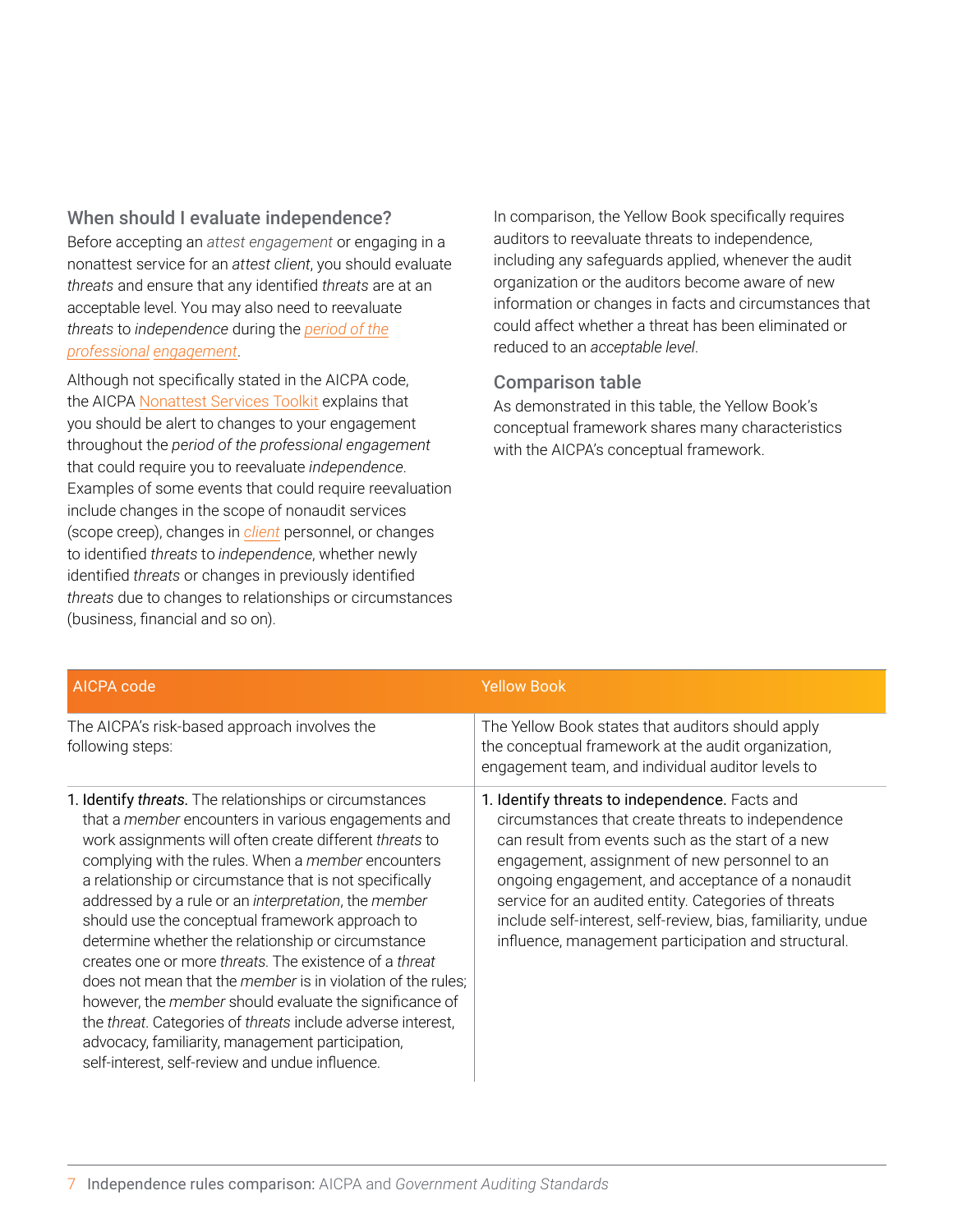#### AICPA code XVIII and AICPA code XVIII and AICPA code XVIII and AICPA code XVIII and AICPA code XVIII and AICPA

- 2. Evaluate the significance of a *threat*. In evaluating the significance of an identified *threat*, the *member* should determine whether a *threat* is at an *acceptable level*. A *threat* is at an *acceptable level* when a reasonable and informed third party who is aware of the relevant information would be expected to conclude that the *threat* would not compromise the *member's* compliance with the rules. *Members* should consider both qualitative and quantitative factors when evaluating the significance of a *threat*, including the extent to which existing *safeguards* already reduce the *threat* to an *acceptable level*. If the *member* evaluates the *threat* and concludes that a reasonable and informed third party who is aware of the relevant information would be expected to conclude that the *threat* does not compromise a *member's* compliance with the rules, the *threat* is at an *acceptable level*, and the *member* is not required to evaluate the *threat* any further under this conceptual framework approach.
- 3. Identify and apply *safeguards*. If, in evaluating the significance of an identified *threat*, the *member* concludes that the *threat* is not at an *acceptable level*, the *member* should apply *safeguards* to eliminate the *threat* or reduce it to an *acceptable level*. The *member* should apply judgment in determining the nature of the *safeguards* to be applied because the effectiveness of *safeguards* will vary, depending on the circumstances. When identifying appropriate *safeguards* to apply, one *safeguard* may eliminate or reduce multiple *threats*. In some cases, the *member* should apply multiple *safeguards* to eliminate or reduce one *threat* to an *acceptable level*. In other cases, an identified *threat* may be so significant that no *safeguards* will eliminate the *threat* or reduce it to an *acceptable level*, or the *member* will be unable to implement effective *safeguards*. Under such circumstances, providing the specific *[professional](https://pub.aicpa.org/codeofconduct/ethics.aspx?targetdoc=et-cod&targetptr=et-cod0.400.40) [services](https://pub.aicpa.org/codeofconduct/ethics.aspx?targetdoc=et-cod&targetptr=et-cod0.400.40)* would compromise the *member's* compliance with the rules, and the *member* should determine whether to decline or discontinue the *professional services* or resign from the engagement.

2. Evaluate the significance of the threats identified, both individually and in the aggregate. Threats to independence are evaluated both individually and in the aggregate as threats can have a cumulative effect on auditors' independence. When evaluating threats, an acceptable level is a level at which a reasonable and informed third party would likely conclude that the audit organization or auditor is independent. The concept of a reasonable and informed third party is a test that involves an evaluation by a hypothetical person that possesses skills, knowledge, and experience to objectively evaluate the appropriateness of the auditor's judgments and conclusions. This evaluation entails weighing all the relevant facts and circumstances, including any safeguards applied that the auditor knows, or could reasonably be expected to know, at the time that the evaluation is made.

3. Apply safeguards as necessary to eliminate the threats or reduce them to an acceptable level. Safeguards are actions or other measures, individually or in combination, that auditors and audit organizations take that effectively eliminate threats to independence or reduce them to an acceptable level. Safeguards vary depending on the facts and circumstances. If no safeguards have been effectively applied to eliminate an unacceptable threat or reduce it to an acceptable level, independence would be considered impaired. When auditors conclude that independence of the engagement team or audit organization is impaired, auditors should decline to accept an engagement or should terminate an engagement in progress (except in circumstances discussed in paragraphs 3.25 or 3.84).

([Yellow Book](https://www.gao.gov/yellowbook) R3.27, R3.30; A3.36, A3.45–A3.46, A3.49, A3.59–3.60)

(ET sec. [1.210.010\)](http://pub.aicpa.org/codeofconduct/resourceseamlesslogin.aspx?prod=ethics&tdoc=et-cod&tptr=et-cod1.210.010)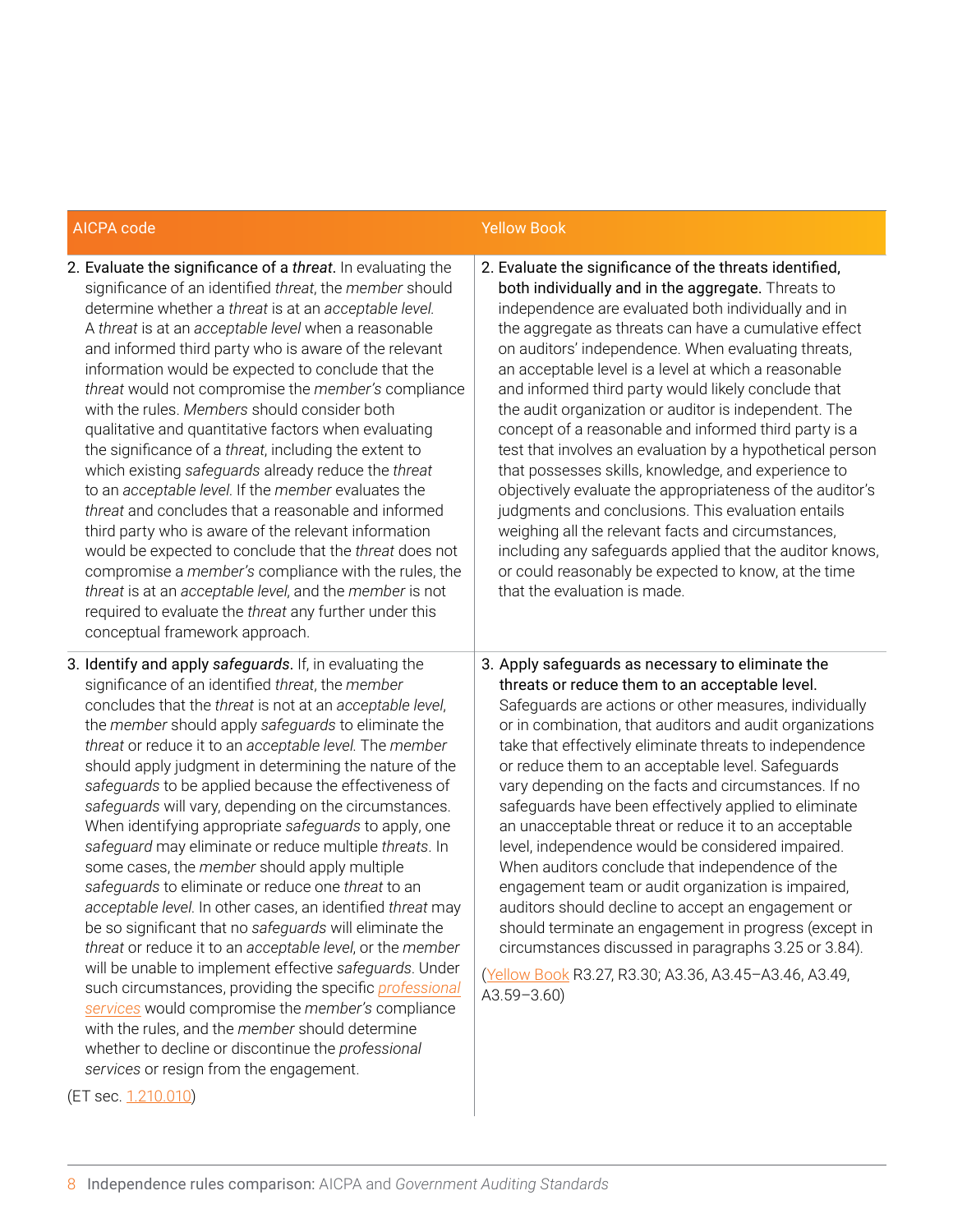|  |  | AICPA code |  |
|--|--|------------|--|

#### Yellow Book

Auditors should reevaluate threats to independence, including any safeguards applied, whenever the audit organization or the auditors become aware of new information or changes in facts and circumstances that could affect whether a threat has been eliminated or reduced to an acceptable level.

([Yellow Book](https://www.gao.gov/yellowbook) R3.28)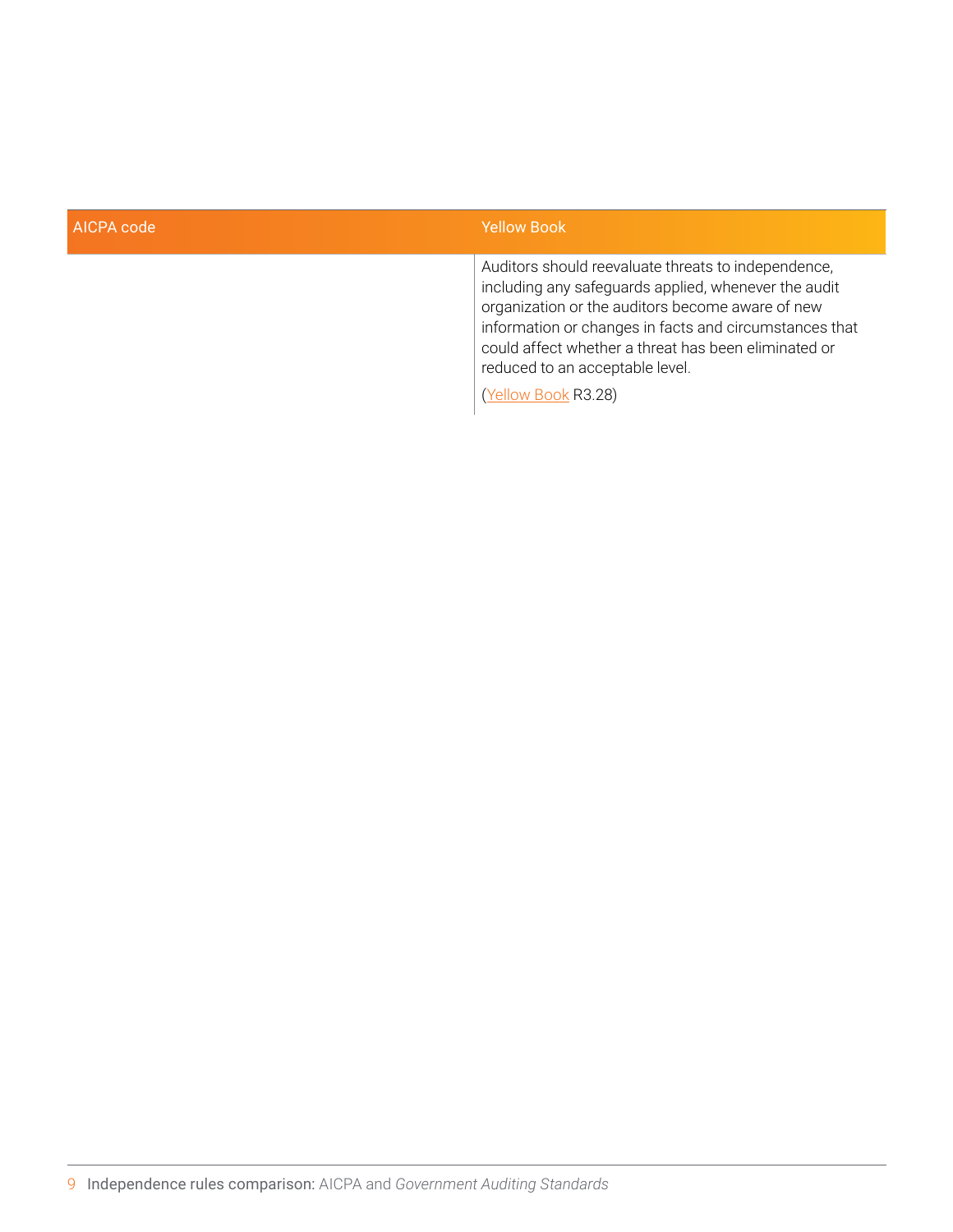# <span id="page-12-0"></span>Provisions of nonattest services — General

As discussed in the ["Conceptual framework](#page-7-0)" section, the AICPA code requires you to use the conceptual framework only if the nonattest service is not covered in one of the *interpretations* of the "Nonattest Services" subtopic. In comparison, if a nonaudit service is not

expressly prohibited in the Yellow Book, the Yellow Book requires you to evaluate that service using the conceptual framework.

#### Comparison table

This table compares the general provisions regarding nonattest services in the AICPA code and the Yellow Book.

| <b>AICPA code</b>                                                                                                                                                            | <b>Yellow Book</b>                                                                                                                                         |
|------------------------------------------------------------------------------------------------------------------------------------------------------------------------------|------------------------------------------------------------------------------------------------------------------------------------------------------------|
| The interpretations under the "Nonattest Services" subtopic<br>provide examples of specific nonattest services that<br>would and would not impair independence. The examples | Auditors may be able to provide nonaudit services in the<br>broad areas indicated in paragraphs 3.87-3.106 without<br>impairing independence if:           |
| of nonattest services that are identified as not impairing<br>independence presume that the safeguards contained<br>in the "General Requirements for Performing Nonattest    | a. the nonaudit services are not expressly prohibited by<br>Yellow Book requirements,                                                                      |
| Services" interpretation [ET 1.295.040] have been met<br>and are not intended to be all-inclusive of the types of<br>nonattest services performed by members.                | b. the auditors have determined that the requirements for<br>performing nonaudit services in paragraphs 3.73-3.78<br>and paragraph 3.83 have been met, and |
| (ET sec. 1.295)                                                                                                                                                              | c. any significant threats to independence have been<br>eliminated or reduced to an acceptable level through                                               |
| For services not addressed by an interpretation, members<br>should use the AICPA's Conceptual Framework for                                                                  | the application of safeguards.                                                                                                                             |
| Independence to evaluate threats to independence.                                                                                                                            | The conceptual framework enables auditors to evaluate                                                                                                      |
| (ET sec. 1.210.010)                                                                                                                                                          | independence given the facts and circumstances of<br>individual services that are not specifically prohibited.                                             |

([Yellow Book](https://www.gao.gov/yellowbook) A3.86)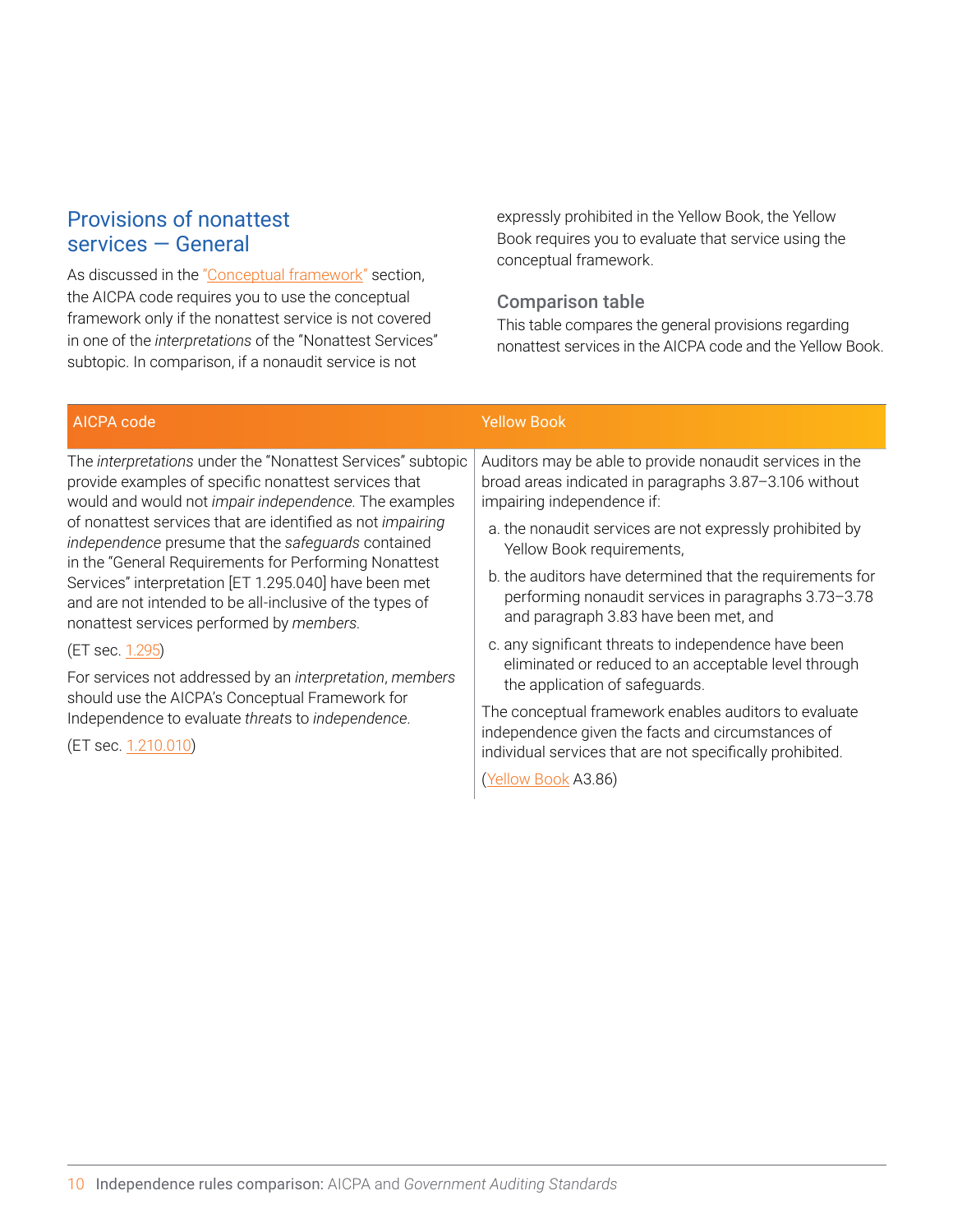# <span id="page-13-0"></span>Cumulative effect of providing nonattest services

The AICPA code and Yellow Book both require that the auditor consider *threats* to *independence* individually and in the aggregate, including the cumulative effect of providing multiple nonattest services. The AICPA [Nonattest Services Toolkit](https://www.aicpa.org/content/dam/aicpa/interestareas/professionalethics/resources/downloadabledocuments/toolkitsandaids/nonattest-services-toolkit.pdf) can be used to consider the cumulative effect of providing nonattest services on *independence* under the AICPA code.

The Yellow Book provides that, for consideration of auditor independence, offices or units of an audit

organization, or related or affiliated entities under common control, are not differentiated from one another. However, the AICPA code does not require you to consider the possible *threats* to *independence* when other *[network firms](http://pub.aicpa.org/codeofconduct/resourceseamlesslogin.aspx?prod=ethics&tdoc=et-cod&tptr=et-cod0.400.34)* within the *[firm's network](http://pub.aicpa.org/codeofconduct/resourceseamlesslogin.aspx?prod=ethics&tdoc=et-cod&tptr=et-cod0.400.33)* are providing nonattest services.

### Comparison table

This table compares the requirements in the AICPA code related to evaluating *threats* in the aggregate to the requirements and application guidance in the Yellow Book.

### AICPA code XVIII Alternative Contract Contract Contract Contract Contract Contract Contract Contract Contract Contract Contract Contract Contract Contract Contract Contract Contract Contract Contract Contract Contract Cont

### Conceptual framework approach to independence Many different relationships or circumstances (or combinations of relationships or circumstances) can create *threats* to compliance with the "Independence Rule."

### (ET sec. [1.210.010.10\)](http://pub.aicpa.org/codeofconduct/resourceseamlesslogin.aspx?prod=ethics&tdoc=et-cod&tptr=et-cod1.210.010.10)

The nonauthorative Conceptual Framework Toolkit for Independence also explains that *members* should evaluate identified *threats* both individually and in the aggregate because *threats* can have a cumulative effect on a *member's independence*.

### Nonattest services

The *interpretations* of the "Nonattest Services" subtopic under the "Independence Rule" include various examples of nonattest services that individually would not *impair independence* because the *safeguards* in the "General Requirements for Performing Nonattest Services" interpretation reduce the self-review and management participation *threats* to an *acceptable level*. However, performing multiple nonattest services can increase the significance of these *threats* as well as other *threats* to *independence*.

Conceptual framework approach to independence Threats to independence are evaluated both individually and in the aggregate as threats can have a cumulative effect on an auditor's independence.

### ([Yellow Book](https://www.gao.gov/yellowbook) A3.45)

For consideration of auditor independence, offices or units of an audit organization, or related or affiliated entities under common control, are not differentiated from one another. Consequently, for the purposes of evaluating independence using the conceptual framework, an audit organization that includes multiple offices or units, or includes multiple entities related or affiliated through common control, is considered to be one audit organization. Common ownership may also affect independence in appearance regardless of the level of control.

### ([Yellow Book](https://www.gao.gov/yellowbook) A3.35)

### Nonaudit services

Before auditors agree to provide a nonaudit service to an audited entity, they should determine whether providing such a service would create a threat to independence, either by itself or in aggregate with other nonaudit services provided, with respect to any Yellow Book engagement they conduct.

([Yellow Book](https://www.gao.gov/yellowbook) R3.64)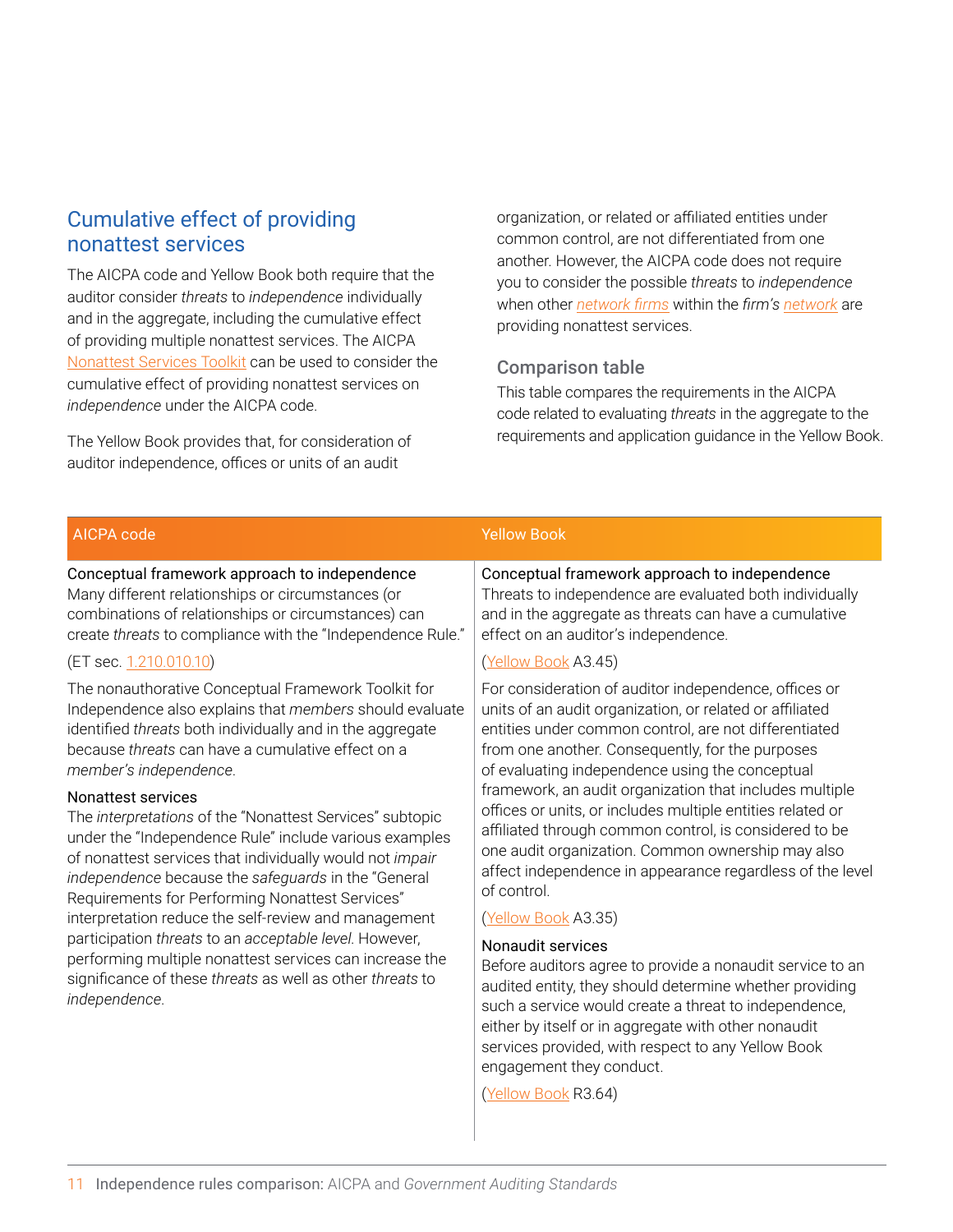#### AICPA code XVIII and AICPA code XVIII and AICPA code XVIII and AICPA code XVIII and AICPA code XVIII and AICPA

Before agreeing to perform nonattest services, the *member* should evaluate whether the performance of multiple nonattest services by the *member* or *member's [firm](http://pub.aicpa.org/codeofconduct/resourceseamlesslogin.aspx?prod=ethics&tdoc=et-cod&tptr=et-cod0.400.18)*, in the aggregate, creates a significant *threat* to the *member's independence* that cannot be reduced to an *acceptable level* by the application of the *safeguards* in the "General Requirements for Performing Nonattest Services" interpretation.

In situations in which a *member* determines that *threats* are not at an *acceptable level*, *safeguards* in addition to those in the "General Requirements for Performing Nonattest Services" interpretation should be applied to eliminate the *threats* or reduce them to an *acceptable level*. If no *safeguards* exist that will eliminate or reduce the *threats* to an *acceptable level*, *independence* would be *impaired*.

For purposes of this interpretation, the *member* is not required to consider the possible *threats* to *independence* created due to the provision of nonattest services by other *network firms* within the *firm's network*.

(ET sec. [1.295.020](http://pub.aicpa.org/codeofconduct/resourceseamlesslogin.aspx?prod=ethics&tdoc=et-cod&tptr=et-cod1.295.020))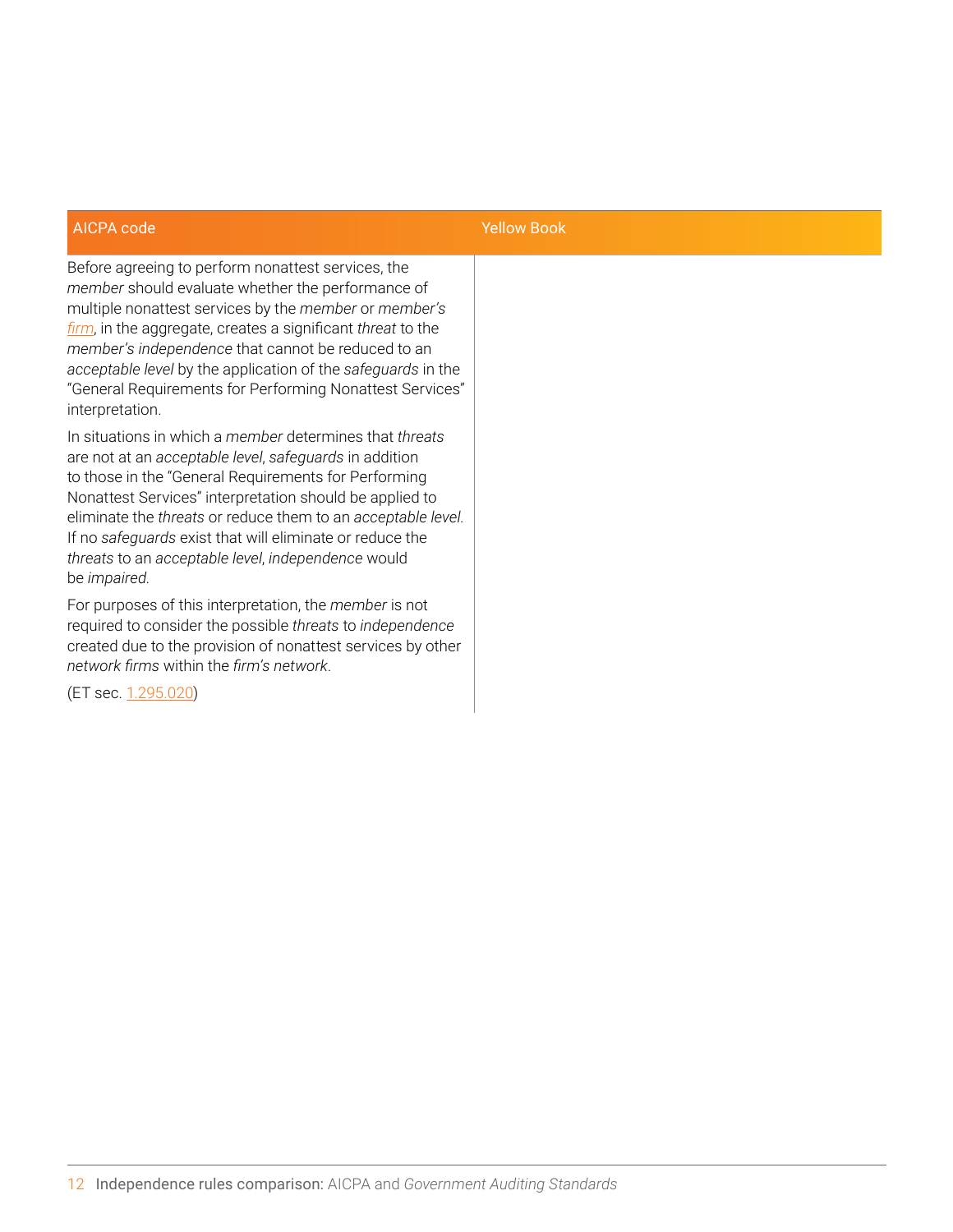# <span id="page-15-0"></span>General requirements

The AICPA code and the Yellow Book both indicate auditors should comply with the respective general requirements before agreeing to perform for an *attest client* any nonattest service that is not prohibited.

In certain *interpretations* within the "Nonattest Services" subtopic of the AICPA code, compliance with the ["General Requirements for Performing Nonattest](http://pub.aicpa.org/codeofconduct/resourceseamlesslogin.aspx?prod=ethics&tdoc=et-cod&tptr=et-cod1.295.040)  [Services"](http://pub.aicpa.org/codeofconduct/resourceseamlesslogin.aspx?prod=ethics&tdoc=et-cod&tptr=et-cod1.295.040) interpretation will reduce *threats* to an *acceptable level.* 

For example, this is true when providing executive or employee recruiting services to an *attest client* under the ["Executive or Employee Recruiting](http://pub.aicpa.org/codeofconduct/resourceseamlesslogin.aspx?prod=ethics&tdoc=et-cod&tptr=et-cod1.295.135)" interpretation (ET sec. 1.295.135). For other *interpretations*, you will need to meet the general requirements in addition to other requirements included in the specific *interpretation*.

However, under the Yellow Book, in addition to complying with the general requirements when performing nonaudit services, practitioners should also apply the Yellow Book

conceptual framework to evaluate whether the threats are significant and apply safeguards, as necessary, to eliminate or reduce threats to an acceptable level.

If management does not take responsibility for the nonattest service or does not designate an individual with suitable skill, knowledge, or experience to oversee the nonattest service, both sets of requirements explain that *independence* will be *impaired*.

As highlighted further in the ["Documentation"](#page-20-0) section, only the Yellow Book requires auditors to document their assessment of whether the individual overseeing the nonattest services possesses suitable skill, knowledge or experience.

### Comparison table

As demonstrated in this table, the "General Requirements for Performing Nonattest Services" interpretation of the AICPA code and the general requirements in the Yellow Book are consistent with one another.

### AICPA code XVIII and AICPA code XVIII and AICPA code XVIII and AICPA code XVIII and AICPA code XVIII and AICPA

When a *member* performs a nonattest service for an *attest client*, *threats* to the *member's* compliance with the "Independence Rule" [1.200.001] may exist. Unless an *interpretation* of the "Nonattest Services" subtopic [1.295] under the "Independence Rule" states otherwise, *threats* would be at an *acceptable level*, and *independence* would not be *impaired*, when all the following *safeguards* are met:

- a. The *member* determines that the *attest client* and its management agree to
	- i. assume all management responsibilities as described in the "Management Responsibilities" interpretation [1.295.030].

Before auditors agree to provide nonaudit services to an audited entity that the audited entity's management requested and that could create a threat to independence, either by themselves or in aggregate with other nonaudit services provided, auditors should determine that the audited entity has designated an individual who possesses suitable skill, knowledge, or experience and that the individual understands the services to be provided sufficiently to oversee them. In cases where the audited entity is unable or unwilling to assume these responsibilities, auditors should conclude that the provision of the services is an impairment of independence.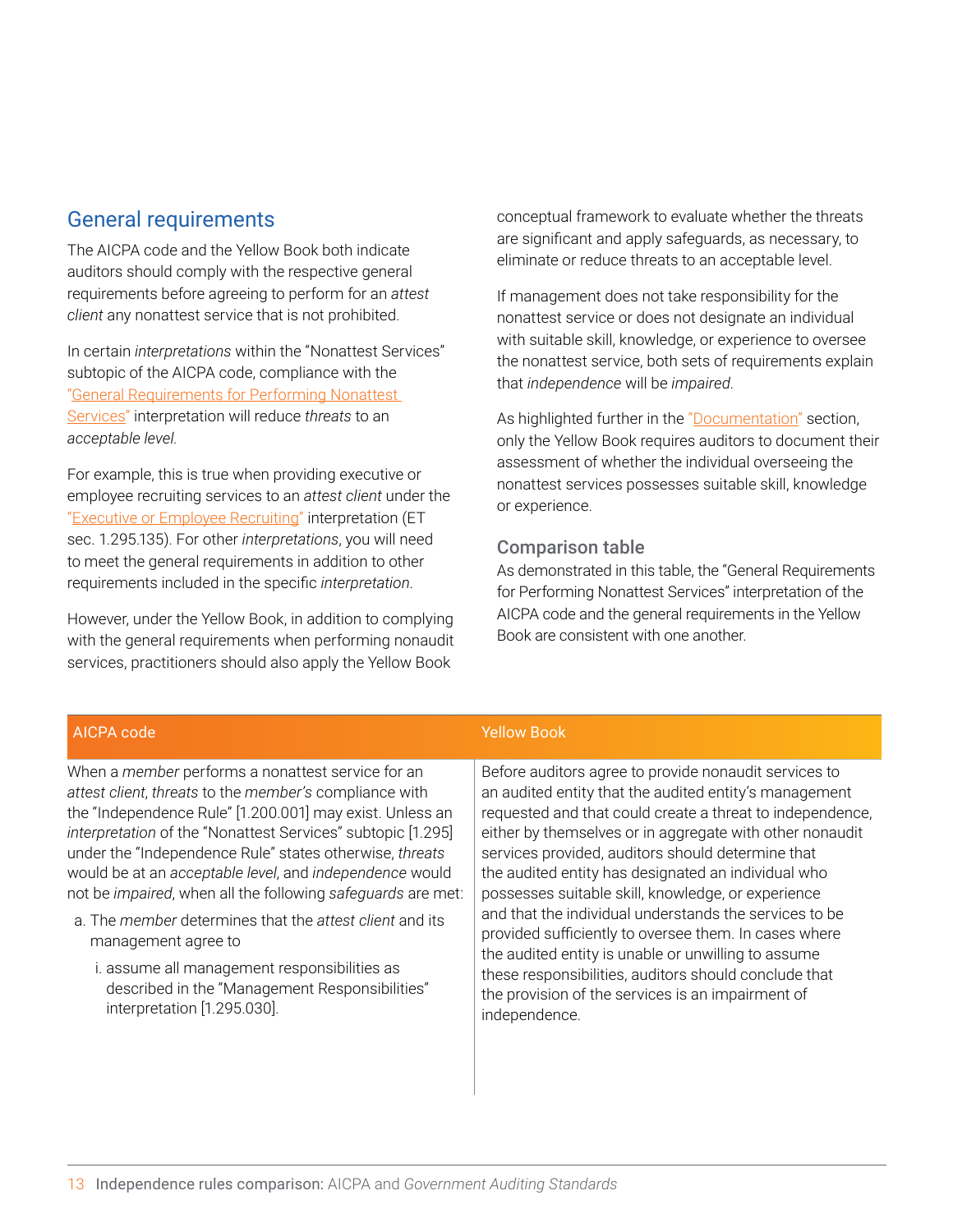#### AICPA code Yellow Book

- ii. oversee the service, by designating an individual, preferably within senior management, who possesses suitable skill, knowledge, and/or experience. The *member* should assess and be satisfied that such individual understands the services to be performed sufficiently to oversee them. However, the individual is not required to possess the expertise to perform or re-perform the services.
- iii. evaluate the adequacy and results of the services performed.
- iv. accept responsibility for the results of the services.
- b. The *member* does not assume management responsibilities (see the "Management Responsibilities" interpretation) when providing nonattest services and the *member* is satisfied that the *attest client* and its management will:
	- i. be able to meet all of the criteria delineated in item (a),
	- ii. make an informed judgment on the results of the *member's* nonattest services, and
	- iii. accept responsibility for making the significant judgments and decisions that are the proper responsibility of management.

If the *attest client* is unable or unwilling to assume these responsibilities (for example, the *attest client* cannot oversee the nonattest services provided or is unwilling to carry out such responsibilities due to lack of time or desire), the *member's* performance of nonattest services would *impair independence*.

- c. Before performing nonattest services the *member* establishes and documents in writing his or her understanding with the *attest client* (board of directors, audit committee, or management, as appropriate in the circumstances) regarding:
	- i. objectives of the engagement,
	- ii. services to be performed,
	- iii. *attest client's* acceptance of its responsibilities,
	- iv. *member's* responsibilities, and
	- v. any limitations of the engagement.

Auditors should document consideration of management's ability to effectively oversee nonaudit services to be provided and obtain agreement from audited entity management that audited entity management performs the following functions in connection with the nonaudit services:

- a. Assumes all management responsibilities
- b. Oversees the services, by designating an individual, preferably within senior management, who possess suitable skill, knowledge or experience
- c. Evaluates the adequacy and results of the services provided
- d.Accepts responsibility for the results of the services

#### ([Yellow Book](https://www.gao.gov/yellowbook) R3.73–3.76)

In connection with nonaudit services, auditors should establish and document their understanding with the audited entity's management or those charged with governance, as appropriate, regarding the following:

- a. Objectives of the nonaudit services
- b. Services to be performed
- c. Audited entity's acceptance of its responsibilities as discussed in paragraph 3.76
- d. Auditors' responsibilities
- e. Any limitations of the nonaudit service

#### ([Yellow Book](https://www.gao.gov/yellowbook) R3.77)

Routine activities performed by auditors that relate directly to conducting an engagement are not considered nonaudit services under the Yellow Book. Examples of routine activities include:

- a. providing advice to the audited entity on an accounting matter as an ancillary part of the overall financial audit.
- b. providing advice to the audited entity on routine business matters.
- c. educating the audited entity on matters within the technical expertise of the auditors.
- d. providing information to the audited entity that is readily available to the auditors, such as best practices and benchmarking studies.

([Yellow Book](https://www.gao.gov/yellowbook) A3.70–3.71)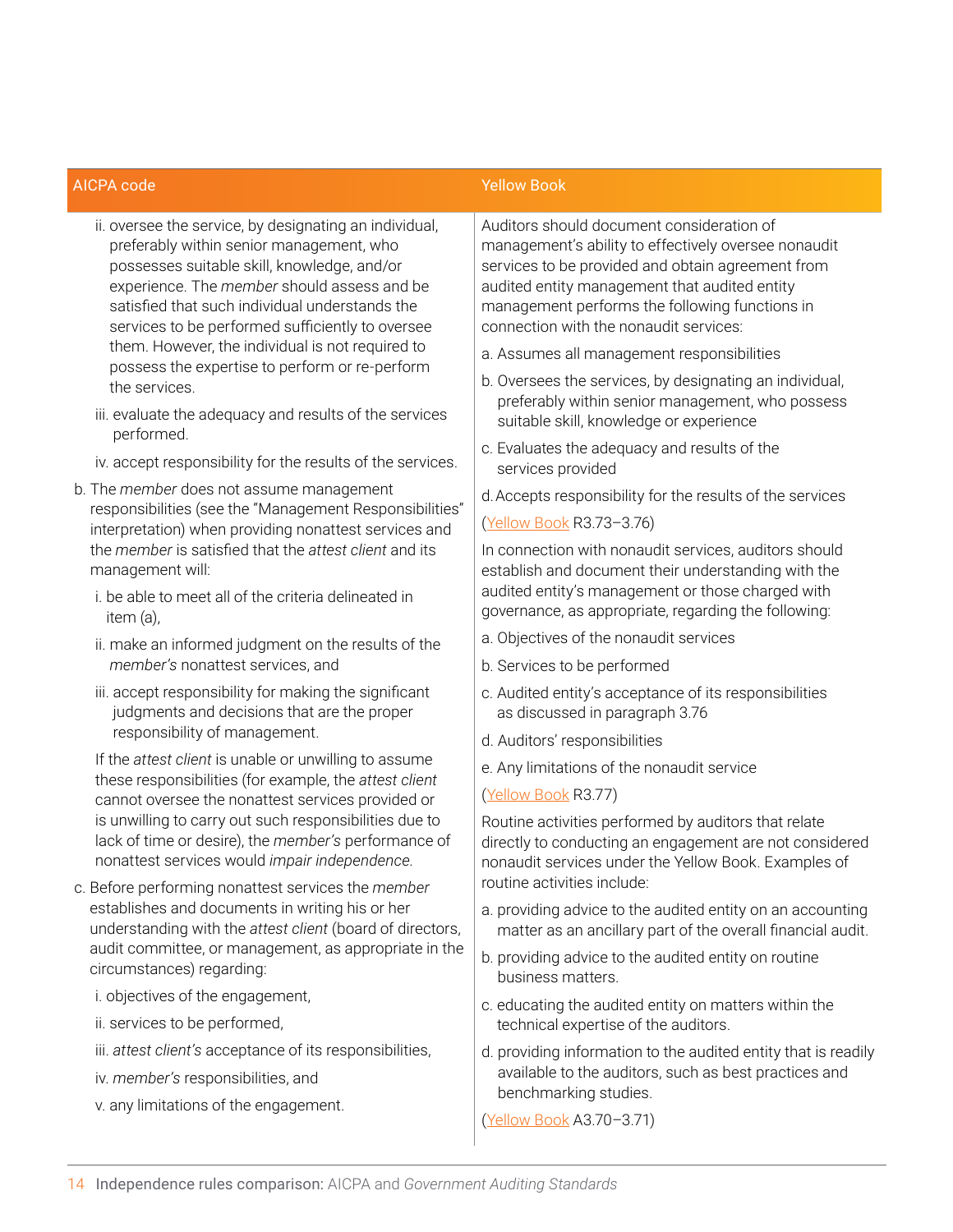| AICPA code                                                                                                                                                                                                                                                                                                                                                                                                                                                                                                                                                        | <b>Yellow Book</b> |  |
|-------------------------------------------------------------------------------------------------------------------------------------------------------------------------------------------------------------------------------------------------------------------------------------------------------------------------------------------------------------------------------------------------------------------------------------------------------------------------------------------------------------------------------------------------------------------|--------------------|--|
| The above safeguards and the "Documentation<br>Requirements When Providing Nonattest Services"<br>interpretation [1.295.050] do not apply to certain<br>routine activities performed by the member, such as<br>providing advice and responding to the attest client's<br>questions as part of the <i>client-member</i> relationship.<br>However, in providing such services, the member<br>must not assume management responsibilities,<br>as described in the "Management Responsibilities"<br>interpretation of the "Independence Rule."<br>(ET sec. 1.295.040) |                    |  |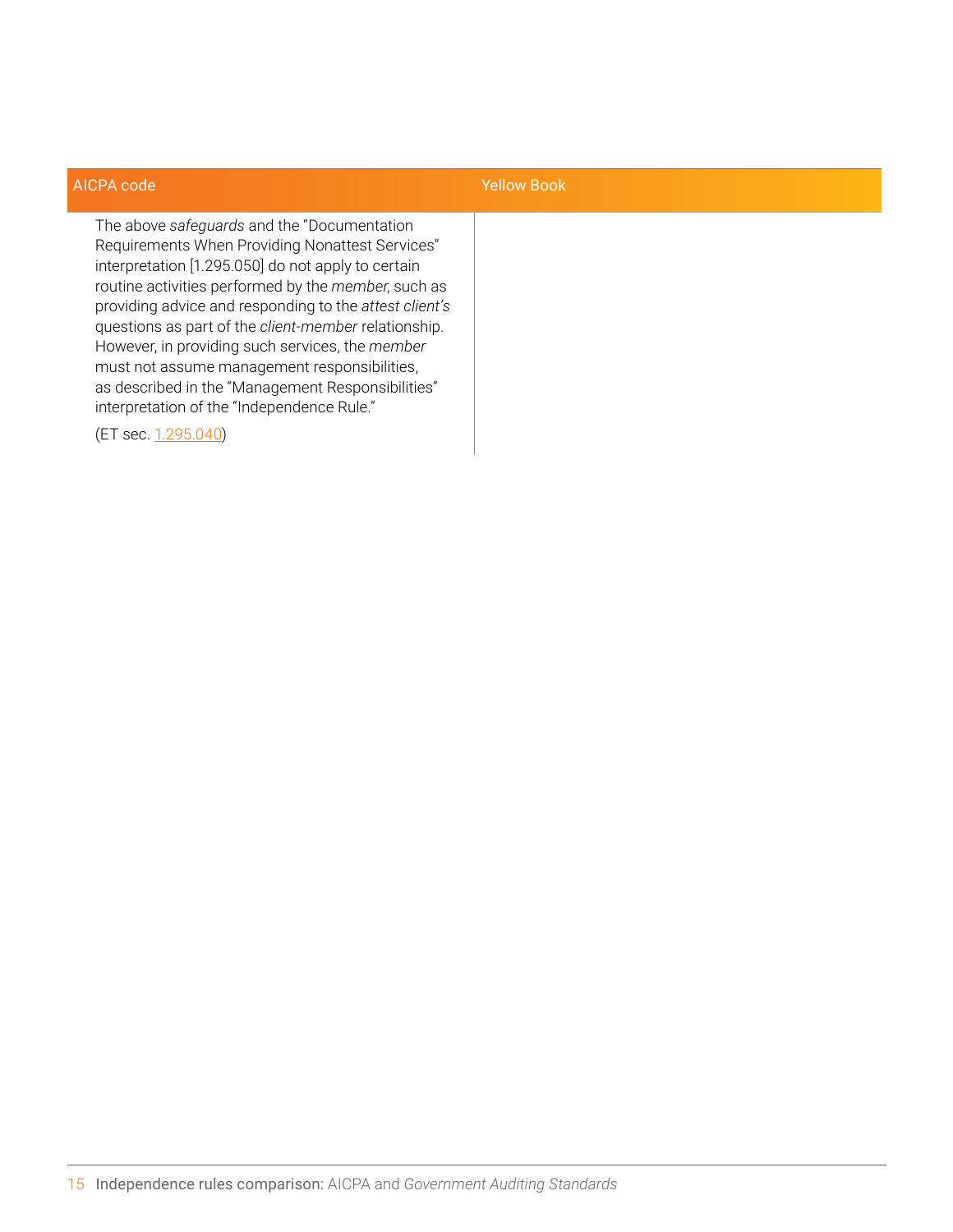# <span id="page-18-0"></span>Management responsibilities

The "[Management Responsibilities"](https://pub.aicpa.org/codeofconduct/ethics.aspx?targetdoc=et-cod&targetptr=et-cod1.295.030) interpretation and other *independence interpretations* in the AICPA code describe activities that are considered management responsibilities and create management participation *threats*.

For instance, under the "[Internal Audit](https://pub.aicpa.org/codeofconduct/ethics.aspx?targetdoc=et-cod&targetptr=et-cod1.295.150)" interpretation (ET sec. 1.295.150), *independence* is considered to be *impaired* if a *member* has *attest client* management rely on the *member's* work as the primary basis for the *attest client's* assertions on the design or operating effectiveness of internal controls. In this scenario, the management participation *threat* would be so significant that no *safeguards* could reduce the *threat* to an *acceptable level*.

Similarly, under the Yellow Book, this activity impairs independence because it is an example of "providing services that are intended to be used as management's primary basis for making decisions that are significant to the subject matter of the engagement" (item [*h*] in the following comparison table).

### Comparison table

As demonstrated in this table, the descriptions of activities that are considered management responsibilities in the AICPA code and the Yellow Book are consistent. Performing any of these activities will *impair independence*.

| <b>AICPA code</b>                                                                                                  | <b>Yellow Book</b>                                         |
|--------------------------------------------------------------------------------------------------------------------|------------------------------------------------------------|
| If a member were to assume a management responsibility                                                             | If auditors were to assume management responsibilities     |
| for an attest client, the management participation threat                                                          | for an audited entity, the management participation        |
| would be so significant that no safeguards could reduce                                                            | threats created would be so significant that no safeguards |
| the threat to an acceptable level and independence would                                                           | could reduce them to an acceptable level. Management       |
| be impaired. It is not possible to specify every activity that                                                     | responsibilities involve leading and directing an entity,  |
| is a management responsibility. However, management                                                                | including making decisions regarding the acquisition,      |
| responsibilities involve leading and directing an entity,                                                          | deployment and control of human, financial, physical and   |
| including making significant decisions regarding the                                                               | intangible resources.                                      |
| acquisition, deployment, and control of human, financial,                                                          | Whether a specific activity is a management                |
| physical and intangible resources.                                                                                 | responsibility depends on the facts and circumstances.     |
| Whether an activity is a management responsibility                                                                 | Auditors should conclude that management                   |
| depends on the circumstances and requires the exercise                                                             | responsibilities that the auditors perform for an audited  |
| of judgment. Examples of activities that would be                                                                  | entity are impairments to independence. The following      |
| considered management responsibilities and, as such,                                                               | are considered management responsibilities:                |
| impair independence if performed for an attest client                                                              | a. Setting policies and strategic direction for the        |
| include the following:                                                                                             | audited entity                                             |
| a. Setting policy or strategic direction for the                                                                   | b. Directing and accepting responsibility for the actions  |
| attest client                                                                                                      | of the audited entity's employees in the performance       |
| b. Directing or accepting responsibility for actions of the                                                        | of their routine, recurring activities                     |
| attest client's employees except to the extent permitted<br>when using internal auditors to provide assistance for | c. Having custody of an audited entity's assets            |
| services performed under auditing                                                                                  | d. Reporting to those charged with governance on behalf    |
| or attestation standards                                                                                           | of management                                              |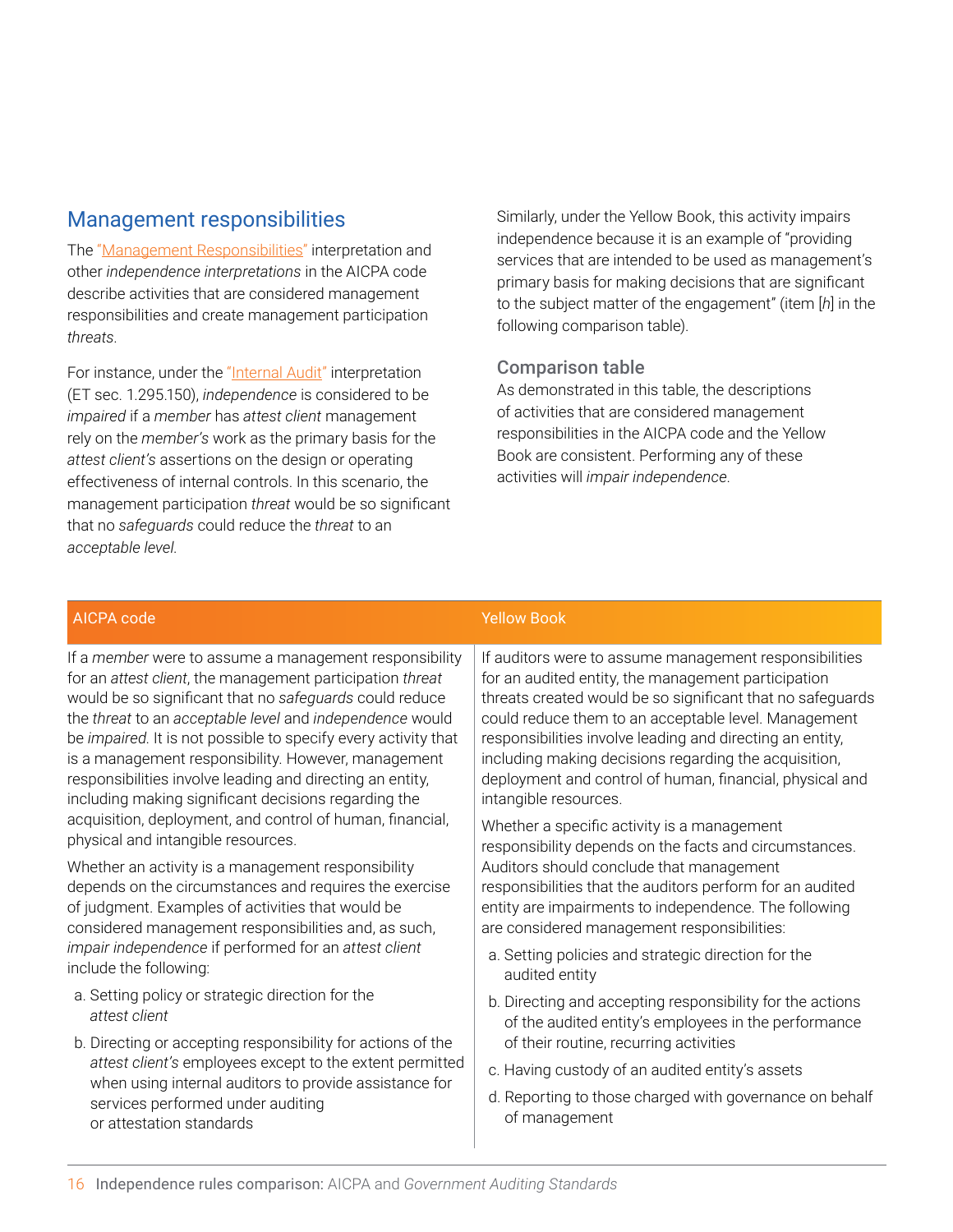| AICPA code                                                                                                                                                                                        | <b>Yellow Book</b>                                                                                                                                         |
|---------------------------------------------------------------------------------------------------------------------------------------------------------------------------------------------------|------------------------------------------------------------------------------------------------------------------------------------------------------------|
| c. Authorizing, executing, or consummating transactions                                                                                                                                           | e. Deciding which of the auditor's or outside third party's                                                                                                |
| or otherwise exercising authority on behalf of an attest                                                                                                                                          | recommendations to implement                                                                                                                               |
| client or having the authority to do so                                                                                                                                                           | f. Accepting responsibility for the management of an                                                                                                       |
| d. Preparing source documents, in electronic or other                                                                                                                                             | audited entity's project                                                                                                                                   |
| form, that evidence the occurrence of a transaction                                                                                                                                               | g. Accepting responsibility for designing, implementing,                                                                                                   |
| e. Having custody of an attest client's assets                                                                                                                                                    | or maintaining internal control                                                                                                                            |
| f. Deciding which recommendations of the member or                                                                                                                                                | h. Providing services that are intended to be used as                                                                                                      |
| other third parties to implement or prioritize                                                                                                                                                    | management's primary basis for making decisions                                                                                                            |
| g. Reporting to those charged with governance on behalf                                                                                                                                           | that are significant to the subject matter of the                                                                                                          |
| of management                                                                                                                                                                                     | engagement                                                                                                                                                 |
| h. Serving as an attest client's stock transfer or escrow<br>agent, registrar, general counsel or equivalent                                                                                      | i. Developing an audited entity's performance<br>measurement system when that system is material or<br>significant to the subject matter of the engagement |
| i. Accepting responsibility for the management of an                                                                                                                                              | j. Serving as a voting member of an audited entity's                                                                                                       |
| attest client's project                                                                                                                                                                           | management committee or board of directors                                                                                                                 |
| j. Accepting responsibility for the preparation and fair<br>presentation of the attest client's <i>financial statements</i><br>in accordance with the applicable financial reporting<br>framework | <u>(Yellow Book</u> R3.78, A3.80–3.82)                                                                                                                     |

- k. Accepting responsibility for designing, implementing or maintaining internal control
- l. Performing ongoing evaluations of the *attest client's* internal control as part of its monitoring activities
- (ET sec. [1.295.030](http://pub.aicpa.org/codeofconduct/resourceseamlesslogin.aspx?prod=ethics&tdoc=et-cod&tptr=et-cod1.295.030))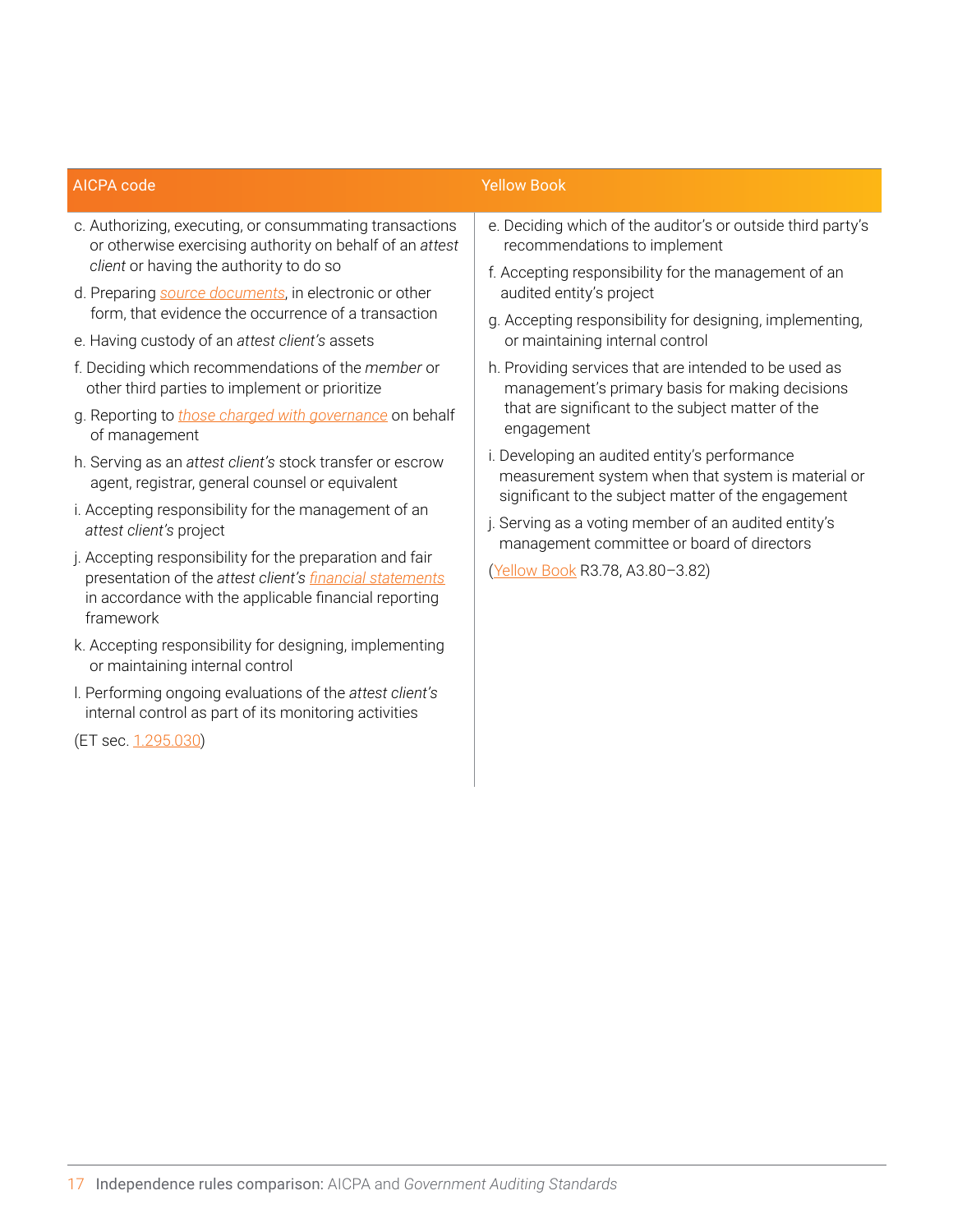# <span id="page-20-0"></span>Documentation requirements

The AICPA code and the Yellow Book have consistent documentation requirements when their conceptual frameworks are used. Both require the documentation of identified *threats* to *independence* and *safeguards* applied to reduce *threats* to an *acceptable level* when you determine that those *threats*, without *safeguards*, are not at an *acceptable level.*

Specifically, the general requirements state that when performing nonattest services under either the AICPA code or the Yellow Book, you should document specific aspects (see comparison table below) of a nonattest engagement for an *attest client*. Included in those aspects is management's agreement that an individual with suitable skill, knowledge, or experience will oversee that nonattest service. Though both the AICPA code and the Yellow Book require you to assess whether the individual overseeing the nonattest services possesses suitable skill, knowledge or experience, only the Yellow

Book requires this assessment to be documented.

In addition, the Yellow Book specifically requires documentation of the evaluation and determination of independence related to the accounting and financial statement preparation services as described in the "[Bookkeeping, payroll, and other disbursement services](#page-23-0)  [and preparing accounting records and financial](#page-23-0)  [statements"](#page-23-0) section of this document.

You can use the AICPA [Nonattest Services Toolkit](https://www.aicpa.org/content/dam/aicpa/interestareas/professionalethics/resources/downloadabledocuments/toolkitsandaids/nonattest-services-toolkit.pdf) to satisfy the AICPA code documentation requirements when providing nonattest services (see "What other [information is available?](#page-1-0)" in this document).

### Comparison table

This table demonstrates the specific similarities and differences of the documentation requirements in the AICPA and the Yellow Book as summarized above.

| AICPA code                                                                                                                                                                                                                                                                            | <b>Yellow Book</b>                                                                                                                                                                                                                                                  |
|---------------------------------------------------------------------------------------------------------------------------------------------------------------------------------------------------------------------------------------------------------------------------------------|---------------------------------------------------------------------------------------------------------------------------------------------------------------------------------------------------------------------------------------------------------------------|
| Conceptual framework for independence                                                                                                                                                                                                                                                 | Conceptual framework approach to independence                                                                                                                                                                                                                       |
| Threats and safeguards applied                                                                                                                                                                                                                                                        | Threats and safeguards applied                                                                                                                                                                                                                                      |
| In cases where identified threats to independence are not<br>at an acceptable level, thereby requiring the application<br>of safeguards, the threats identified and the safeguards<br>applied to eliminate the threats or reduce them to an<br>acceptable level should be documented. | In cases where auditors determine that threats to<br>independence require the application of safeguards,<br>auditors should document the threats identified and the<br>safeguards applied to eliminate the threats or reduce<br>them to an acceptable level.        |
| (ET sec. 1.210.010.09)                                                                                                                                                                                                                                                                | (Yellow Book R3.33, R3.107a)                                                                                                                                                                                                                                        |
| Nonattest services<br>Understanding with client                                                                                                                                                                                                                                       | Nonaudit services<br>Understanding with audited entity                                                                                                                                                                                                              |
| Before performing nonattest services, the member should<br>establish and document in writing his or her understanding<br>with the attest client (board of directors, audit committee<br>or management, as appropriate in the circumstances)<br>regarding the following:               | In connection with nonaudit services, auditors should<br>establish and document their understanding with the<br>audited entity's management or those charged with<br>governance, as appropriate, regarding the following:<br>a. Objectives of the nonaudit services |
| a. Objectives of the engagement                                                                                                                                                                                                                                                       | b. Service to be performed                                                                                                                                                                                                                                          |
| b. Services to be performed                                                                                                                                                                                                                                                           |                                                                                                                                                                                                                                                                     |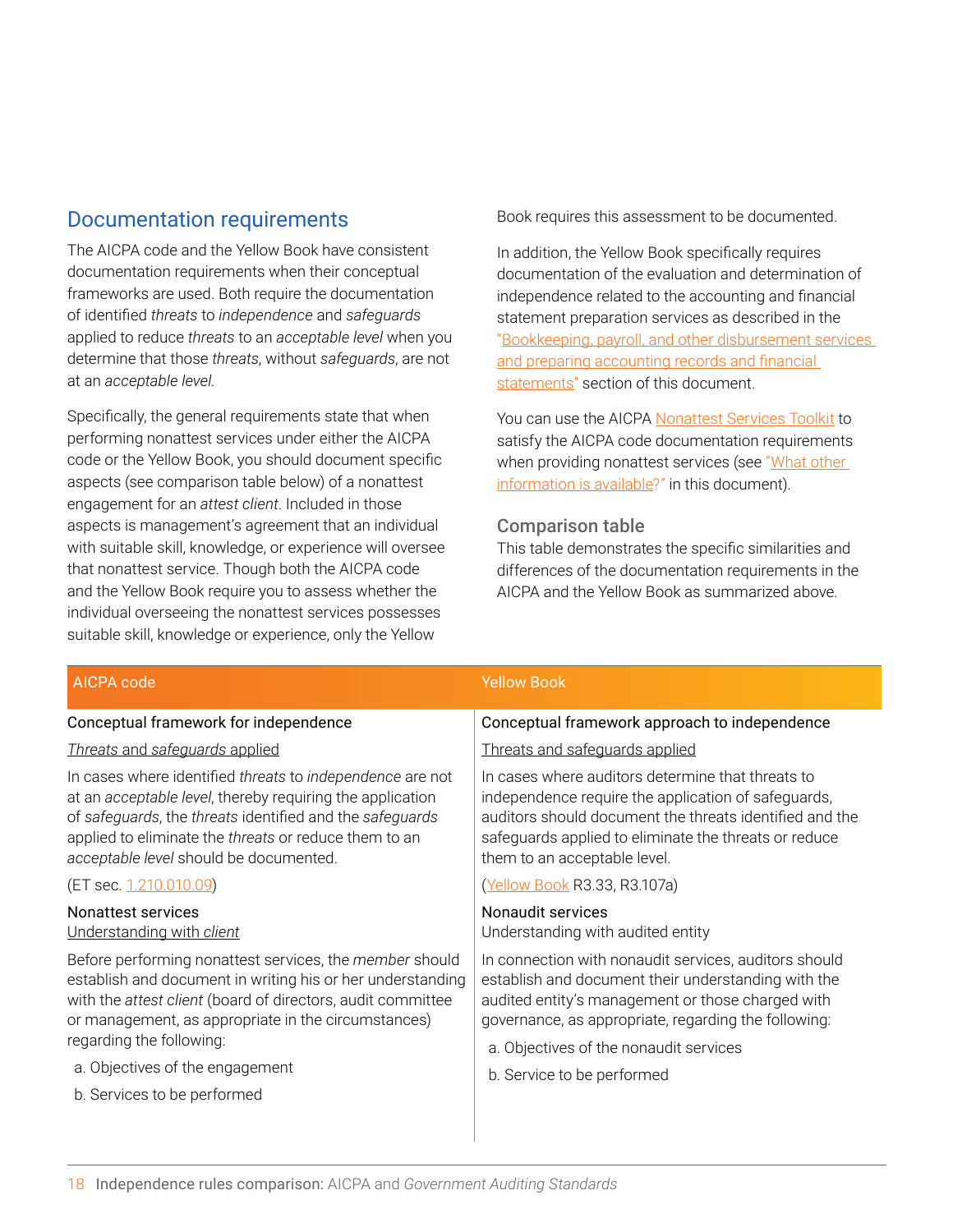| <b>AICPA code</b>                                                                                                                                                                                                                                                                                                                                                                                                                                                                                                                                                                                                                                                                                                                                          | <b>Yellow Book</b>                                                                                                                                                                                                                                                                                                                                                                                                                                                                                                                                                                                    |
|------------------------------------------------------------------------------------------------------------------------------------------------------------------------------------------------------------------------------------------------------------------------------------------------------------------------------------------------------------------------------------------------------------------------------------------------------------------------------------------------------------------------------------------------------------------------------------------------------------------------------------------------------------------------------------------------------------------------------------------------------------|-------------------------------------------------------------------------------------------------------------------------------------------------------------------------------------------------------------------------------------------------------------------------------------------------------------------------------------------------------------------------------------------------------------------------------------------------------------------------------------------------------------------------------------------------------------------------------------------------------|
| c. Client's acceptance of its responsibilities<br>d. Member's responsibilities                                                                                                                                                                                                                                                                                                                                                                                                                                                                                                                                                                                                                                                                             | c. Audited entity's acceptance of its responsibilities<br>d. The auditors' responsibilities                                                                                                                                                                                                                                                                                                                                                                                                                                                                                                           |
| e. Any limitations of the engagement<br>(ET sec. 1.295.050, 1.295.040)                                                                                                                                                                                                                                                                                                                                                                                                                                                                                                                                                                                                                                                                                     | e. Any limitations of the nonaudit service<br>(Yellow Book R3.77, R3.107d)                                                                                                                                                                                                                                                                                                                                                                                                                                                                                                                            |
| Services provided during the period covered by the<br>financial statements<br>For nonattest services provided during the period<br>covered by the financial statements, the member<br>should document in writing that the requirements of the<br>"General Requirements for Performing Nonattest Services"<br>interpretation were met prior to the period<br>of the professional engagement.<br>(ET sec. 1.295.050)<br>Failure to document<br>A failure to prepare the required documentation (within<br>the "Nonattest Services" subtopic) would not impair<br>independence but would be considered a violation of the<br>"Compliance With Standards Rule," provided the member<br>did establish the understanding with the client.<br>(ET sec. 1.295.050) | Management's skills, knowledge or experience<br>Auditors should document consideration of<br>management's ability to effectively oversee nonaudit<br>services to be provided.<br>(Yellow Book R3.74, R3.107c)<br>Preparing accounting records and financial statements<br>Preparation of financial statements in their entirety<br>from a client-provided trial balance or underlying<br>accounting records creates significant threats to auditors'                                                                                                                                                  |
|                                                                                                                                                                                                                                                                                                                                                                                                                                                                                                                                                                                                                                                                                                                                                            | independence, and auditors should document the threats<br>and safeguards applied to eliminate and reduce threats to<br>an acceptable level in accordance with paragraph 3.33 or<br>decline to provide the services.<br>Auditors should also identify as threats to independence<br>any services related to preparing accounting records<br>and financial statements other than those defined<br>as impairments to independence in paragraph 3.87<br>and significant threats in paragraph 3.88, evaluate<br>the significance of such threats, and document that<br>evaluation. These services include: |
|                                                                                                                                                                                                                                                                                                                                                                                                                                                                                                                                                                                                                                                                                                                                                            | a. recording transactions for which management has<br>determined or approved the appropriate account<br>classification or posting coded transactions to an<br>audited entity's general ledger.<br>b. preparing certain line items or sections of the financial<br>statements based on information in the trial balance.<br>c. posting entries that an audited entity's management<br>has approved to the entity's trial balance.                                                                                                                                                                      |

d. preparing account reconciliations that identify reconciling items for the audited entity management's evaluation.

([Yellow Book](https://www.gao.gov/yellowbook) R3.88-3.90, R3.107e)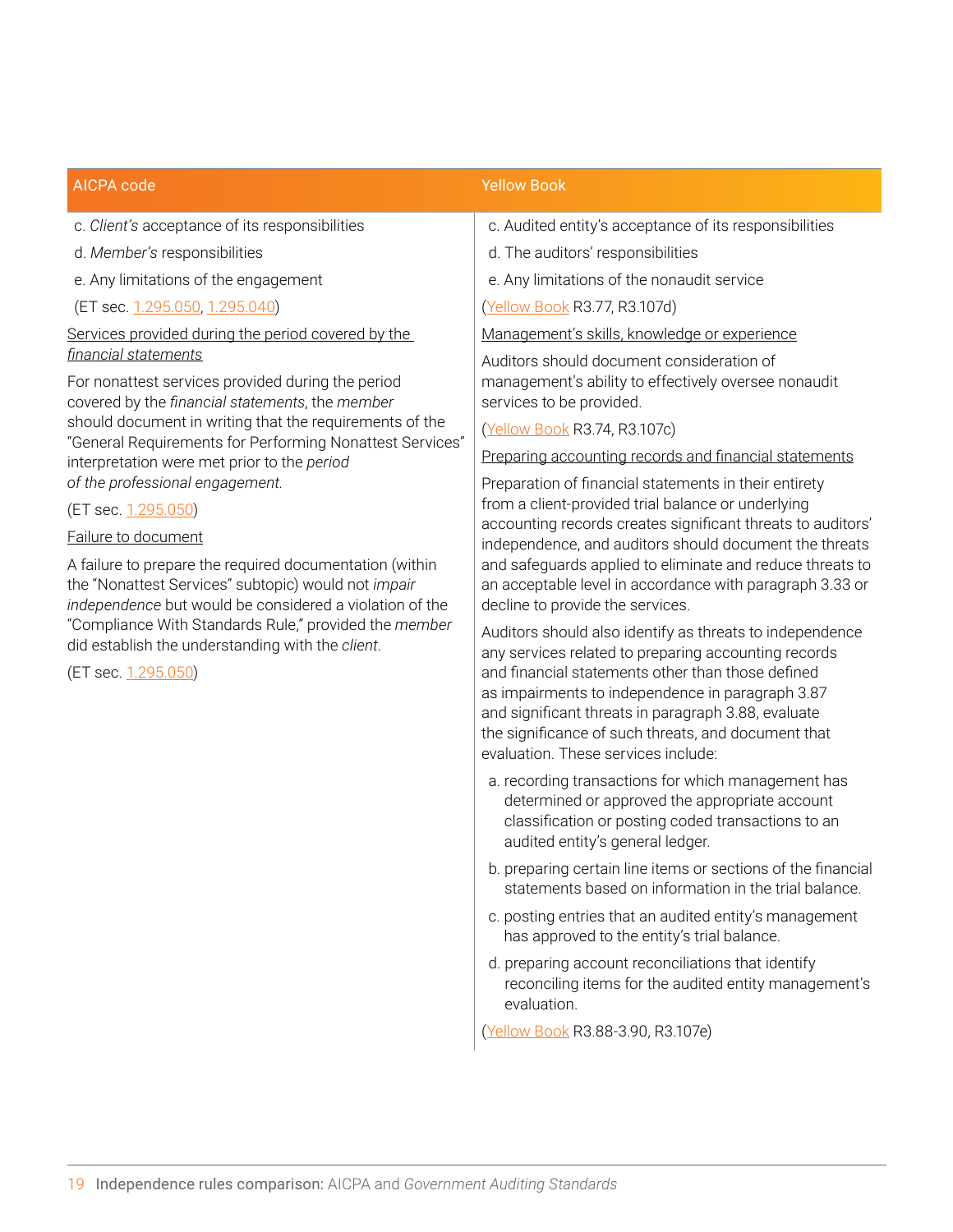| AICPA code | <b>Yellow Book</b>                                                                                                                                                                                                                                       |
|------------|----------------------------------------------------------------------------------------------------------------------------------------------------------------------------------------------------------------------------------------------------------|
|            | Failure to document (not exclusive to nonaudit services)                                                                                                                                                                                                 |
|            | While insufficient documentation of an auditor's<br>compliance with the independence standard does not<br>impair independence, auditors should prepare appropriate<br>documentation under the Yellow Book quality control and<br>assurance requirements. |
|            | (Yellow Book R3.107)                                                                                                                                                                                                                                     |
|            |                                                                                                                                                                                                                                                          |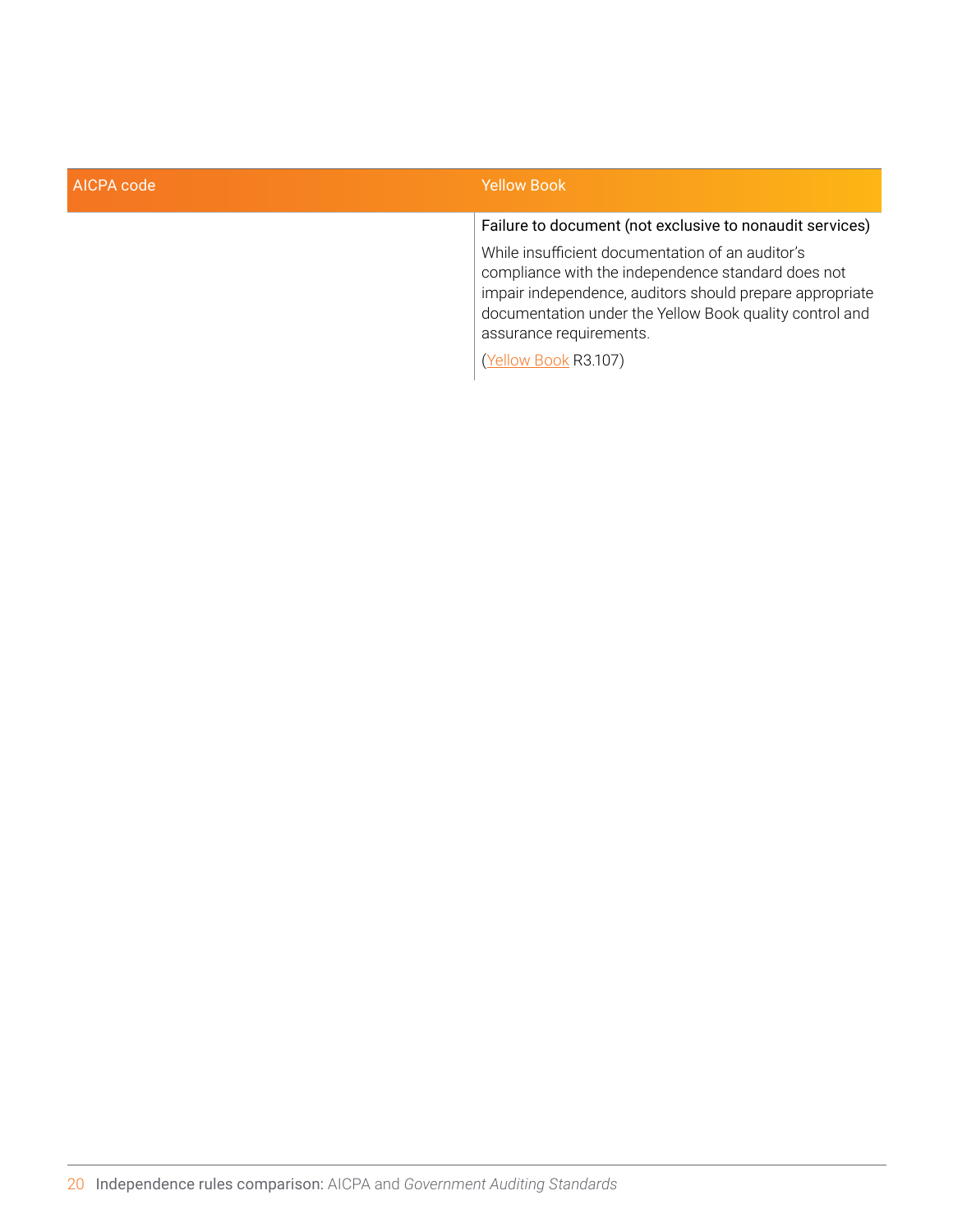# <span id="page-23-0"></span>Bookkeeping, payroll and other disbursement services and preparing accounting records and financial statements

The AICPA code is generally consistent with the Yellow Book when it comes to the type of accounting or financial statement preparation services that are prohibited. As well, both require you to apply the general requirements to services that are not prohibited. However, there is a significant difference between the two sets of requirements in how *independence* is evaluated and determined.

Under the AICPA code, you should apply the "[General](https://pub.aicpa.org/codeofconduct/ethics.aspx?targetdoc=et-cod&targetptr=et-cod1.295.040)  [Requirements for Performing Nonattest Services"](https://pub.aicpa.org/codeofconduct/ethics.aspx?targetdoc=et-cod&targetptr=et-cod1.295.040) interpretation when providing services related to preparing accounting records and financial statements that are not specifically prohibited. When those general requirements are applied, the AICPA code considers *threats* to be at an *acceptable level* and *independence* is not *impaired*.

The Yellow Book concludes that preparing financial statements in their entirety<sup>6</sup> from a client-provided trial balance or underlying accounting records creates significant threats to independence. Similar to the AICPA code, you should meet the general requirements when providing this service.

However, unlike the AICPA code, under the Yellow Book those general requirements do not reduce threats to an acceptable level. The Yellow Book requires you to apply and document safeguards to eliminate or reduce the threats to an acceptable level or to decline providing the services if unable to do so.

As explained in "[What is a safeguard?"](#page-7-0) in this document, the Yellow Book considers only actions taken by the auditor or audit organization to be safeguards, whereas the AICPA code also considers requirements created by the profession, legislation, or regulation, and actions taken by the *attest client* to be *safeguards*.

The Yellow Book provides the following examples of safeguards:7

- Not including individuals who provided the nonaudit service as engagement team members
- Having another auditor, not associated with the engagement, review the engagement and nonaudit work as appropriate
- Engaging another audit organization to evaluate the results of the nonaudit service
- Having another audit organization re-perform the nonaudit service to the extent necessary to enable that other audit organization to take responsibility for the service

For any permitted service related to preparing accounting records and financial statements other than preparing financial statements in their entirety, you should meet the general requirements and identify and document threats resulting from providing that service. You should then evaluate those threats and apply safeguards, as necessary, using the conceptual framework approach.

### Comparison table

This table compares the requirements in the AICPA code and the Yellow Book related to bookkeeping, payroll and other disbursement services and preparing accounting records and *financial statements*.

6 The AICPA offers CPE courses and webinars related to the Yellow Book requirements, including guidance on *independence* requirements and what may be considered "preparing financial statements in their entirety." See webinars listed in the Government Audit Quality Center (GAQC) resource center discussed in the "What other information is available?" section of this document. Also, the *Journal of Accountancy* published an article in 2019 titled "[Yellow Book revisions update](https://www.journalofaccountancy.com/news/2019/apr/yellow-book-updates-independence-guidance-201919809.html#:~:text=Paragraph%203.88%20of%20the%202018,creates%20significant%20threats%20to%20independence.&text=Whether%20the%20services%20provided%20are%20material%20to%20the%20financial%20statements.)  [independence guidance"](https://www.journalofaccountancy.com/news/2019/apr/yellow-book-updates-independence-guidance-201919809.html#:~:text=Paragraph%203.88%20of%20the%202018,creates%20significant%20threats%20to%20independence.&text=Whether%20the%20services%20provided%20are%20material%20to%20the%20financial%20statements.) that discusses what may be considered "preparing financial statements in their entirety" as well as considerations related to evaluating *threats* related to preparing accounting records and *financial statements* (other than preparing *financial statements* in their entirety). <sup>7</sup> [Yellow Book](https://www.gao.gov/yellowbook) 3.69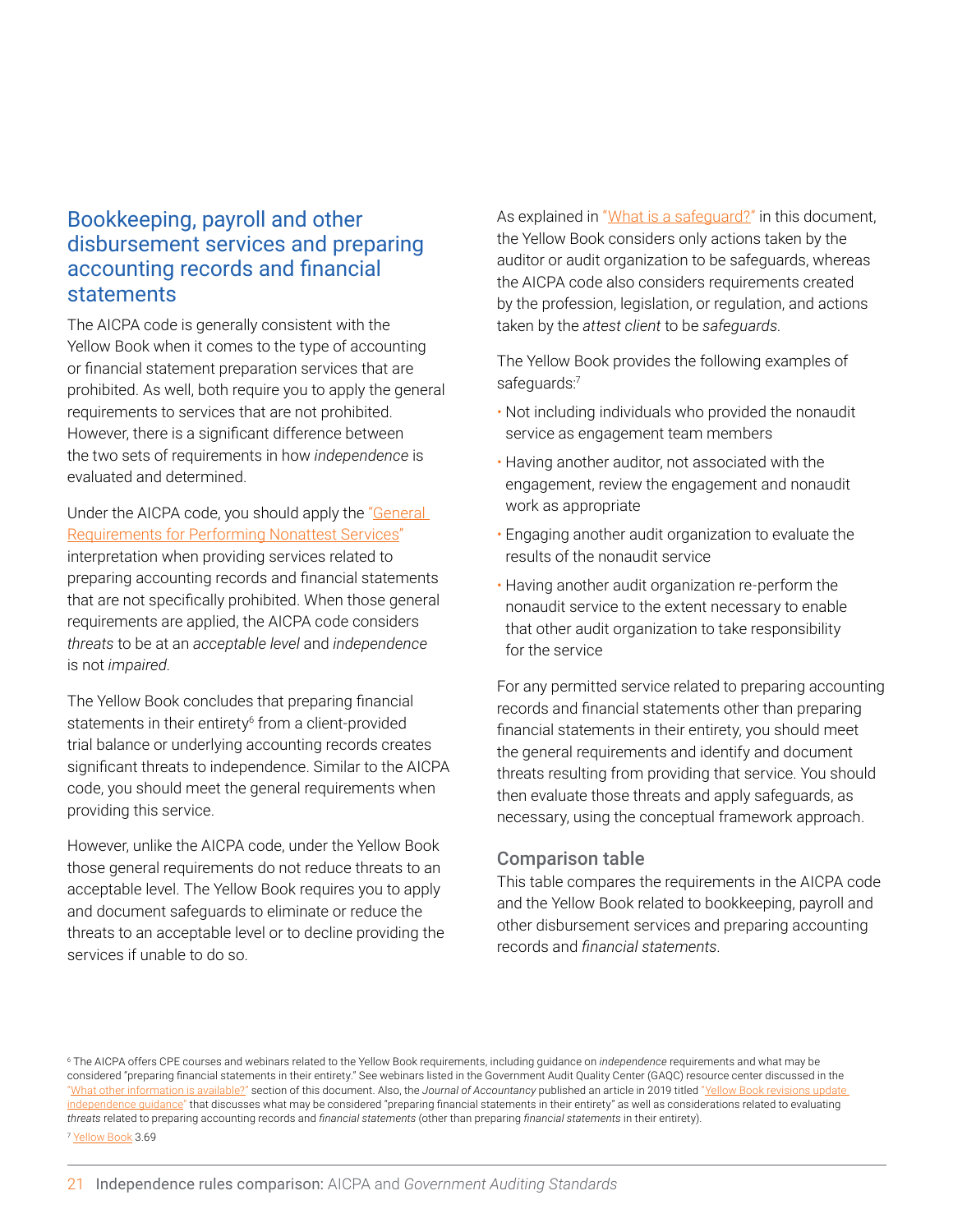| Independence would be considered to be impaired if<br>the member:<br>a. determines or changes journal entries, any account<br>coding or classification of transactions, or any other<br>accounting records without first obtaining the attest<br>client's approval.                    | Independence would be considered to be impaired if<br>the auditor:<br>a. determines or changes journal entries, account codes<br>or classifications for transactions, or other accounting<br>records for the entity without obtaining management's                                         |
|----------------------------------------------------------------------------------------------------------------------------------------------------------------------------------------------------------------------------------------------------------------------------------------|--------------------------------------------------------------------------------------------------------------------------------------------------------------------------------------------------------------------------------------------------------------------------------------------|
|                                                                                                                                                                                                                                                                                        |                                                                                                                                                                                                                                                                                            |
|                                                                                                                                                                                                                                                                                        | approval.                                                                                                                                                                                                                                                                                  |
| b. authorizes or approves transactions.                                                                                                                                                                                                                                                | b. authorizes or approves the entity's transactions.                                                                                                                                                                                                                                       |
| c. prepares source documents.                                                                                                                                                                                                                                                          | c. prepares or makes changes to source documents                                                                                                                                                                                                                                           |
| d. makes changes to source documents without the attest                                                                                                                                                                                                                                | without management approval.                                                                                                                                                                                                                                                               |
| client's approval.                                                                                                                                                                                                                                                                     | (Yellow Book R3.87)                                                                                                                                                                                                                                                                        |
| e. accepts responsibility to authorize payment of attest<br>client funds, electronically or otherwise, except for<br>electronic payroll tax payments when the member<br>complies with the requirements of the "Tax Services"<br>interpretation [1.295.160] of the "Independence Rule." | Auditors should conclude that preparing financial<br>statements in their entirety from a client-provided trial<br>balance or underlying accounting records creates<br>significant threats to auditors' independence and should<br>document the threats and safeguards applied to eliminate |
| f. accepts responsibility to sign or cosign an attest client's<br>checks, even if only in emergency situations.                                                                                                                                                                        | and reduce the threats to an acceptable level or decline to<br>provide the services.                                                                                                                                                                                                       |
| g. maintains an attest client's bank account or otherwise                                                                                                                                                                                                                              | (Yellow Book R3.88)                                                                                                                                                                                                                                                                        |
| has custody of an attest client's funds or makes credit<br>or banking decisions for the attest client.                                                                                                                                                                                 | Auditors should identify as threats any services related to<br>preparing accounting records and financial statements,                                                                                                                                                                      |
| h. approves vendor invoices for payment.                                                                                                                                                                                                                                               | other than those defined as impairments to independence<br>in paragraph 3.87 and significant threats in paragraph<br>3.88. These services include:                                                                                                                                         |
| Independence would not be considered to be impaired<br>when the "General Requirements for Performing Nonattest                                                                                                                                                                         |                                                                                                                                                                                                                                                                                            |
| Services" interpretation is applied if the member:                                                                                                                                                                                                                                     | a. recording transactions for which management has                                                                                                                                                                                                                                         |
| a. records transactions to an attest client's general ledger<br>when management has determined or approved the<br>account classifications for the transaction.                                                                                                                         | determined or approved the appropriate account<br>classification or posting coded transactions to an<br>audited entity's general ledger.                                                                                                                                                   |
| b. posts client-coded transactions to an attest client's<br>general ledger.                                                                                                                                                                                                            | b. preparing certain line items or sections of the financial<br>statements based on information in the trial balance.                                                                                                                                                                      |
| c. prepares financial statements based on information<br>in the attest client's trial balance.                                                                                                                                                                                         | c. posting entries that have been approved by an audited<br>entity's management to the entity's trial balance.                                                                                                                                                                             |
| d. posts client-approved journal or other entries to an<br>attest client's trial balance.                                                                                                                                                                                              | d. preparing account reconciliations that identify<br>reconciling items for the audited entity<br>management's evaluation.                                                                                                                                                                 |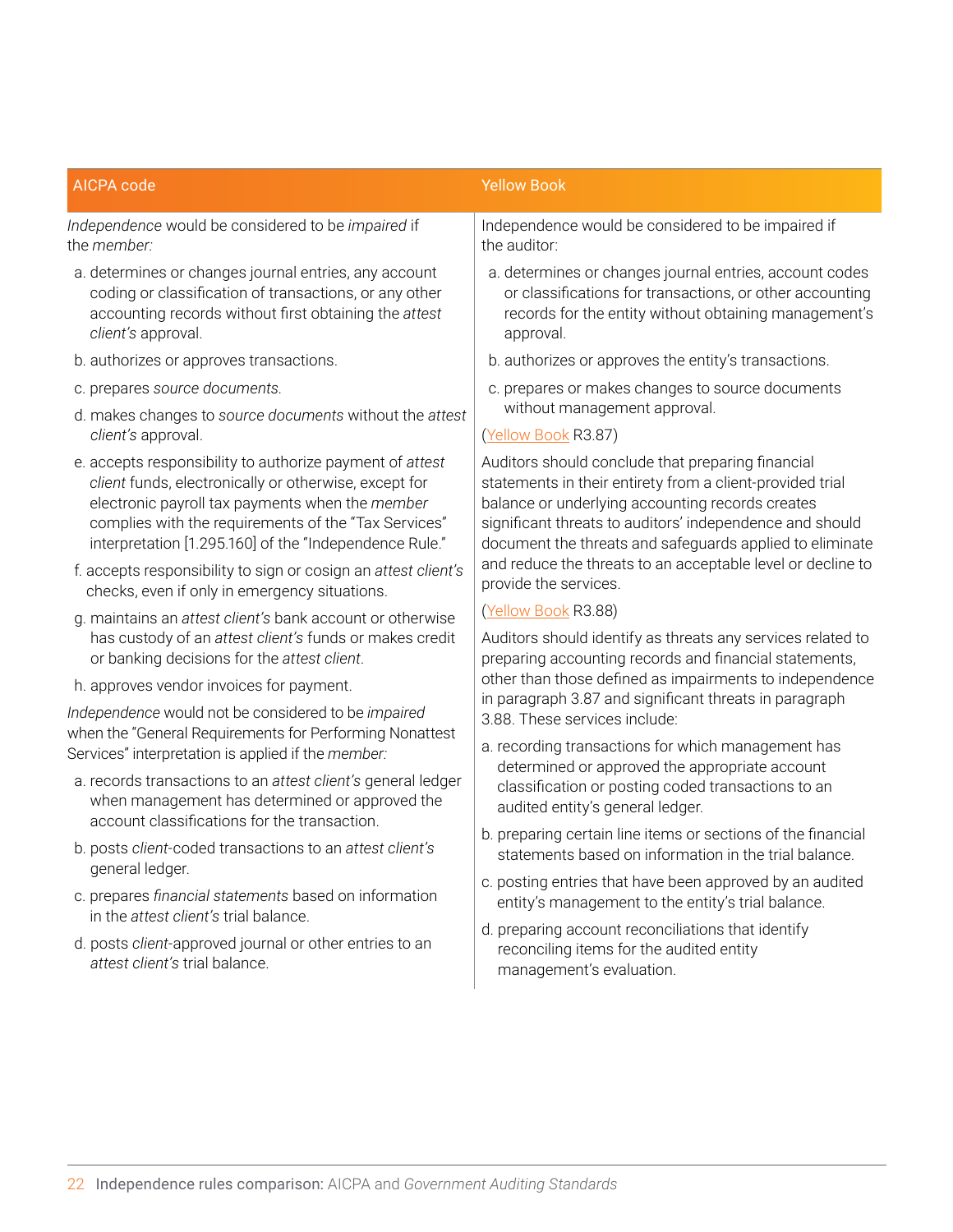| AICPA code                                                                                                                                                                                                                                                                                                                                                                                                                                                                                                                                                                       | <b>Yellow Book</b>                                                                                                                                                                                                                         |
|----------------------------------------------------------------------------------------------------------------------------------------------------------------------------------------------------------------------------------------------------------------------------------------------------------------------------------------------------------------------------------------------------------------------------------------------------------------------------------------------------------------------------------------------------------------------------------|--------------------------------------------------------------------------------------------------------------------------------------------------------------------------------------------------------------------------------------------|
| e. proposes standard, adjusting or correcting journal<br>entries or other changes affecting the financial<br>statements to the attest client. Prior to the member<br>posting these journal entries or changes, the member<br>should be satisfied that management has reviewed the<br>entries and understands the nature of the proposed<br>entries and the effect the entries will have on the attest<br>client's financial statements.                                                                                                                                          | Auditors should evaluate the significance of threats to<br>independence created by providing any of the services<br>discussed above and should document the evaluation of<br>the significance of such threats.<br>(Yellow Book R3.89-3.90) |
| f. generates unsigned checks using source documents or<br>other records provided and approved by the attest client.                                                                                                                                                                                                                                                                                                                                                                                                                                                              |                                                                                                                                                                                                                                            |
| g. processes an attest client's payroll using payroll<br>time records that the attest client has provided<br>and approved.                                                                                                                                                                                                                                                                                                                                                                                                                                                       |                                                                                                                                                                                                                                            |
| h. transmits <i>client</i> -approved payroll or other disbursement<br>information to a bank or similar entity subsequent<br>to the attest client's review and authorization for the<br>member to make the transmission. Prior to such<br>transmission, the attest client is responsible for making<br>the arrangements with the bank or similar entity to limit<br>the corresponding individual payments regarding the<br>amount and payee. In addition, once transmitted, the<br>attest client must authorize the bank or similar entity<br>to process the payroll information. |                                                                                                                                                                                                                                            |

i. prepares a reconciliation (for example, bank and accounts receivable) that identifies reconciling items

for the *client's* evaluation.

(ET sec. [1.295.120](http://pub.aicpa.org/codeofconduct/resourceseamlesslogin.aspx?prod=ethics&tdoc=et-cod&tptr=et-cod1.295.120))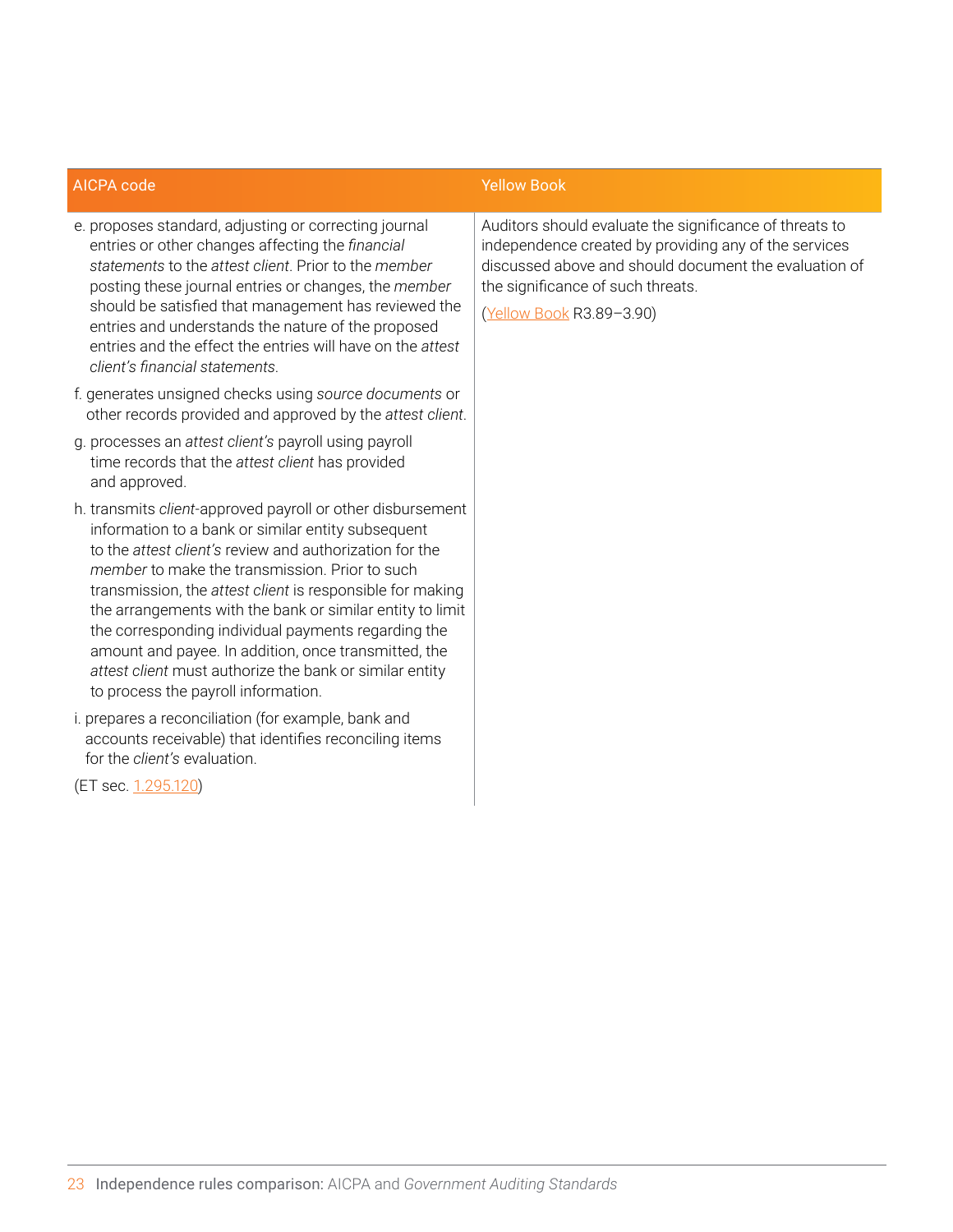# <span id="page-26-0"></span>Benefit plan administration

The AICPA code and the Yellow Book are consistent on which services are prohibited when it comes to benefit plan administration.

The AICPA code provides examples of permitted services when you apply the *safeguards* from the "General Requirements for Performing Nonattest Services" interpretation. The Yellow Book requires you to apply general requirements and evaluate the service using the conceptual framework if the nonattest service is not expressly prohibited.

### Comparison table

This table compares the requirements related to benefit plan administration in the AICPA code and the Yellow Book.

| <b>AICPA code</b>                                                                                                                                                                                                                                                                                                                                                                                                                                                                                                                                                                                | <b>Yellow Book</b>                                                                                                                                                                                                                                                                                                                                                                                                                                          |
|--------------------------------------------------------------------------------------------------------------------------------------------------------------------------------------------------------------------------------------------------------------------------------------------------------------------------------------------------------------------------------------------------------------------------------------------------------------------------------------------------------------------------------------------------------------------------------------------------|-------------------------------------------------------------------------------------------------------------------------------------------------------------------------------------------------------------------------------------------------------------------------------------------------------------------------------------------------------------------------------------------------------------------------------------------------------------|
| Independence would be considered to be impaired if<br>the member:                                                                                                                                                                                                                                                                                                                                                                                                                                                                                                                                | Independence would be considered to be impaired if<br>the auditor:                                                                                                                                                                                                                                                                                                                                                                                          |
| a. makes policy decisions on behalf of management.<br>b. interprets the provisions in a plan document for a plan<br>participant on behalf of management without first<br>obtaining management's concurrence.<br>c. makes disbursements on behalf of the plan.<br>d. has custody of the plan's assets.<br>e. serves in a fiduciary capacity, as defined by ERISA.<br>Independence would not be considered to be impaired<br>when the "General Requirements for Performing Nonattest<br>Services" interpretation is applied if the member:<br>a. communicates summary plan data to a plan trustee. | a. makes policy decisions on behalf of audited<br>entity management.<br>b. when dealing with plan participants, interprets<br>provisions of the plan document on behalf of<br>management without first obtaining management's<br>concurrence.<br>c. makes disbursements on behalf of the plan.<br>d. has custody of a plan's assets.<br>e. serves a plan as a fiduciary, as defined by the<br>Employment Retirement Income Security Act of 1974<br>(ERISA). |
| b. advises management regarding the application and<br>impact of provisions in a plan document.<br>c. processes certain transactions that have been<br>initiated by plan participations or approved by the plan<br>administrators using the member's electronic media,<br>such as an interactive voice-response system or<br>internet connection or other media. Such transactions<br>may include processing investment or benefit elections,<br>changes in contributions to the plan, data entry,                                                                                               | (Yellow Book R3.106b)<br>For all other services, auditors should use the conceptual<br>framework to evaluate potential threats to independence<br>and, if threats are significant, apply safeguards to eliminate<br>such threats or reduce them to an acceptable level.                                                                                                                                                                                     |

participant confirmations, and distributions and *[loans](http://pub.aicpa.org/codeofconduct/resourceseamlesslogin.aspx?prod=ethics&tdoc=et-cod&tptr=et-cod0.400.29)*.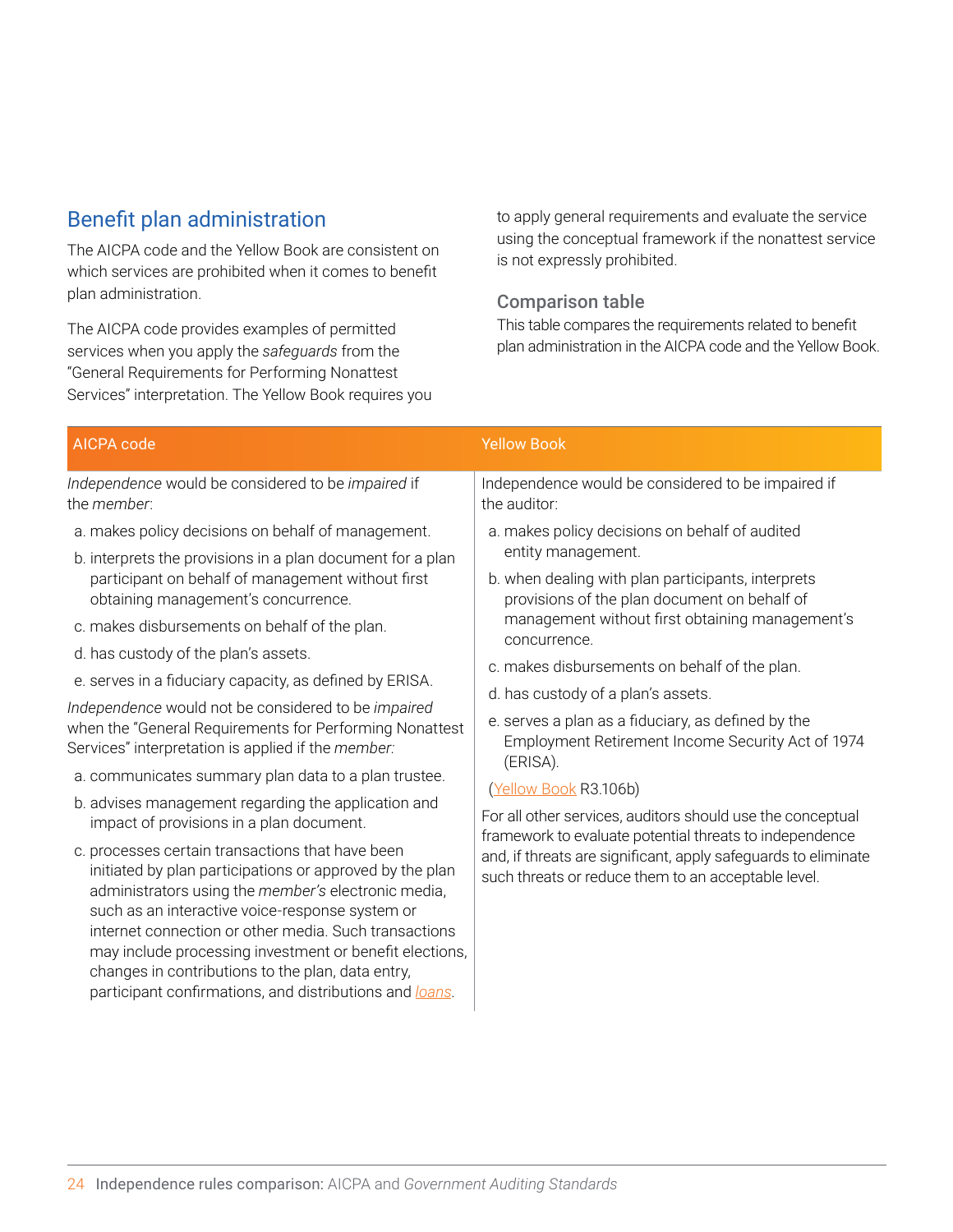| AICPA code                                                                                                                                                 | <b>Yellow Book</b> |
|------------------------------------------------------------------------------------------------------------------------------------------------------------|--------------------|
| d. prepares account valuations for plan participants<br>using data collected through the member's electronic<br>or other media.                            |                    |
| e. prepares and transmits participant statements to<br>plan participants based on data collected through<br>the <i>member's</i> electronic or other media. |                    |
| (ET sec. 1.295.115)                                                                                                                                        |                    |
|                                                                                                                                                            |                    |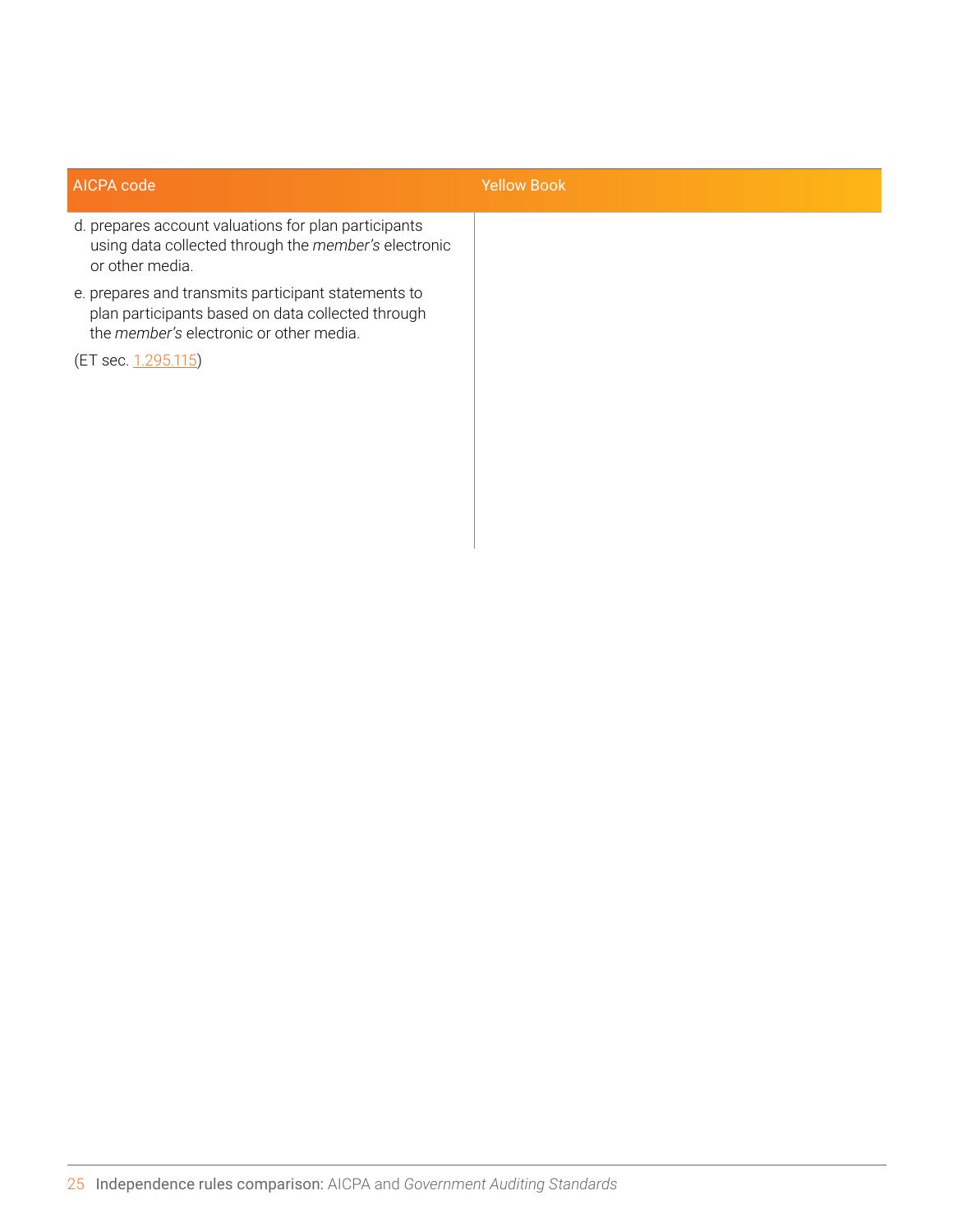# <span id="page-28-0"></span>Investment advisory or management services

The AICPA code and the Yellow Book are consistent on which services are prohibited related to investment advisory or management services.

The AICPA code provides examples of permitted services when you apply the *safeguards* from the "General Requirements for Performing Nonattest Services" interpretation. The Yellow Book requires you to apply general requirements and evaluate the service using the conceptual framework if the nonattest service is not expressly prohibited.

### Comparison table

This table compares the requirements related to investment advisory or management services in the AICPA code and the Yellow Book.

| <b>AICPA code</b>                                                                                                                                                                                                           | <b>Yellow Book</b>                                                                                                                                                                     |
|-----------------------------------------------------------------------------------------------------------------------------------------------------------------------------------------------------------------------------|----------------------------------------------------------------------------------------------------------------------------------------------------------------------------------------|
| Independence would be considered to be impaired<br>if the member:                                                                                                                                                           | Independence would be considered to be impaired<br>if the auditor:                                                                                                                     |
| a. makes investment decisions on behalf of management<br>or otherwise has discretionary authority over an attest<br>client's investments.                                                                                   | a. makes investment decisions on behalf of audited<br>entity management or otherwise has discretionary<br>authority over an audited entity's investments.                              |
| b. executes a transaction to buy or sell an attest client's<br>investments.                                                                                                                                                 | b. executes a transaction to buy or sell an audited<br>entity's investment.                                                                                                            |
| c. has custody of an attest client's assets, such as taking<br>temporary possession of securities purchased by an                                                                                                           | c. has custody of an audited entity's assets, such as<br>taking temporary possession of securities.                                                                                    |
| attest client.                                                                                                                                                                                                              | (Yellow Book R3.106e)                                                                                                                                                                  |
| Independence would not be considered to be impaired<br>when the "General Requirements for Performing Nonattest<br>Services" interpretation is applied if the member:                                                        | For all other services, auditors should use the conceptual<br>framework to evaluate potential threats to independence<br>and if threats are significant, apply safeguards to eliminate |
| a. recommends the attest client's allocation of funds<br>among various investments or asset classes based<br>upon the attest client's desired rate of return, risk<br>tolerance or other parameters.                        | such threats or reduce them to an acceptable level.                                                                                                                                    |
| b. performs recordkeeping and reporting of the attest<br>client's portfolio balances, including providing the attest<br>client with a comparative analysis of the attest client's<br>investments to third-party benchmarks. |                                                                                                                                                                                        |
| c. evaluates the manner in which an attest client's portfolio<br>is being managed by investment account managers,<br>including assessing whether the managers are:                                                          |                                                                                                                                                                                        |
| i. following the guidelines of the attest client's<br>investment policy statement.                                                                                                                                          |                                                                                                                                                                                        |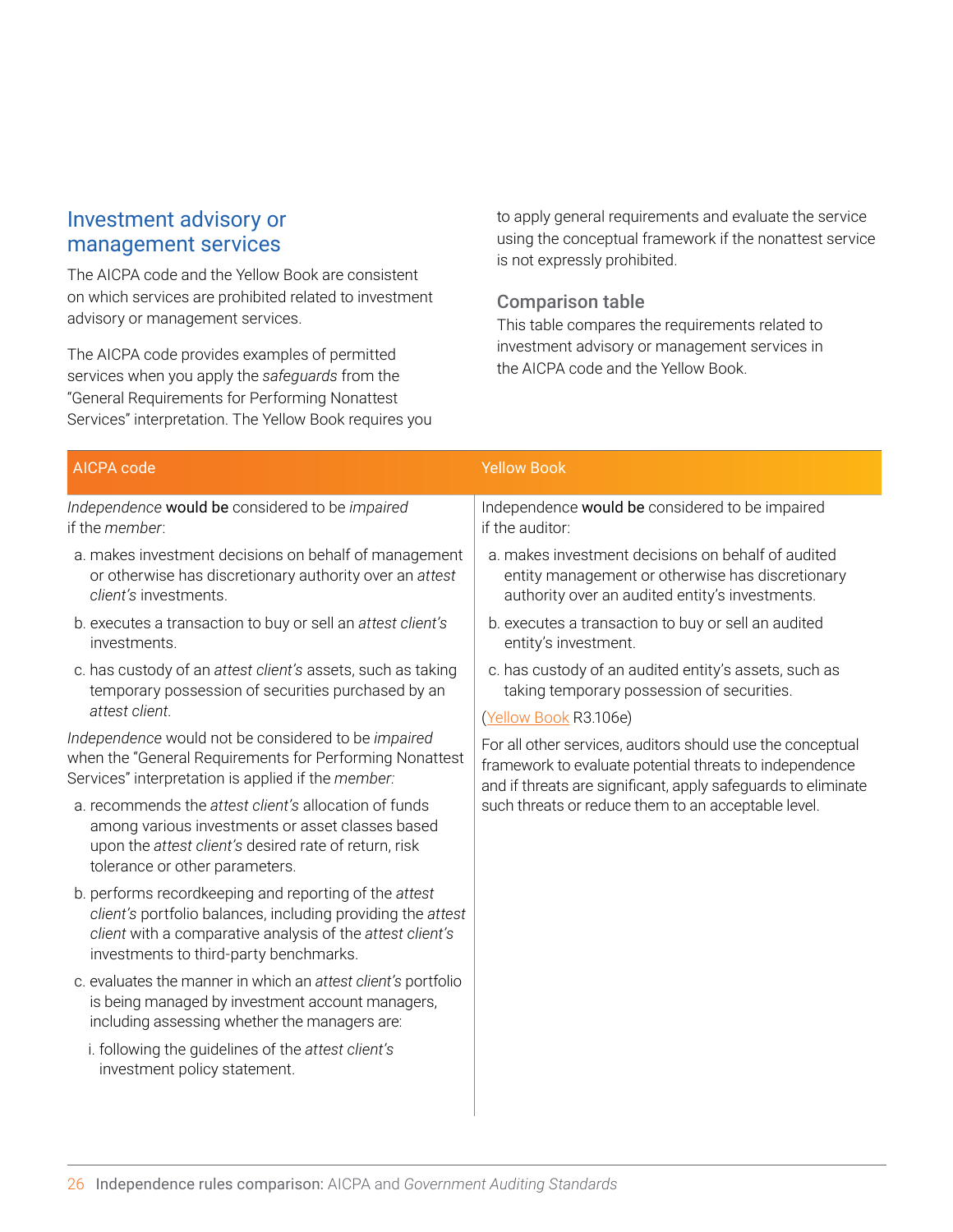### AICPA code XVIII and AICPA code XVIII and AICPA code XVIII and AICPA code XVIII and AICPA code XVIII and AICPA

ii. meeting the *attest client's* investment objectives.

- iii. conforming to the *attest client's* stated investment parameters or risk tolerance.
- d. transmits an *attest client's* investment selection, with the *attest client's* consent, to the *attest client's* broker-dealer or equivalent, provided that the *attest client* has authorized the broker-dealer or equivalent to execute the transaction.

(ET sec. [1.295.155](http://pub.aicpa.org/codeofconduct/resourceseamlesslogin.aspx?prod=ethics&tdoc=et-cod&tptr=et-cod1.295.155))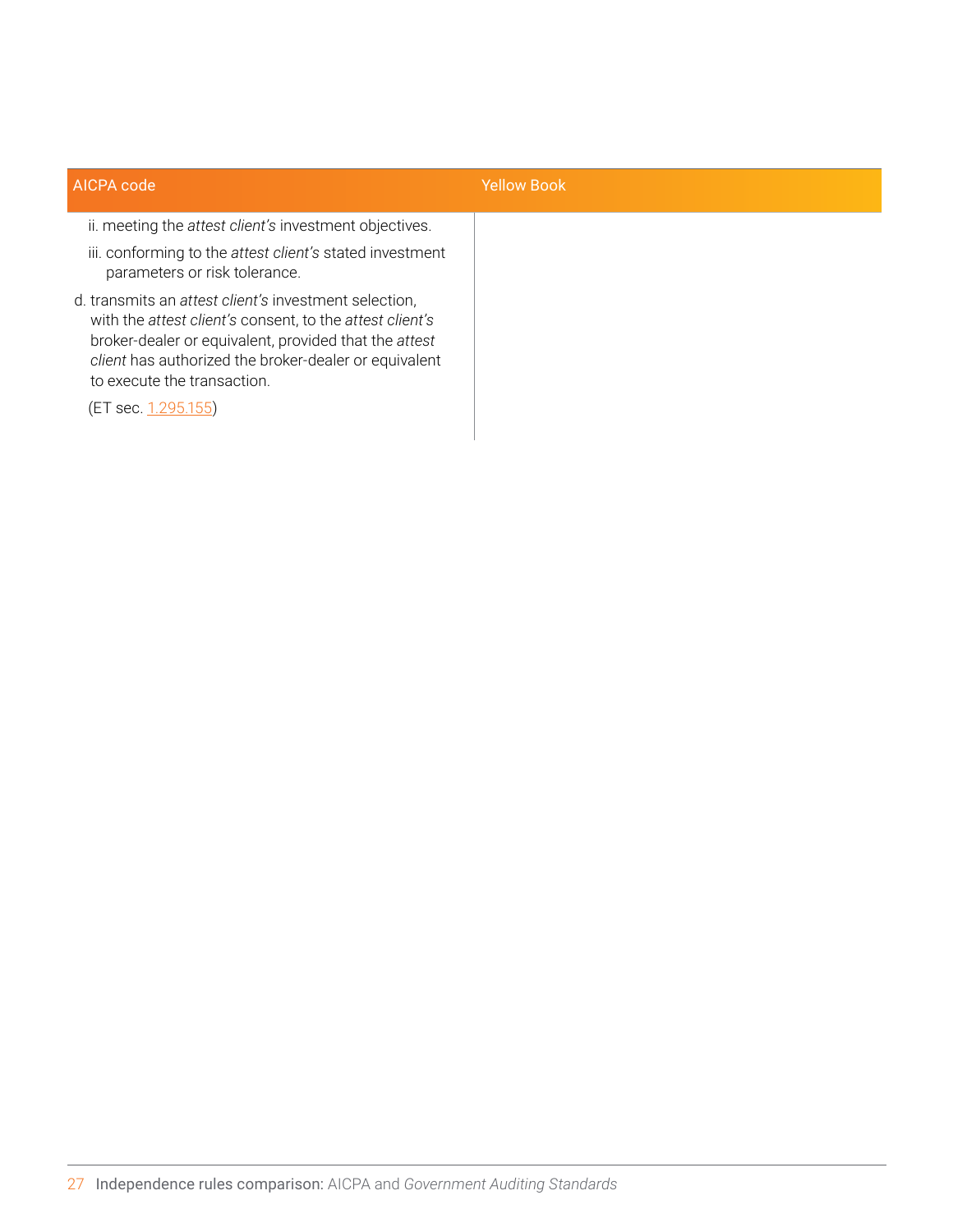# <span id="page-30-0"></span>Appraisal, valuation and actuarial services

The AICPA code and the Yellow Book are consistent on which services are prohibited related to appraisal, valuation, and actuarial services.

The AICPA code provides examples of permitted services when you apply the *safeguards* from the "General Requirements for Performing Nonattest Services" interpretation. The Yellow Book requires you to apply general requirements and evaluate the service using the conceptual framework if the nonattest service is not expressly prohibited.

### Comparison table

This table compares the requirements related to appraisal, valuation and actuarial services in the AICPA code and the Yellow Book.

| <b>AICPA code</b>                                                                                                                                                                                                                                                                                                                                                                                                                                                          | <b>Yellow Book</b>                                                                                                                                                                                                                             |
|----------------------------------------------------------------------------------------------------------------------------------------------------------------------------------------------------------------------------------------------------------------------------------------------------------------------------------------------------------------------------------------------------------------------------------------------------------------------------|------------------------------------------------------------------------------------------------------------------------------------------------------------------------------------------------------------------------------------------------|
| Independence would be impaired if a member performs<br>an appraisal, valuation or actuarial service for an attest<br>client when:                                                                                                                                                                                                                                                                                                                                          | Independence would be impaired if an auditor provides<br>appraisal, valuation, or actuarial services to an audited<br>entity when:                                                                                                             |
| a. the services involve a significant degree of<br>subjectivity, and                                                                                                                                                                                                                                                                                                                                                                                                       | a. the service involves a significant degree of<br>subjectivity, and                                                                                                                                                                           |
| b. the results of the service, individually or when<br>combined with other valuation, appraisal or actuarial<br>services, are material to the attest client's financial<br>statements.                                                                                                                                                                                                                                                                                     | b. the results of the service, individually or when<br>combined with other valuation, appraisal or actuarial<br>services, are material to the audited entity's financial<br>statements or other information on which the audit                 |
| Valuations performed in connection with, for example,<br>employee stock ownership plans, business combinations<br>or appraisals of assets or liabilities generally involve a<br>significant degree of subjectivity. Accordingly, if these<br>services produce results that are material to the financial<br>statements, independence would be impaired.                                                                                                                    | organization is reporting.<br>(Yellow Book R3.104)                                                                                                                                                                                             |
|                                                                                                                                                                                                                                                                                                                                                                                                                                                                            | For all other services, auditors should use the conceptual<br>framework to evaluate potential threats to independence<br>and, if threats are significant, apply safeguards to eliminate<br>such threats or reduce them to an acceptable level. |
| An actuarial valuation of a client's pension or<br>postemployment benefit liabilities generally does not<br>require a significant degree of subjectivity and, therefore,<br>would not impair independence. In addition, appraisal,<br>valuation and actuarial services performed for nonfinancial<br>statement purposes such as those performed for tax<br>planning or tax compliance, estate and gift taxation, and<br>divorce proceedings would not impair independence. |                                                                                                                                                                                                                                                |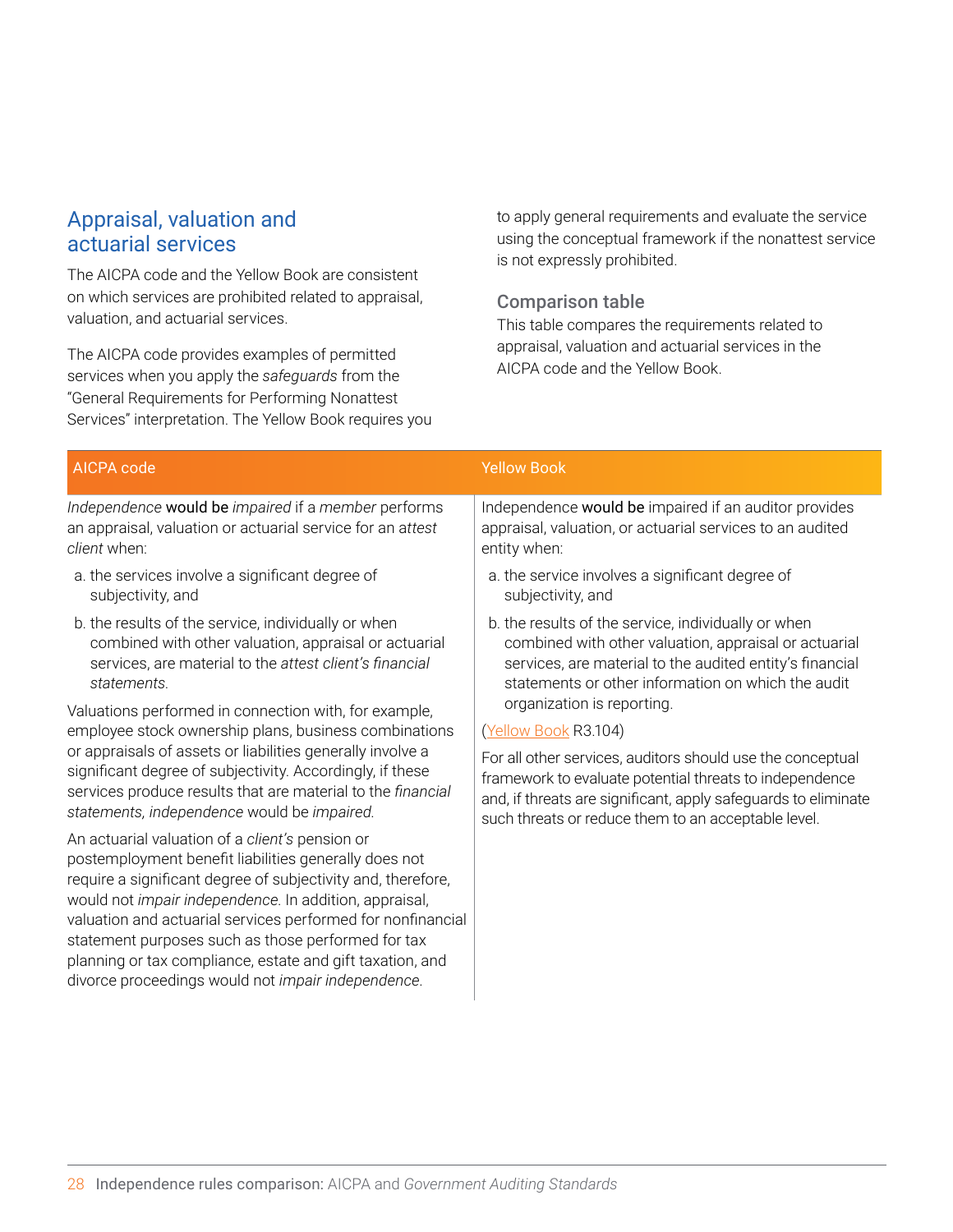| AICPA code                                                                                                                                                                                                                                                                                                                                                                                                                                                                                                                            | <b>Yellow Book</b> |
|---------------------------------------------------------------------------------------------------------------------------------------------------------------------------------------------------------------------------------------------------------------------------------------------------------------------------------------------------------------------------------------------------------------------------------------------------------------------------------------------------------------------------------------|--------------------|
| In performing such services that are permitted under the<br>"Appraisal, Valuation, and Actuarial Services" interpretation<br>[ET sec. 1.295.110], all significant assumptions and<br>matters of judgment should be determined or approved<br>by the client, and the client should be in a position to have<br>an informed judgment on, and accept responsibility for,<br>the results of the service. The member must also meet all<br>requirements of the "General Requirements for Performing<br>Nonattest Services" interpretation. |                    |
| (ET sec. 1.295.110)                                                                                                                                                                                                                                                                                                                                                                                                                                                                                                                   |                    |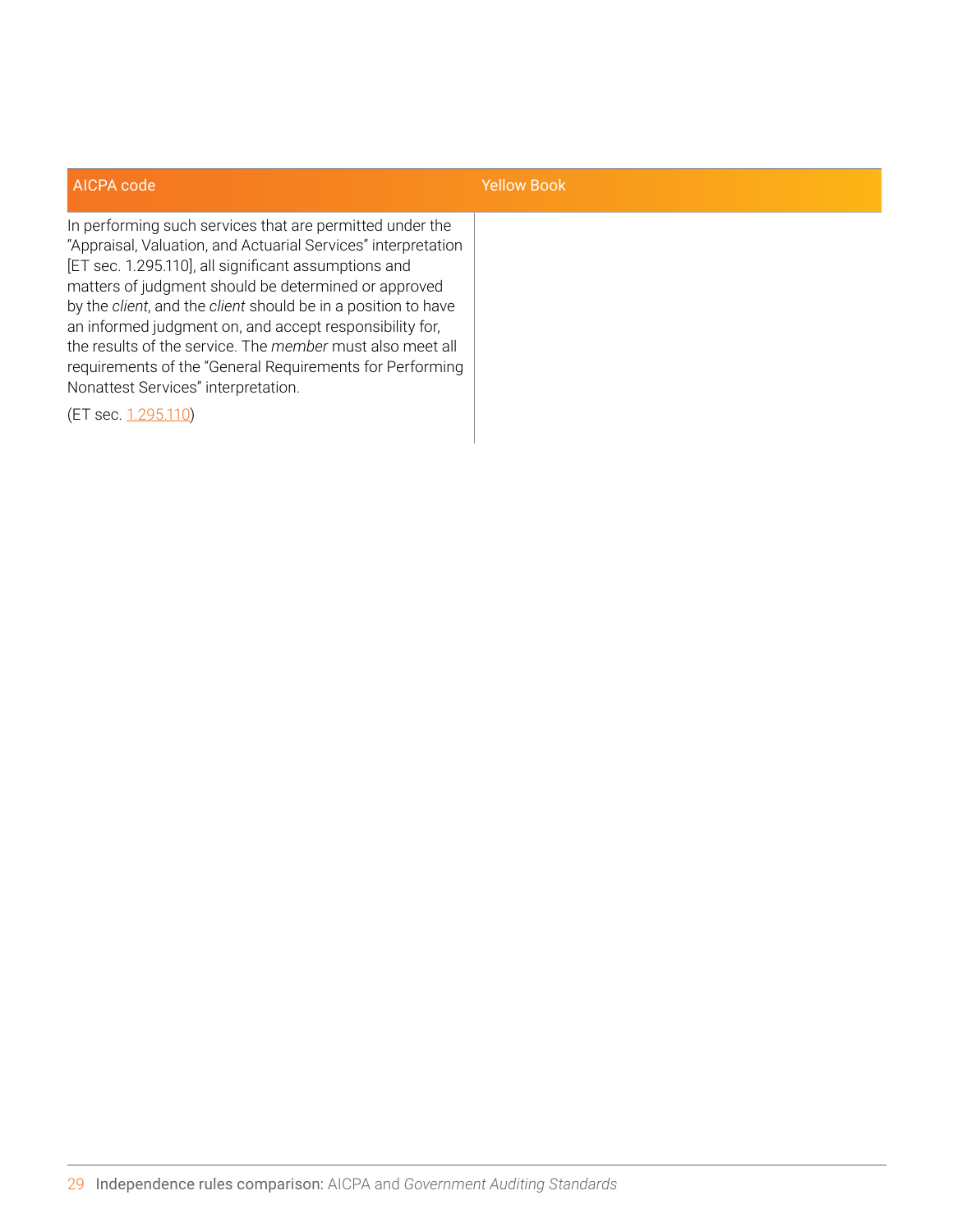# <span id="page-32-0"></span>Information technology services

The AICPA code and the Yellow Book are generally consistent in their descriptions of information systems.

However, the AICPA code provides an exception to the description of its term financial information system (FIS). When an FIS is a tool that performs only discrete calculations and the *attest client* can meet certain requirements, the tool is not subject to the requirements in the "[Information Systems Services](http://pub.aicpa.org/codeofconduct/resourceseamlesslogin.aspx?prod=ethics&tdoc=et-cod&tptr=et-cod1.295.145)" interpretation (ET sec. 1.295.145 [pending content in gray until January 2023]).

The AICPA code and the Yellow Book are also generally consistent on which services are prohibited.

The AICPA code provides examples of services that are permitted when you meet all the requirements of the

"Nonattest Services" subtopic. The Yellow Book requires you to apply general requirements and evaluate the service using the conceptual framework if the nonattest service is not expressly prohibited.

Recent revisions to the AICPA's "Information Systems Design, Implementation or Integration" interpretation (ET sec. 1.295.145) are effective January 1, 2023, with early implementation allowed. The comparison here includes the revised requirements. The extant guidance that is effective through December 31, 2022, will be in the online code until January 2023.

### Comparison table

This table compares the requirements in the AICPA code related to information technology services to the requirements and application guidance in the Yellow Book.

| AICPA code                                                                                                                                                                                                                                                                                             | <b>Yellow Book</b>                                                                                                                                                                                                                                                                                                                                 |
|--------------------------------------------------------------------------------------------------------------------------------------------------------------------------------------------------------------------------------------------------------------------------------------------------------|----------------------------------------------------------------------------------------------------------------------------------------------------------------------------------------------------------------------------------------------------------------------------------------------------------------------------------------------------|
| A financial information system (FIS) is a system that<br>aggregates source data underlying the financial statements<br>or generates information that is significant to either the<br>financial statements or financial processes as a whole. An<br>FIS includes a tool that calculates results unless: | Services related to IT systems include the design or<br>implementation of hardware or software systems. The<br>systems may aggregate source data, form part of the<br>internal control over the subject matter of the engagement,<br>or generate information that affects the subject matter of                                                    |
| a. the tool performs only discrete calculations,                                                                                                                                                                                                                                                       | the engagement.                                                                                                                                                                                                                                                                                                                                    |
| b. the attest client evaluates and accepts responsibility                                                                                                                                                                                                                                              | (Yellow Book A3.103)                                                                                                                                                                                                                                                                                                                               |
| for the input and assumptions, and                                                                                                                                                                                                                                                                     | Independence would be considered to be impaired if                                                                                                                                                                                                                                                                                                 |
| c. the attest client has sufficient information to<br>understand the calculation and the results.                                                                                                                                                                                                      | the auditor:<br>a. designs or develops a financial information system or                                                                                                                                                                                                                                                                           |
| Independence would be considered to be impaired if<br>the member:                                                                                                                                                                                                                                      | other IT system that will play a significant role in the<br>management of an area of operations that is or will be                                                                                                                                                                                                                                 |
| a. designs or develops an attest client's FIS.                                                                                                                                                                                                                                                         | the subject matter of an engagement.<br>b. makes other than insignificant modifications to<br>source code underlying an audited entity's existing<br>financial information system or other IT system that<br>will play a significant role in the management of an<br>area of operations that is or will be the subject matter<br>of an engagement. |
| b. customizes an attest client's commercial off-the-shelf<br>(COTS) FIS software solution.                                                                                                                                                                                                             |                                                                                                                                                                                                                                                                                                                                                    |
| c. provides interface services for a COTS FIS software<br>solution.                                                                                                                                                                                                                                    |                                                                                                                                                                                                                                                                                                                                                    |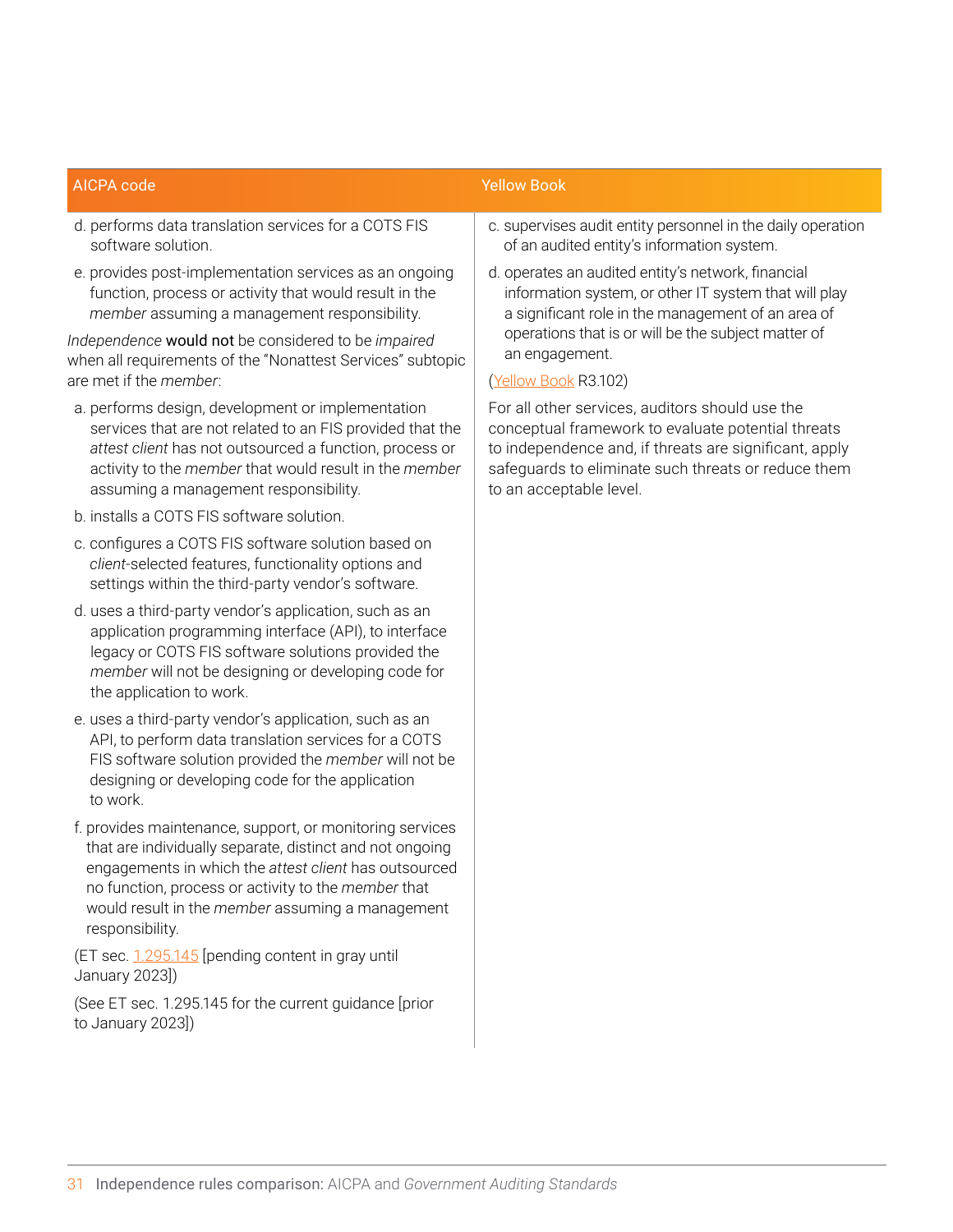# <span id="page-34-0"></span>Executive or employee recruiting

The AICPA code and the Yellow Book are consistent on which services are prohibited.

The AICPA code provides examples of permitted services when you apply the *safeguards* from the "General Requirements for Performing Nonattest Services" interpretation. The Yellow Book requires you to apply general requirements and evaluate the service using the conceptual framework if the nonattest service is not expressly prohibited.

#### Comparison table

This table compares the requirements related to executive or employee recruiting in the AICPA code and the Yellow Book.

| AICPA code                                                                                                                    | <b>Yellow Book</b>                                                                                                    |
|-------------------------------------------------------------------------------------------------------------------------------|-----------------------------------------------------------------------------------------------------------------------|
| Independence would be considered to be impaired<br>if the member:                                                             | Independence would be considered to be impaired if<br>the auditor:                                                    |
| a. commits the attest client to employee compensation<br>or benefit arrangements.                                             | a. commits the audited entity to employee compensation<br>or benefit arrangements.                                    |
| b. hires or terminates the attest client's employees.                                                                         | b. hires or terminates audited entity employees.                                                                      |
| Independence would not be considered to be impaired                                                                           | (Yellow Book R3.106d)                                                                                                 |
| when the "General Requirements for Performing Nonattest<br>Services" interpretation is applied if the <i>member</i> :         | For all other services, auditors should use the conceptual<br>framework to evaluate potential threats to independence |
| a. recommends a position description or candidate<br>specifications.                                                          | and, if threats are significant, apply safeguards to eliminate<br>such threats or reduce them to an acceptable level. |
| b. solicits and screens candidates based on<br>client-approved criteria, such as required education,<br>skills or experience. |                                                                                                                       |
| c. recommends qualified candidates to the attest client for<br>their consideration based on client-approved criteria.         |                                                                                                                       |
| d. participates in employee hiring or compensation<br>discussions in an advisory capacity.                                    |                                                                                                                       |
| (ET sec. 1.295.135)                                                                                                           |                                                                                                                       |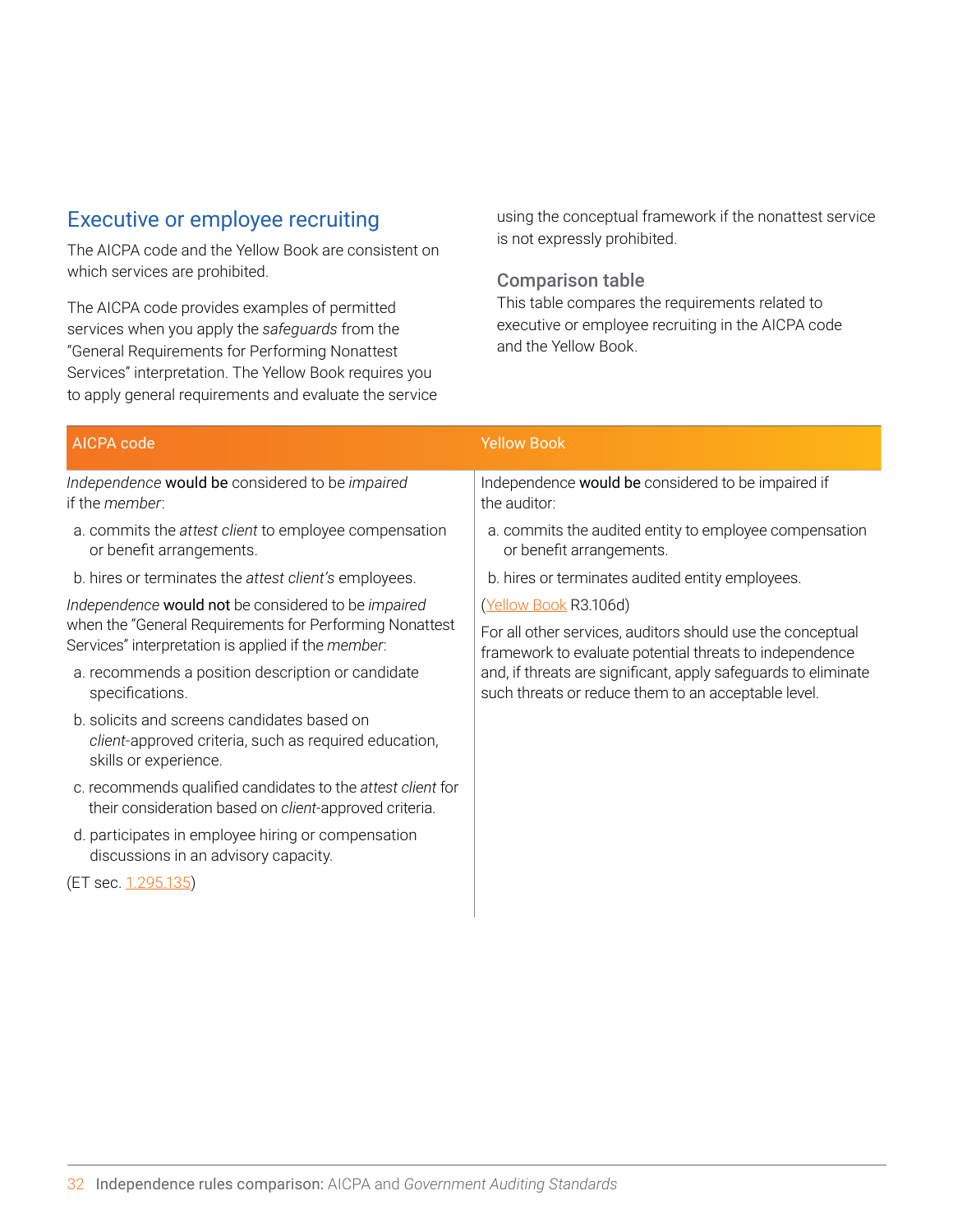# <span id="page-35-0"></span>Business risk consulting

The AICPA code and the Yellow Book are consistent on the subject of which services are prohibited.

The AICPA code provides examples of permitted services when you apply the *safeguards* from the "General Requirements for Performing Nonattest Services" interpretation. The Yellow Book requires you to apply general requirements and evaluate the service using the conceptual framework if the nonattest service is not expressly prohibited.

#### Comparison table

This table compares the requirements related to business risk consulting in the AICPA code and the Yellow Book.

| AICPA code                                                                                                                                      | <b>Yellow Book</b>                                                                                                    |
|-------------------------------------------------------------------------------------------------------------------------------------------------|-----------------------------------------------------------------------------------------------------------------------|
| Independence would be considered to be impaired if<br>the member:                                                                               | Independence would be considered to be impaired if<br>the auditor:                                                    |
| a. makes or approves business risk decisions.                                                                                                   | a. makes or approves business risk decisions.                                                                         |
| b. presents business risk considerations to the board<br>or others on behalf of management.                                                     | b. presents business risk considerations to those charged<br>with governance or others on behalf of management.       |
| Independence would not be considered to be impaired                                                                                             | (Yellow Book R3.106c)                                                                                                 |
| when the "General Requirements for Performing Nonattest<br>Services" interpretation is applied if the member:                                   | For all other services, auditors should use the conceptual<br>framework to evaluate potential threats to independence |
| a. assists management in its assessment of the attest<br>client's business risk control processes.                                              | and, if threats are significant, apply safeguards to eliminate<br>such threats or reduce them to an acceptable level. |
| b. recommends improvements to an attest client's<br>business risk control processes and assists in the<br>implementation of these improvements. |                                                                                                                       |
| (ET sec. 1.295.125)                                                                                                                             |                                                                                                                       |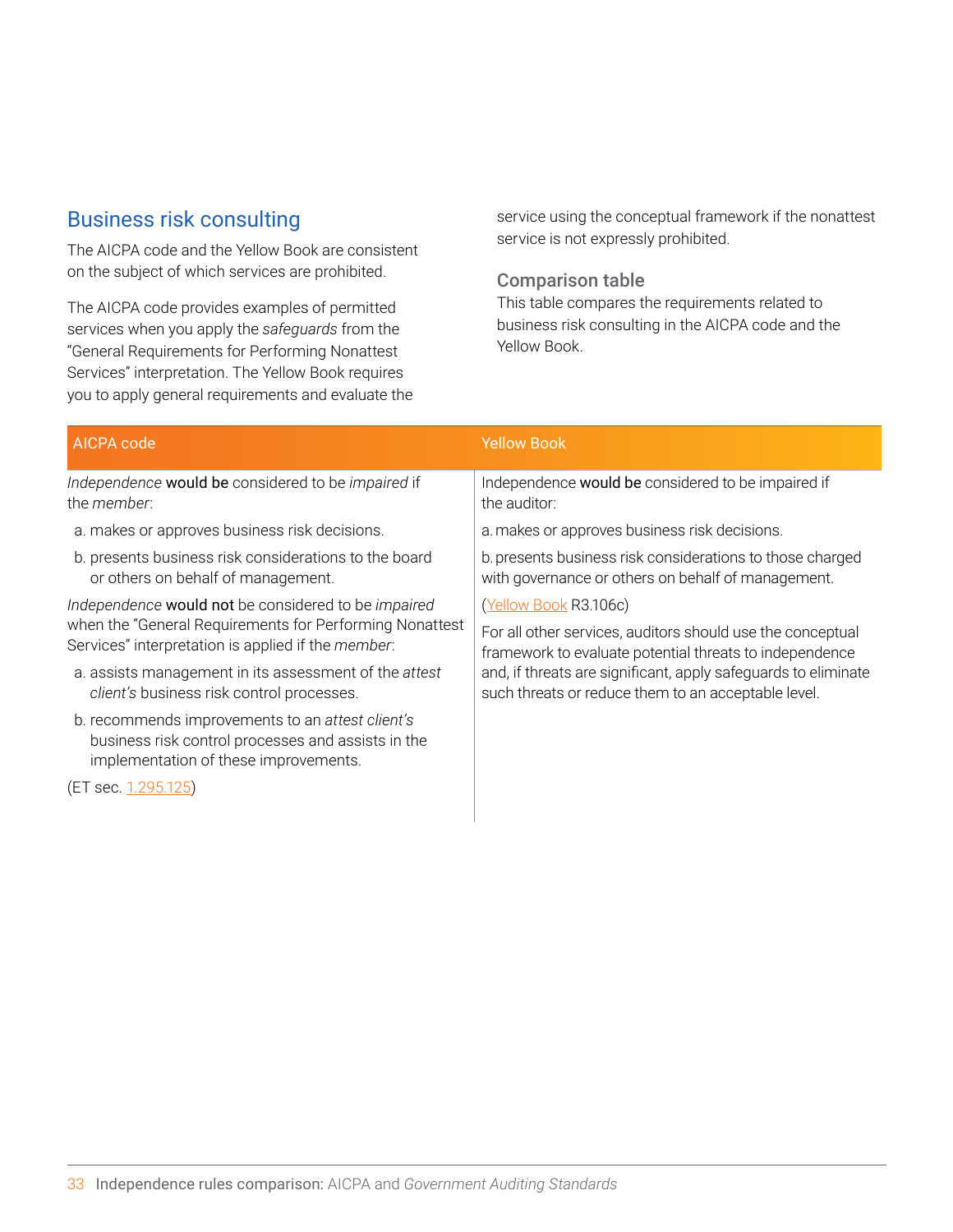# <span id="page-36-0"></span>Internal audit assistance services

The AICPA code and the Yellow Book are consistent on the subject of which services are prohibited.

The AICPA code provides examples of permitted services when you apply the *safeguards* from the "General Requirements for Performing Nonattest Services" interpretation. The Yellow Book requires you to apply general requirements and evaluate the service using the conceptual framework if the nonattest service is not expressly prohibited.

#### Comparison table

This table compares the requirements related to internal audit assistance services in the AICPA code and the Yellow Book.

| <b>AICPA code</b>                                                                                                                                                                                                   | <b>Yellow Book</b>                                                                                                                                                                                                                             |
|---------------------------------------------------------------------------------------------------------------------------------------------------------------------------------------------------------------------|------------------------------------------------------------------------------------------------------------------------------------------------------------------------------------------------------------------------------------------------|
| Independence would be considered to be impaired if<br>the member:                                                                                                                                                   | Independence would be considered to be impaired if<br>the auditor:                                                                                                                                                                             |
| a. in effect, manages the attest client's internal<br>audit activities.                                                                                                                                             | a. sets internal audit policies or the strategic direction of<br>internal audit activities.                                                                                                                                                    |
| b. performs ongoing evaluations or control activities (for<br>example, reviewing loan originations as part of the<br>attest client's approval process or reviewing customer                                         | b. performs procedures that form part of the internal<br>control, such as reviewing and approving changes to<br>employee data access privileges.                                                                                               |
| credit information as part of the customer's sales<br>authorization process) that affect the execution of                                                                                                           | c. determines the scope of the internal audit function and<br>resulting work.                                                                                                                                                                  |
| transactions or ensure that transactions are properly<br>executed or accounted for, or both, and performs                                                                                                           | (Yellow Book R3.96)                                                                                                                                                                                                                            |
| routine activities in connection with the attest client's<br>operating or production processes that are equivalent<br>to those of an ongoing compliance or quality control<br>function.                             | For all other services, auditors should use the conceptual<br>framework to evaluate potential threats to independence<br>and, if threats are significant, apply safeguards to eliminate<br>such threats or reduce them to an acceptable level. |
| c. performs separate evaluations on the effectiveness of<br>a significant control such that the member is, in effect,<br>performing routine operations that are built into the<br>attest client's business process. |                                                                                                                                                                                                                                                |
| d. has attest client management rely on the member's<br>work as the primary basis for the attest client's<br>assertions on the design or operating effectiveness<br>of internal controls.                           |                                                                                                                                                                                                                                                |
| e. determines which, if any, recommendations for<br>improving the internal control system should be<br>implemented.                                                                                                 |                                                                                                                                                                                                                                                |
| f. reports to the board of directors or audit committee on<br>behalf of management or the individual responsible for<br>the internal audit function.                                                                |                                                                                                                                                                                                                                                |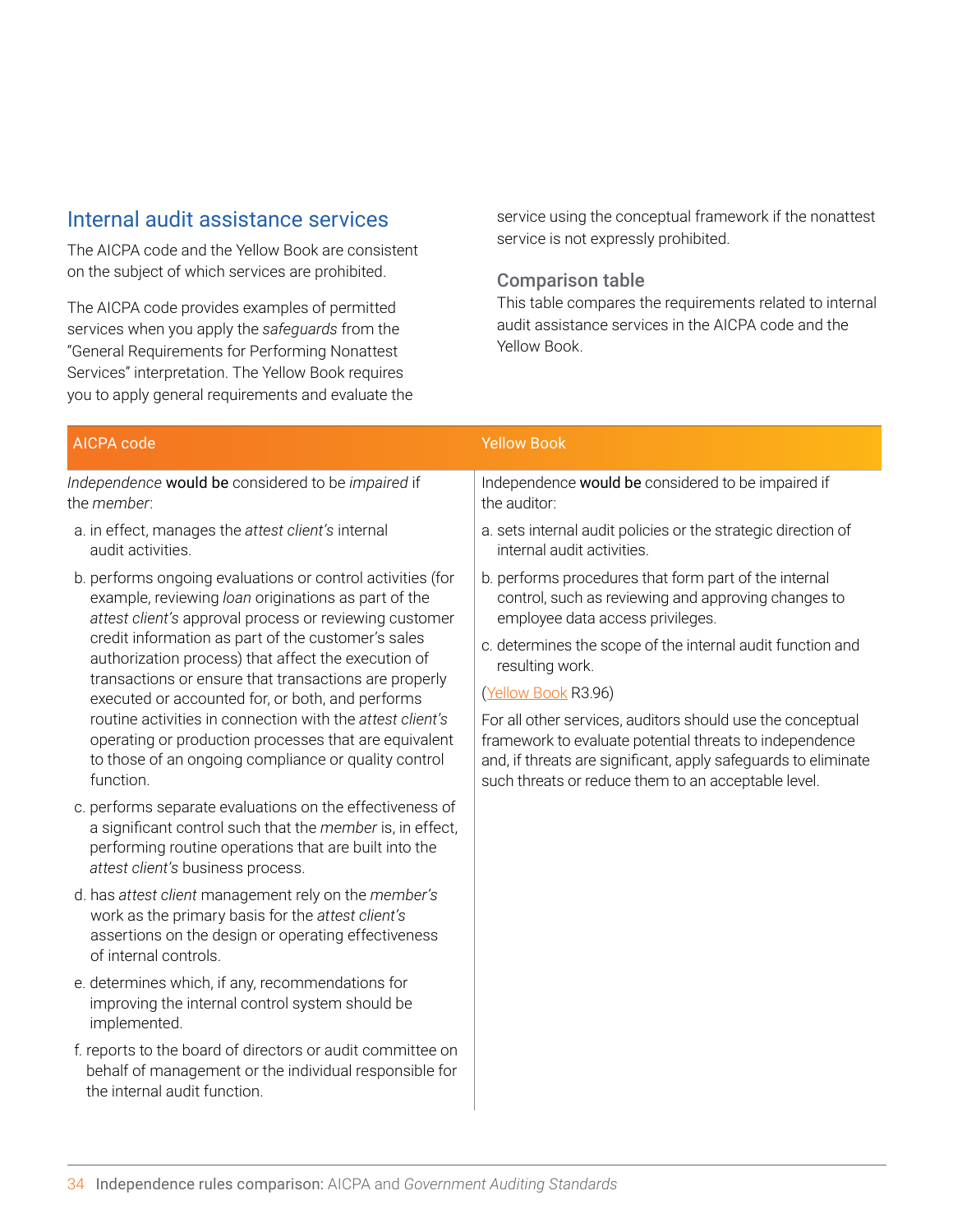#### AICPA code XVIII and AICPA code XVIII and AICPA code XVIII and AICPA code XVIII and AICPA code XVIII and AICPA

- g. approves or is responsible for the overall internal audit work plan, including the determination of the internal audit risk and scope, project priorities and frequency of performance of audit procedures.
- h. is connected with the *attest client* as an employee or in any capacity equivalent to a *member* of management (for example, being listed as an employee in the attest *client's* directories or other *attest client* publications, permitting himself or herself to be referred to by title or description as supervising or being in charge of the *attest client's* internal audit function, or using the *attest client's* letterhead or internal correspondence forms in communications).

If the *member* assists the *client* in performing financial and operational internal audit activities, *independence* would not be considered to be *impaired* provided that the "General Requirements for Performing Nonattest Services" interpretation is applied, and the *member* is satisfied that management:

- a. designates an individual or individuals who possess suitable skill, knowledge and experience, preferably within senior management, to be responsible for the internal audit function;
- b. determines the scope, risk, and frequency of internal audit activities, including those the *member* will perform in providing the services;
- c. evaluates the findings and results arising from the internal audit activities, including those the *member* will perform in providing the services; and
- d. evaluates the adequacy of the audit procedures performed and the findings resulting from the performance of those procedures.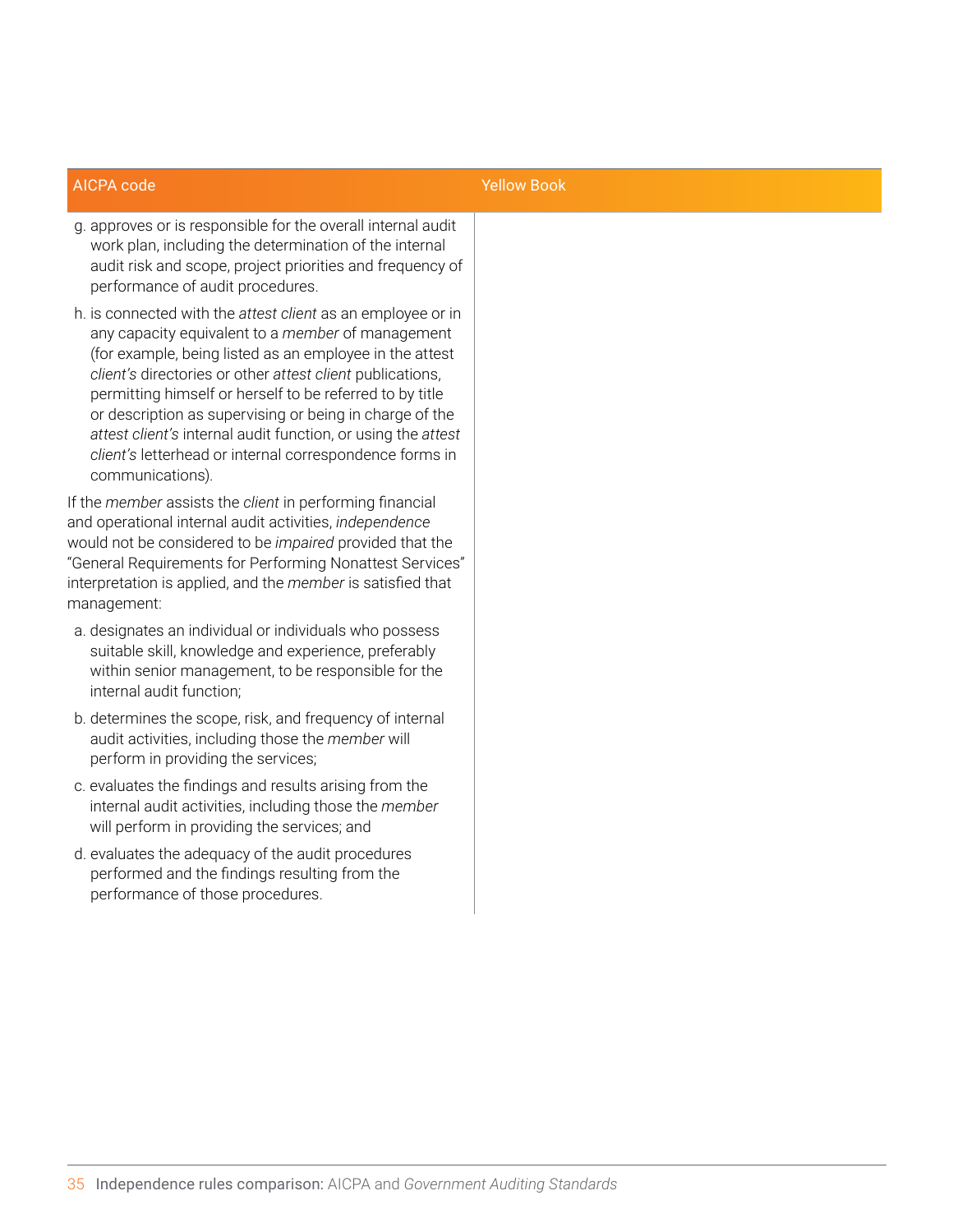| AICPA code                                                                                                                                                                                                                    | <b>Yellow Book</b> |
|-------------------------------------------------------------------------------------------------------------------------------------------------------------------------------------------------------------------------------|--------------------|
| When these safeguards are combined with the safeguards<br>provided for in the "General Requirements for Performing<br>Nonattest Services" interpretation, threats should be at an<br>acceptable level so that the member may: |                    |
| a. assess whether client personnel's performance is in<br>compliance with management's policies and procedures,                                                                                                               |                    |
| b. identify opportunities for improvement, and                                                                                                                                                                                |                    |
| c. recommend improvement or further action for<br>management consideration and decision-making.                                                                                                                               |                    |
| (ET sec. 1.295.150)                                                                                                                                                                                                           |                    |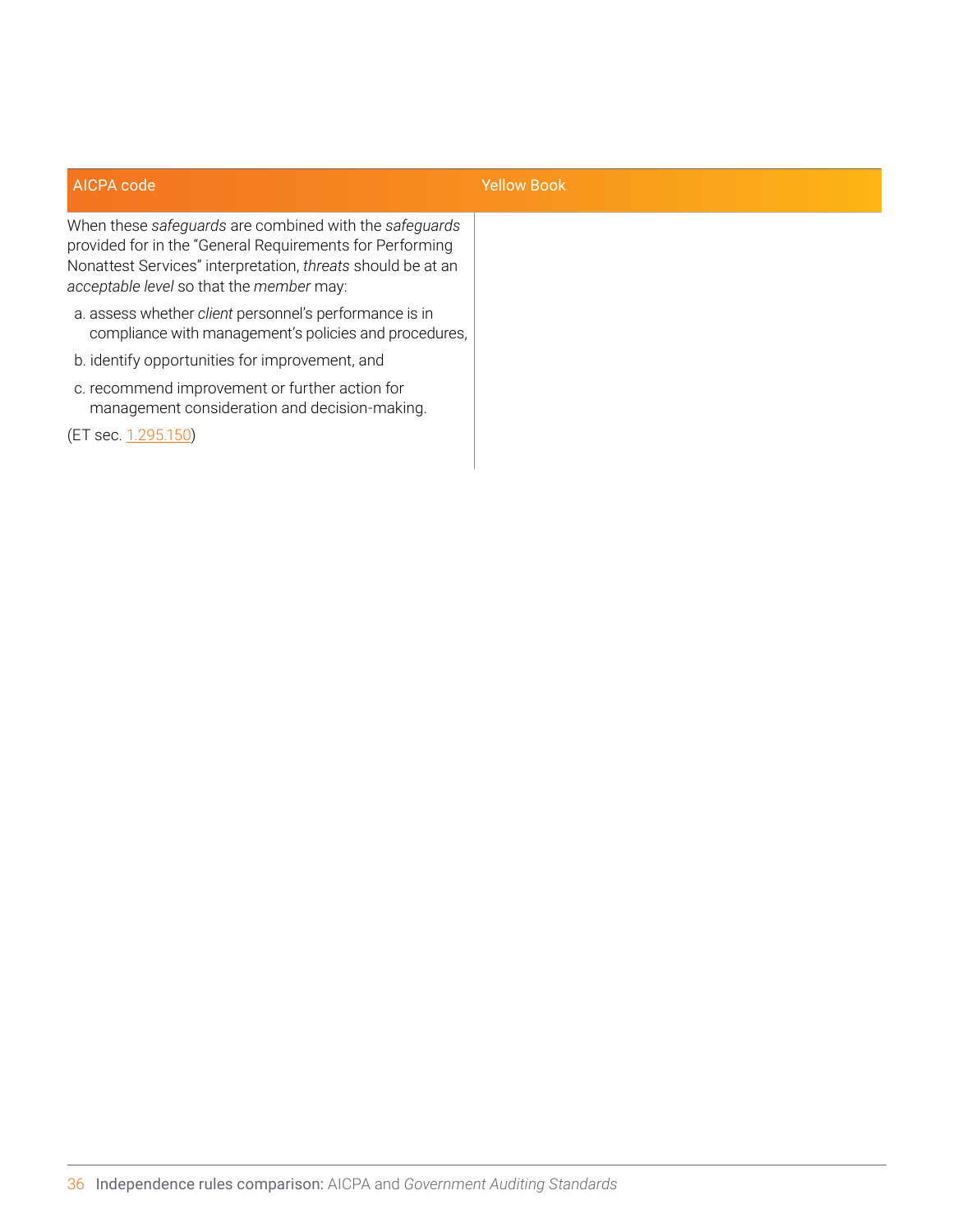# <span id="page-39-0"></span>Internal control evaluation

When it comes to performing ongoing monitoring activities, the AICPA code and the Yellow Book indicate that those activities will *impair* your *independence*.

The two sets of standards are also consistent on the topic of performing separate evaluations: you should consider the significance of any *threats* when you perform separate evaluations.

### Comparison table

This table compares the requirements in the AICPA code related to internal control evaluation to the requirements and application guidance in the Yellow Book.

| <b>AICPA code</b>                                                                                                                                                                                                                                                                                                                                                                                                                                                                                                                                                                                                                                                                                                                                                                                                                        | <b>Yellow Book</b>                                                                                                                                                                                                                                                                                                                                                                                                                                                       |
|------------------------------------------------------------------------------------------------------------------------------------------------------------------------------------------------------------------------------------------------------------------------------------------------------------------------------------------------------------------------------------------------------------------------------------------------------------------------------------------------------------------------------------------------------------------------------------------------------------------------------------------------------------------------------------------------------------------------------------------------------------------------------------------------------------------------------------------|--------------------------------------------------------------------------------------------------------------------------------------------------------------------------------------------------------------------------------------------------------------------------------------------------------------------------------------------------------------------------------------------------------------------------------------------------------------------------|
| Designing, implementing, or maintaining the attest client's<br>monitoring activities are management responsibilities.<br>Accordingly, independence would be impaired if a member<br>accepts responsibility for performing such activities.<br>Monitoring activities are procedures performed to assess<br>whether components of internal control are present and<br>functioning. Monitoring can be done through ongoing<br>evaluations, separate evaluations, or some combination                                                                                                                                                                                                                                                                                                                                                        | Accepting responsibility for designing, implementing,<br>or maintaining internal control includes accepting<br>responsibility for designing, implementing, or maintaining<br>monitoring procedures. Monitoring involves the use<br>of either ongoing monitoring procedures or separate<br>evaluations to gather and analyze persuasive information<br>supporting conclusions about the effectiveness of the<br>internal control system.                                  |
| of the two.<br>Ongoing evaluations are generally defined, routine<br>operations built in to the attest client's business processes<br>and performed on a real-time basis. Ongoing evaluations,<br>including managerial activities and everyday supervision<br>of employees, monitor the presence and functioning of<br>the components of internal control in the ordinary course<br>of managing the business. A member who performs<br>such activities for an attest client would be considered<br>to be accepting responsibility for maintaining the attest<br>client's internal control. Accordingly, the management<br>participation threat created by a member performing<br>ongoing evaluations is so significant that no safeguards<br>could reduce the threat to an acceptable level, and thus<br>independence would be impaired. | Ongoing monitoring procedures performed on behalf<br>of management are built in to the routine, recurring<br>operating activities of an entity. Therefore, auditors<br>should conclude that providing or supervising ongoing<br>monitoring procedures over an entity's system of internal<br>control impairs independence because the management<br>participation threat created is so significant that no<br>safeguards could reduce the threat to an acceptable level. |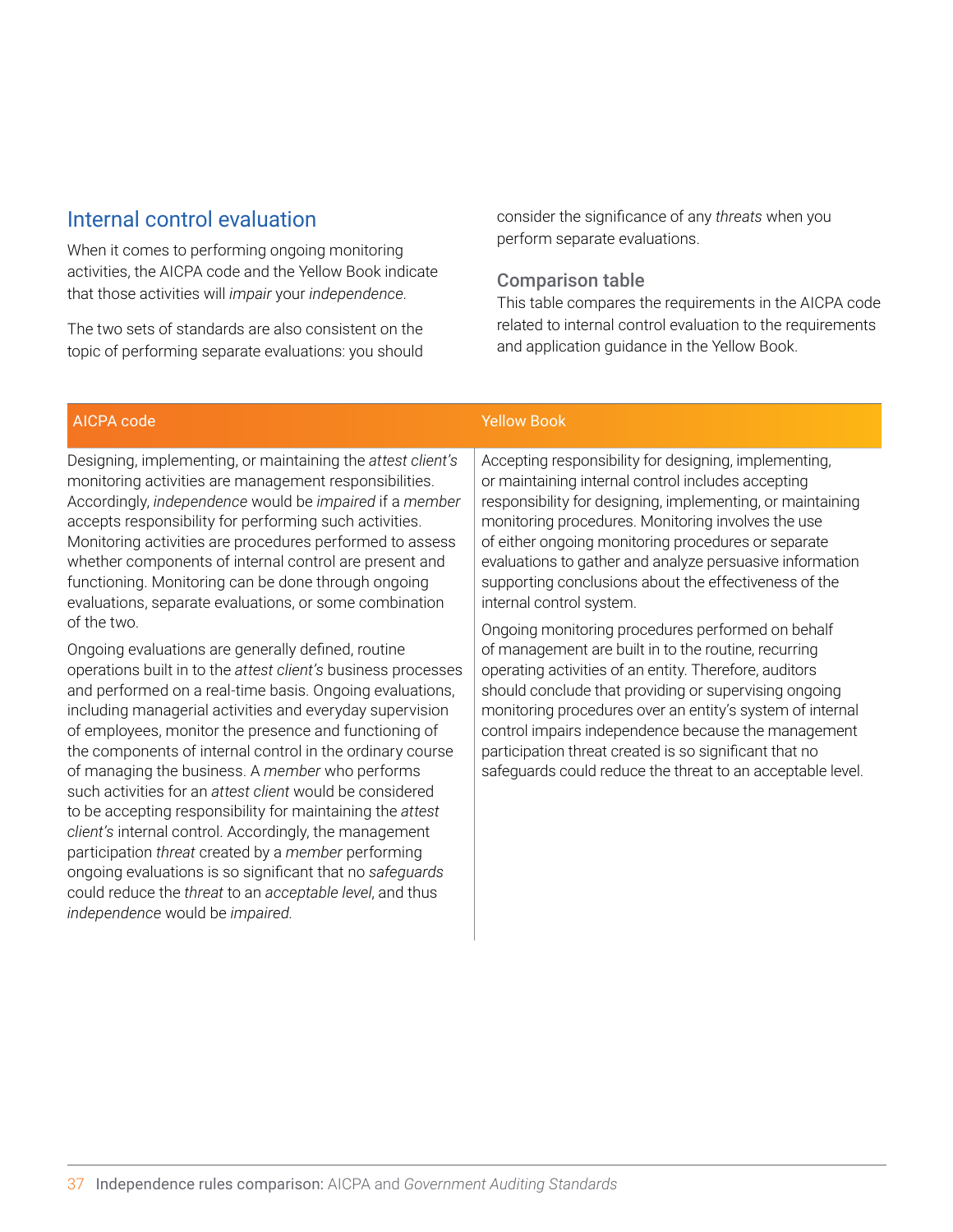#### AICPA code Xellow Book (2009) AICPA code

Separate evaluations are conducted periodically and generally not ingrained within the business but can be useful in taking a fresh look at whether internal controls are present and functioning. Such evaluations include observations, inquiries, reviews, and other examinations, as appropriate, to ascertain whether controls are designed, implemented, and conducted. The scope and frequency of separate evaluations is a matter of judgment and vary depending on assessment of risks, effectiveness of ongoing evaluations, and other considerations. Because separate evaluations are not built into the *attest client's* business process, separate evaluations generally do not create a significant management participation *threat* to *independence*.

*Members* should refer to the Committee of Sponsoring Organizations of the Treadway Commission's (COSO's) *Internal Control — Integrated Framework*, for additional guidance on monitoring activities and distinguishing between ongoing and separate evaluations.

#### (ET sec. [1.295.150](http://pub.aicpa.org/codeofconduct/resourceseamlesslogin.aspx?prod=ethics&tdoc=et-cod&tptr=et-cod1.295.150))

*Members* should use judgment in determining whether otherwise permitted internal audit services performed may result in a significant management participation *threat* to *independence*, considering factors such as the significance of the controls being tested, the scope or extent of the controls being tested in relation to the overall *financial statements* of the *client*, as well as the frequency of the internal audit services. If the *threat* to *independence* is considered significant, the *member* should apply *safeguards* to eliminate or reduce the *threat* to an *acceptable level*. If no *safeguards* could reduce the *threat* to an *acceptable level*, then *independence* would be *impaired*.

(ET sec. [1.295.150](http://pub.aicpa.org/codeofconduct/resourceseamlesslogin.aspx?prod=ethics&tdoc=et-cod&tptr=et-cod1.295.150))

Separate evaluations are sometimes provided as a nonaudit service. When providing separate evaluations, auditors should evaluate the significance of the threat created by performing separate evaluations and apply safeguards when necessary to eliminate the threat or reduce it to an acceptable level. Factors relevant to evaluating the significance of any threats created by providing separate evaluations include

a.the frequency of the separate evaluations and

b.the scope or extent of the controls (in relation to the scope of the engagement conducted) being evaluated.

A separate evaluation provided as a nonaudit service is not a substitute for engagement procedures in a Yellow Book engagement.

([Yellow Book](https://www.gao.gov/yellowbook) R3.97–3.98, A3.99–3.101)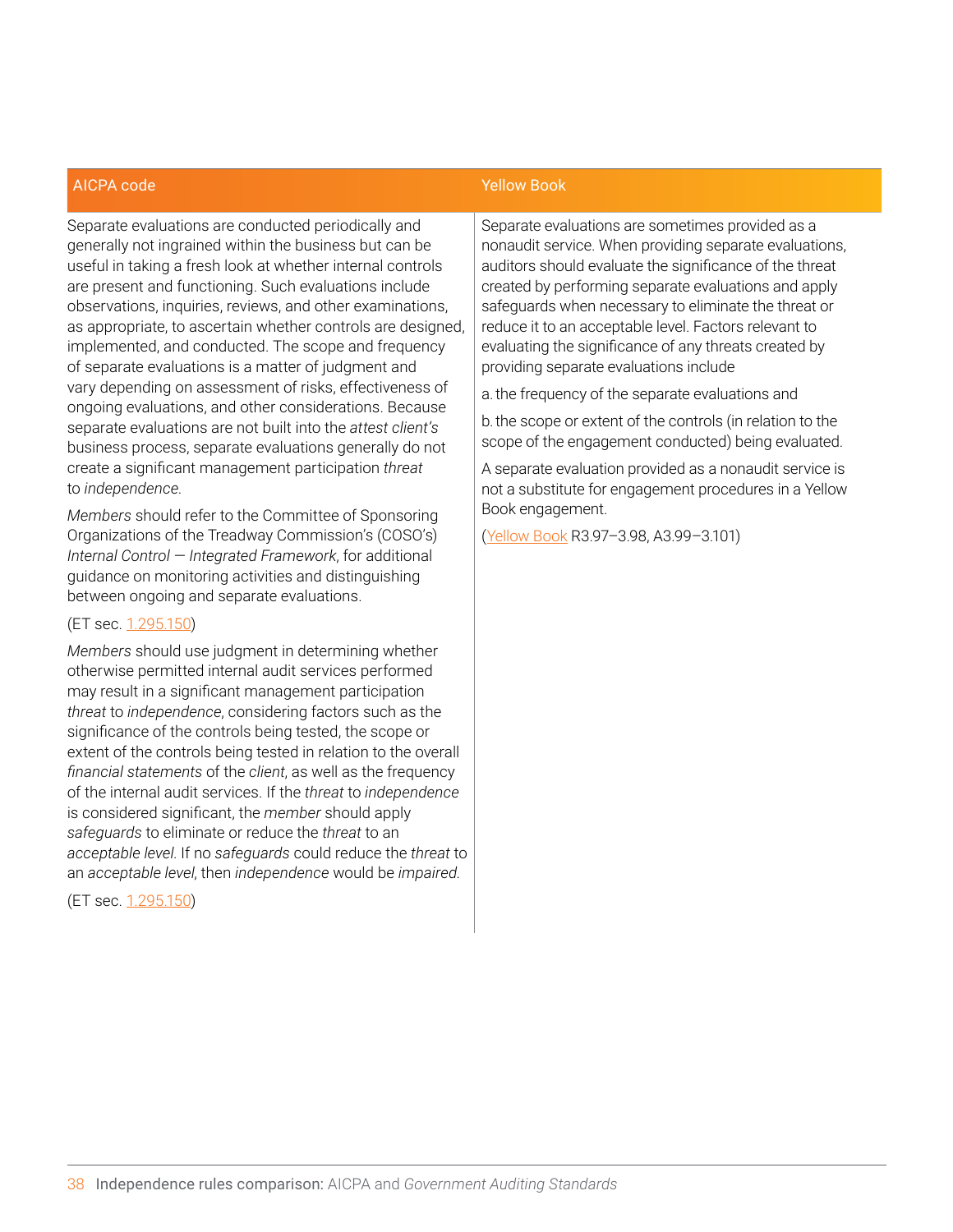# <span id="page-41-0"></span>Independence breach

The AICPA code and the Yellow Book both address breaches of their respective *independence* rules. Although both conclude that you should resign from the engagement when *independence* is *impaired*, the requirements differ on how to reach that conclusion.

In the AICPA code, resignation may be necessary if, after following the instructions on how to evaluate a breach as described in the "Breach of an Independence [Interpretation"](http://pub.aicpa.org/codeofconduct/resourceseamlesslogin.aspx?prod=ethics&tdoc=et-cod&tptr=et-cod1.298) (ET sec. 1.298), you determine that the consequences of the breach cannot be addressed.

If you don't resign because you determine that the consequences of the breach can be addressed, you could still be subject to an ethics investigation or enforcement action because, technically, the "Independence Rule" was breached.

The Yellow Book allows evaluation of an individual auditor's impairment and its effects on the independence of the engagement team or the audit organization. When

this evaluation leads to the conclusion that an individual auditor's impairment does not impair the independence of the engagement team or the audit organization, the engagement can continue. The factors used in this evaluation are generally consistent with the factors you would consider when evaluating the significance of a breach under the AICPA code.

The Yellow Book also recognizes that auditors in government may be required by statutes to perform attest work under circumstances that impair independence. In those situations, the auditor may modify the Yellow Book audit report for this impairment and continue the engagement.

### Comparison table

This table compares the requirements in the AICPA code related to an *independence* breach to the requirements and application guidance in the Yellow Book.

| AICPA code                                                                                                                                                                                                                                                                                                                                                                                                                                                                             | <b>Yellow Book</b>                                                                                                                                                                                                                                                                                                                                                                                                                                                       |
|----------------------------------------------------------------------------------------------------------------------------------------------------------------------------------------------------------------------------------------------------------------------------------------------------------------------------------------------------------------------------------------------------------------------------------------------------------------------------------------|--------------------------------------------------------------------------------------------------------------------------------------------------------------------------------------------------------------------------------------------------------------------------------------------------------------------------------------------------------------------------------------------------------------------------------------------------------------------------|
| Breach of an independence interpretation                                                                                                                                                                                                                                                                                                                                                                                                                                               | Impairments                                                                                                                                                                                                                                                                                                                                                                                                                                                              |
| In order for the consequences of an independence<br>breach to be addressed by a member or the member's<br>firm pursuant to the provisions of the "Breach of an<br>Independence Interpretation" interpretation, the firm must<br>be compliant with QC section 10, A Firm's System of<br>Quality Control, <sup>8</sup> which requires the member's firm to have<br>established policies and procedures designed to provide<br>it with reasonable assurance that the firm, its personnel, | Auditors should conclude that independence is impaired if<br>no safeguards have been effectively applied to eliminate an<br>unacceptable threat or reduce it to an acceptable level.<br>When auditors conclude that independence of the<br>engagement team or the audit organization is impaired,<br>auditors should decline to accept an engagement or<br>should terminate an engagement in progress (except in<br>circumstances discussed in paragraphs 3.25 or 3.84). |
| and, when applicable, others subject to independence<br>requirements, maintain independence when required.                                                                                                                                                                                                                                                                                                                                                                             | (Yellow Book R3.59-3.60)                                                                                                                                                                                                                                                                                                                                                                                                                                                 |

8 QC sections can be found in AICPA *Professional Standards*.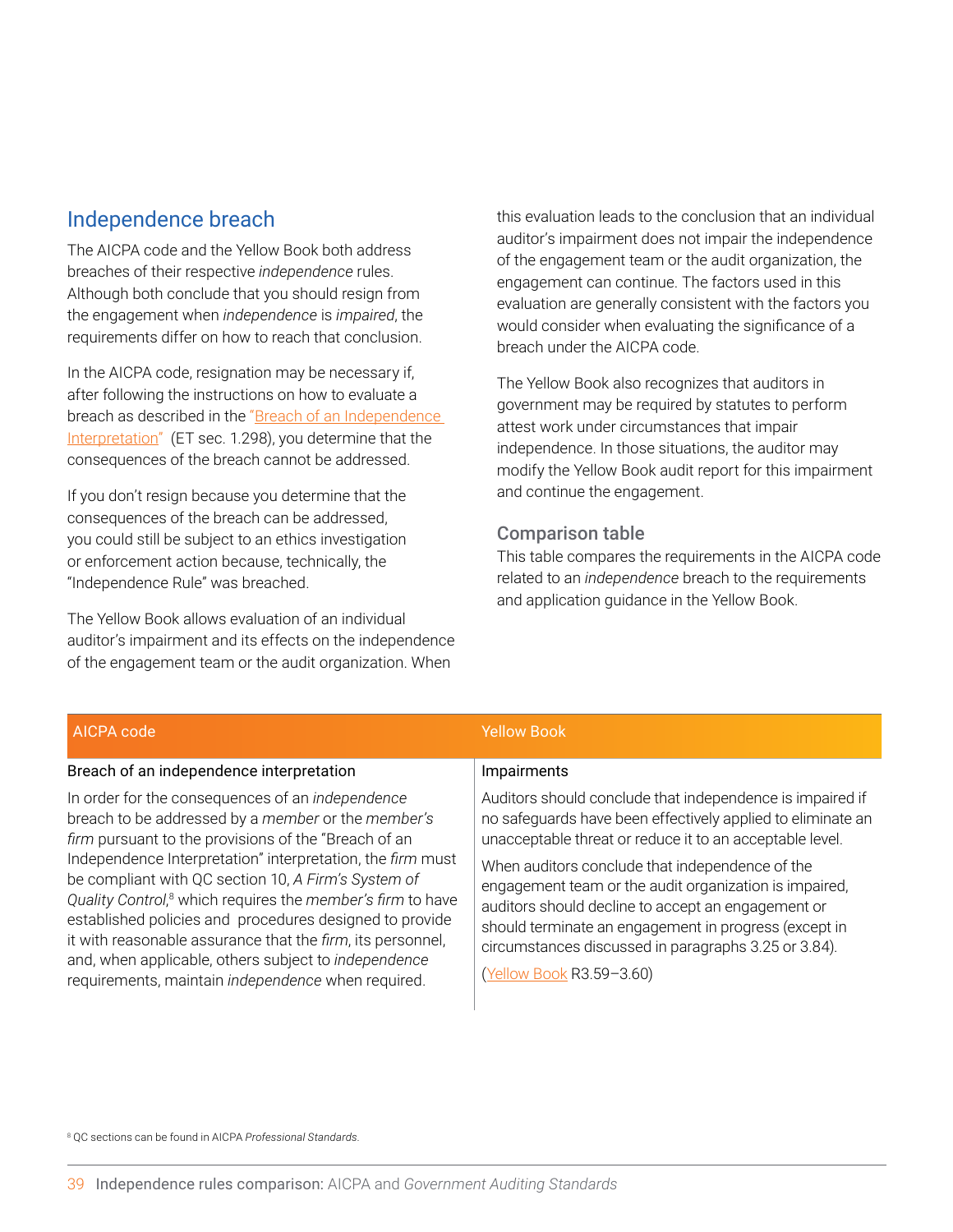#### AICPA code Xellow Book (2009) AICPA code

In situations in which a *[partner](http://pub.aicpa.org/codeofconduct/resourceseamlesslogin.aspx?prod=ethics&tdoc=et-cod&tptr=et-cod0.400.37)* or professional employee of the *firm* breaches an *independence interpretation* and the *threat* to *independence* resulting from the breach is significant such that the *attest [engagement](http://pub.aicpa.org/codeofconduct/resourceseamlesslogin.aspx?prod=ethics&tdoc=et-cod&tptr=et-cod0.400.05) team's*  integrity, objectivity and professional skepticism are compromised, the provisions of this interpretation could not address the consequences of the breach as no actions could be taken to satisfactorily address the consequences of the breach.

In situations in which the lead *attest engagement partner* or an *individual in a position to infl[uence the attest](http://pub.aicpa.org/codeofconduct/resourceseamlesslogin.aspx?prod=ethics&tdoc=et-cod&tptr=et-cod0.400.23)  [engagement](http://pub.aicpa.org/codeofconduct/resourceseamlesslogin.aspx?prod=ethics&tdoc=et-cod&tptr=et-cod0.400.23)* either (1) committed the breach or (2) knows of a breach and fails to ensure the breach is promptly communicated to or known by an appropriate individual within the *rm* as described in this interpretation, there is a rebuttable presumption that the provisions of this interpretation would not be able to address the breach as the *threats* to the *attest engagement team*'s integrity, objectivity and professional skepticism and the *threats* to the appearance of *independence* would be considered so significant that no actions could be taken to satisfactorily address the consequences of the breach.

When a breach is identified, the *member* should, in accordance with his or her *firm*'s policies and procedures, promptly communicate the breach to an appropriate individual within the *firm*, for example, an individual or individuals with responsibility for the policies and procedures relating to *independence*, or the *attest engagement partner* (the responsible individual).

The responsible individual should report the breach to those who need to take appropriate action and, when appropriate, should report the breach to relevant *network firms*. The responsible individual should be satisfied that the interest or relationship that caused the breach has been terminated, suspended, or eliminated and should address the consequences of the breach. A consequence of a breach may be that termination of the *attest engagement* is necessary.

Auditors should conclude that independence is impaired if no safeguards have been effectively applied to eliminate an unacceptable threat or reduce it to an acceptable level.

When auditors conclude that independence of the engagement team or the audit organization is impaired, auditors should decline to accept an engagement or should terminate an engagement in progress (except in circumstances discussed in paragraphs 3.25 or 3.84).

#### ([Yellow Book](https://www.gao.gov/yellowbook) R3.59–3.60)

Whether independence is impaired depends on the nature of the threat, whether the threat is of such significance that it would compromise an auditor's professional judgment or create the appearance that the auditor's integrity, objectivity, or professional skepticism may be compromised, and the specific safeguards applied to eliminate the threat or reduce it to an acceptable level.

If auditors conclude that an individual auditor's independence is impaired, it may be necessary to terminate the engagement, or it may be possible to take action that satisfactorily addresses the effect of the individual auditor's independence impairment.

Factors that are relevant in evaluating whether the independence of the engagement team or the audit organization is impaired by an individual auditor's independence impairment include:

- a. the nature and duration of the individual auditor's impairment;
- b. the number and nature of any previous impairments with respect to the current engagement;
- c. whether a member of the engagement team had knowledge of the interest or relationship that caused the individual auditor's impairment;
- d. whether the individual auditor whose independence is impaired is (1) a member of the engagement team or (2) another individual for whom there are independence requirements;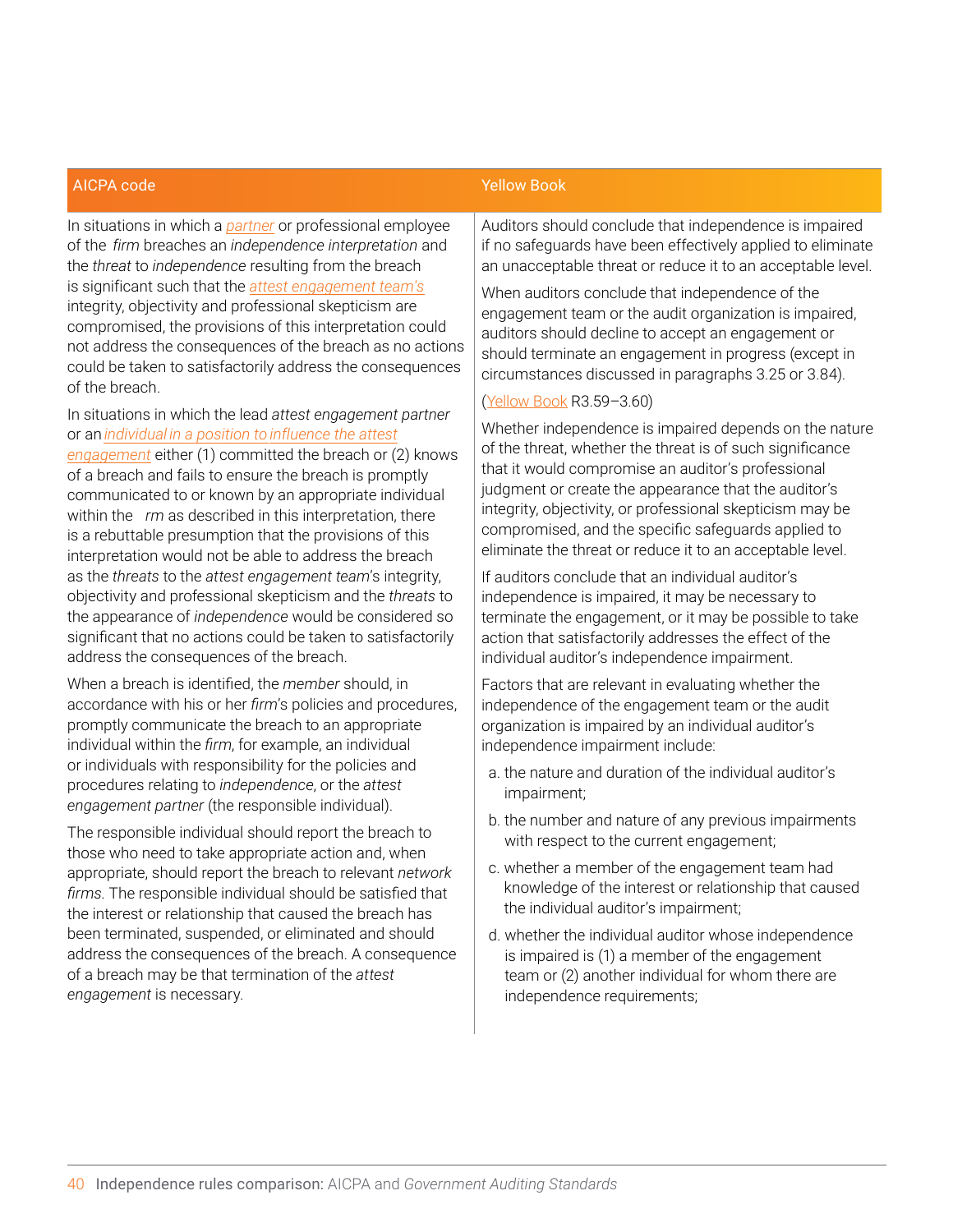| <b>AICPA code</b>                                                                                                                                                                                                                                                                                                                                                 | <b>Yellow Book</b>                                                                                                                                                                                                                                                                                                                                                                                                                                                                                                                                                                                                                                                                                                                                                                                                                                                                                                                                                                                                                                                                                                                                                                                                                                                                                                                                                                                                                                                                                                                                                                          |
|-------------------------------------------------------------------------------------------------------------------------------------------------------------------------------------------------------------------------------------------------------------------------------------------------------------------------------------------------------------------|---------------------------------------------------------------------------------------------------------------------------------------------------------------------------------------------------------------------------------------------------------------------------------------------------------------------------------------------------------------------------------------------------------------------------------------------------------------------------------------------------------------------------------------------------------------------------------------------------------------------------------------------------------------------------------------------------------------------------------------------------------------------------------------------------------------------------------------------------------------------------------------------------------------------------------------------------------------------------------------------------------------------------------------------------------------------------------------------------------------------------------------------------------------------------------------------------------------------------------------------------------------------------------------------------------------------------------------------------------------------------------------------------------------------------------------------------------------------------------------------------------------------------------------------------------------------------------------------|
| The responsible individual should evaluate the significance<br>of the breach and its effect on the attest engagement<br>team's integrity, objectivity, and professional skepticism<br>and the ability to issue an attest report. The significance                                                                                                                 | Auditors should conclude that independence is impaired<br>if no safeguards have been effectively applied to eliminate<br>an unacceptable threat or reduce it to an acceptable level.<br>When auditors conclude that independence of the<br>engagement team or the audit organization is impaired,<br>auditors should decline to accept an engagement or<br>should terminate an engagement in progress (except in<br>circumstances discussed in paragraphs 3.25 or 3.84).<br>(Yellow Book R3.59-3.60)<br>Whether independence is impaired depends on the nature<br>of the threat, whether the threat is of such significance<br>that it would compromise an auditor's professional<br>judgment or create the appearance that the auditor's<br>integrity, objectivity, or professional skepticism may be<br>compromised, and the specific safeguards applied to<br>eliminate the threat or reduce it to an acceptable level.<br>If auditors conclude that an individual auditor's<br>independence is impaired, it may be necessary to<br>terminate the engagement, or it may be possible to take<br>action that satisfactorily addresses the effect of the<br>individual auditor's independence impairment.<br>Factors that are relevant in evaluating whether the<br>independence of the engagement team or the audit<br>organization is impaired by an individual auditor's<br>independence impairment include:<br>a. the nature and duration of the individual auditor's<br>impairment;<br>b. the number and nature of any previous impairments<br>with respect to the current engagement; |
| of the breach will depend on factors such as the following:<br>a. The nature and duration of the breach<br>b. The number and nature of any previous breaches with<br>respect to the current attest engagement                                                                                                                                                     |                                                                                                                                                                                                                                                                                                                                                                                                                                                                                                                                                                                                                                                                                                                                                                                                                                                                                                                                                                                                                                                                                                                                                                                                                                                                                                                                                                                                                                                                                                                                                                                             |
| c. Whether a member of the attest engagement team<br>had knowledge of the interest or relationship that<br>caused the breach<br>d. Whether the individual who caused the breach<br>is a member of the attest engagement team or<br>another individual for whom there are independence<br>requirements<br>e. The role of the individual if the breach relates to a |                                                                                                                                                                                                                                                                                                                                                                                                                                                                                                                                                                                                                                                                                                                                                                                                                                                                                                                                                                                                                                                                                                                                                                                                                                                                                                                                                                                                                                                                                                                                                                                             |
| member of the attest engagement team<br>f. The effect of the service, if any, on the accounting<br>records or the attest client's financial statements if<br>the breach was caused by the provision of a<br>professional service                                                                                                                                  |                                                                                                                                                                                                                                                                                                                                                                                                                                                                                                                                                                                                                                                                                                                                                                                                                                                                                                                                                                                                                                                                                                                                                                                                                                                                                                                                                                                                                                                                                                                                                                                             |
| g. Whether a partner or partner equivalent of the firm had<br>knowledge of the breach and failed to ensure that the<br>breach was promptly communicated to an appropriate<br>individual within the firm                                                                                                                                                           |                                                                                                                                                                                                                                                                                                                                                                                                                                                                                                                                                                                                                                                                                                                                                                                                                                                                                                                                                                                                                                                                                                                                                                                                                                                                                                                                                                                                                                                                                                                                                                                             |
| h. Whether the breach involved solely an affiliate of a<br>financial statement attest client and, if so, the nature<br>of the affiliate relationship                                                                                                                                                                                                              |                                                                                                                                                                                                                                                                                                                                                                                                                                                                                                                                                                                                                                                                                                                                                                                                                                                                                                                                                                                                                                                                                                                                                                                                                                                                                                                                                                                                                                                                                                                                                                                             |
| i. The extent of the self-interest, advocacy, undue<br>influence, or other threats created by the breach                                                                                                                                                                                                                                                          | c. whether a member of the engagement team had<br>knowledge of the interest or relationship that caused<br>the individual auditor's impairment;                                                                                                                                                                                                                                                                                                                                                                                                                                                                                                                                                                                                                                                                                                                                                                                                                                                                                                                                                                                                                                                                                                                                                                                                                                                                                                                                                                                                                                             |
|                                                                                                                                                                                                                                                                                                                                                                   | d. whether the individual auditor whose independence<br>is impaired is (1) a member of the engagement<br>team or (2) another individual for whom there are<br>independence requirements;                                                                                                                                                                                                                                                                                                                                                                                                                                                                                                                                                                                                                                                                                                                                                                                                                                                                                                                                                                                                                                                                                                                                                                                                                                                                                                                                                                                                    |
|                                                                                                                                                                                                                                                                                                                                                                   |                                                                                                                                                                                                                                                                                                                                                                                                                                                                                                                                                                                                                                                                                                                                                                                                                                                                                                                                                                                                                                                                                                                                                                                                                                                                                                                                                                                                                                                                                                                                                                                             |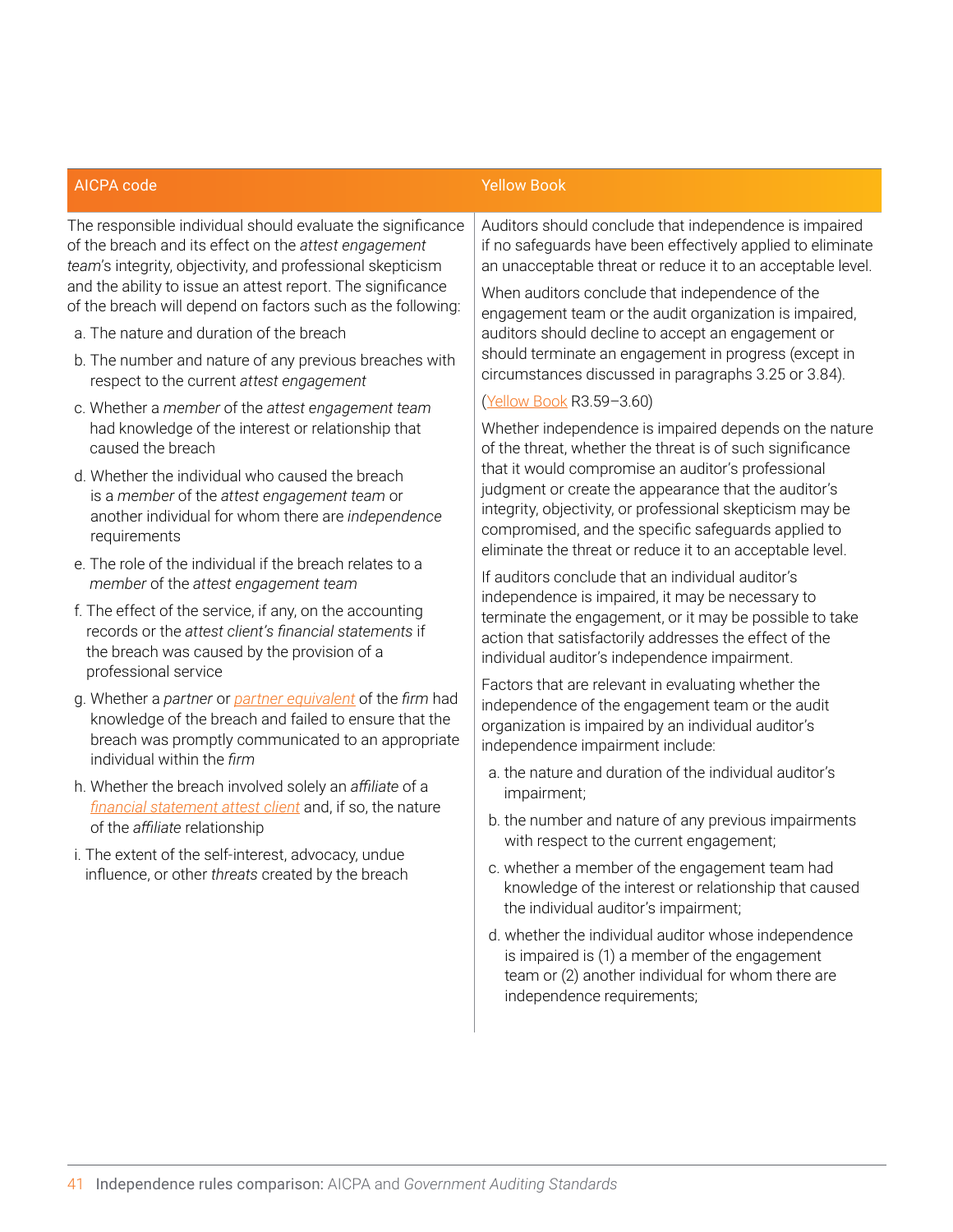#### AICPA code Yellow Book

Depending upon the significance of the breach, it may be necessary to terminate the *attest engagement* or it may be possible to take action that satisfactorily addresses the consequences of the breach. Certain breaches described in this interpretation cannot be addressed by the provisions of this interpretation. For all other breaches, the responsible individual should determine whether satisfactory action can be taken and is appropriate in the circumstances. In making this determination, the responsible individual should exercise professional judgment and take into account whether a reasonable and informed third party, weighing the significance of the breach, the action to be taken, and all the specific facts and circumstances available to the *member* at that time, would likely conclude that the *attest engagement team*'s integrity, objectivity, and professional skepticism would be compromised and therefore whether *independence* is *impaired*.

Examples of actions that the responsible individual may consider include the following:

- a. Removing the relevant individual from the *attest engagement team*
- b. Conducting an additional review of the affected attest work or re-performing that work to the extent necessary; in either case, using different personnel
- c. Recommending that the *attest client* engage another *firm* to review or re-perform the affected attest work to the extent necessary
- d. Engaging another *firm* to evaluate the results of the nonattest service or having another *firm* re-perform the nonattest service to the extent necessary to enable it to take responsibility for the service if the breach relates to a nonattest service that affects the accounting records or an amount that is recorded in the *financial statements*

- e. the role of the individual auditor on the engagement team whose independence is impaired;
- f. the effect of the service, if any, on the accounting records or audited entity's financial statements if the individual auditor's impairment was caused by the provision of a nonaudit service;
- g. whether a partner or director of the audit organization had knowledge of the individual auditor's impairment and failed to ensure that the individual auditor's impairment was promptly communicated to an appropriate individual within the audit organization; and
- h. the extent of the self-interest, undue influence, or other threats created by the individual auditor's impairment.

#### [\(Yellow Book](https://www.gao.gov/yellowbook) A3.61–3.63)

#### Potential impairments relating to previously issued reports

If auditors initially identify a threat to independence after the audit report is issued, auditors should evaluate the threat's effect on the engagement and on generally accepted government auditing standards (GAGAS) compliance. If the auditors determine that the newly identified threat's effect on the engagement would have resulted in the audit report being different from the report issued had the auditors been aware of it, they should communicate in the same manner as that used to originally distribute the report to those charged with governance, the appropriate officials of the audited entity, the appropriate officials of the audit organization requiring or arranging for the engagements, and other known users, so that they do not continue to rely on findings or conclusions that were affected by the threat to independence. If auditors previously posted the report to their publicly accessible website, they should remove the report and post a public notification that the report was removed. The auditors should then determine whether to perform the additional engagement work necessary to reissue the report, including any revised findings or conclusions, or to repost the original report if the additional engagement work does not result in a change in findings or conclusions.

([Yellow Book](https://www.gao.gov/yellowbook) R3.34)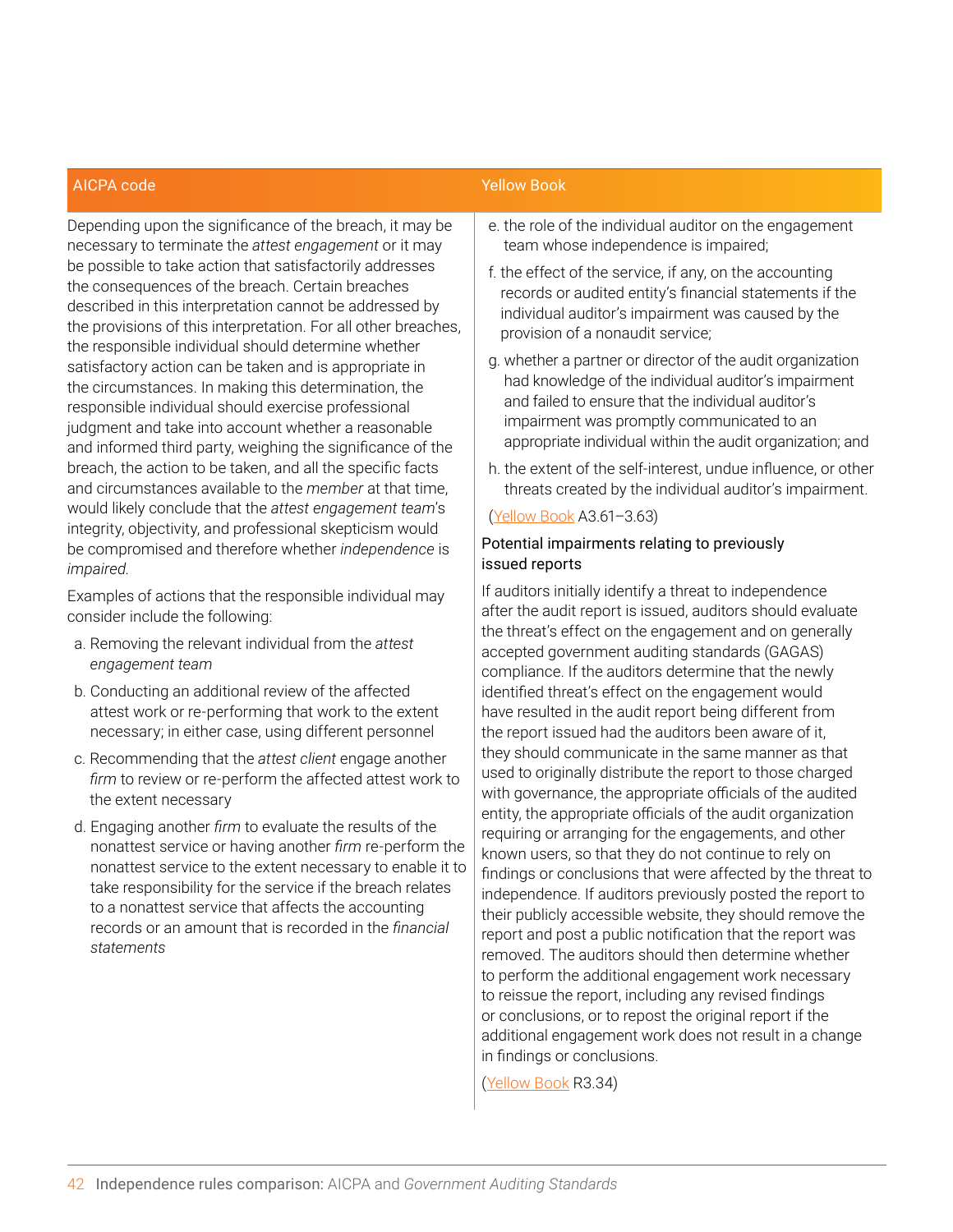#### AICPA code Xellow Book (2009) AICPA code

**Exceptions** 

If the responsible individual determines that action cannot be taken to satisfactorily address the consequences of the breach, the responsible individual should inform *those charged with governance* as soon as practicable and take the steps necessary to terminate the *attest engagement* in compliance with any applicable legal or regulatory requirements relevant to terminating the *attest engagement*. Where termination is not permitted by law or regulation, the responsible individual should comply with any reporting or disclosure requirements.

If the responsible individual determines that action can be taken to satisfactorily address the consequences of the breach, the responsible individual should discuss the breach and the action taken or proposed to be taken with *those charged with governance* as soon as practicable, unless *those charged with governance* have specified an alternative timing for reporting less significant breaches. The matters to be discussed should include the following:

- a. The significance of the breach, including its nature and duration
- b. How the breach occurred and how it was identified
- c. The action taken or proposed to be taken and the responsible individual's rationale for how the action will satisfactorily address the consequences of the breach and enable the *firm* to issue the attest report
- d. The conclusion that, in the responsible individual's professional judgment, the integrity, objectivity, and professional skepticism of the *attest engagement team* has not been compromised and the rationale for that conclusion
- e. Any steps that the responsible individual has taken or proposes to take to reduce or avoid the risk of further breaches occurring

Auditors in government sometimes work under conditions that impair independence. An example of such a circumstance is a threat created by a statutory requirement for auditors to serve in official roles that conflict with the independence requirements of this section, such as a law that requires an auditor to serve as a voting member of an entity's management committee or board of directors, for which there are no safeguards to eliminate or reduce the threats to an acceptable level. Paragraph 2.17b provides standard language for modified GAGAS compliance statements for auditors who experience such impairments. Determining how to modify the GAGAS compliance statement in these circumstances is a matter of professional judgment.

#### ([Yellow Book](https://www.gao.gov/yellowbook) A3.25)

Auditors in a government entity may be required to provide a nonaudit service that impairs the auditors' independence with respect to a required engagement. If, because of constitutional or statutory requirements over which they have no control, the auditors can neither implement safeguards to reduce the resulting threat to an acceptable level nor decline to provide or terminate a nonaudit service that is incompatible with engagement responsibilities, auditors should disclose the nature of the threat that could not be eliminated or reduced to an acceptable level and modify the GAGAS compliance statement as discussed in paragraph 2.17b accordingly. Determining how to modify the GAGAS compliance statement in these circumstances is a matter of professional judgment.

([Yellow Book](https://www.gao.gov/yellowbook) R3.84)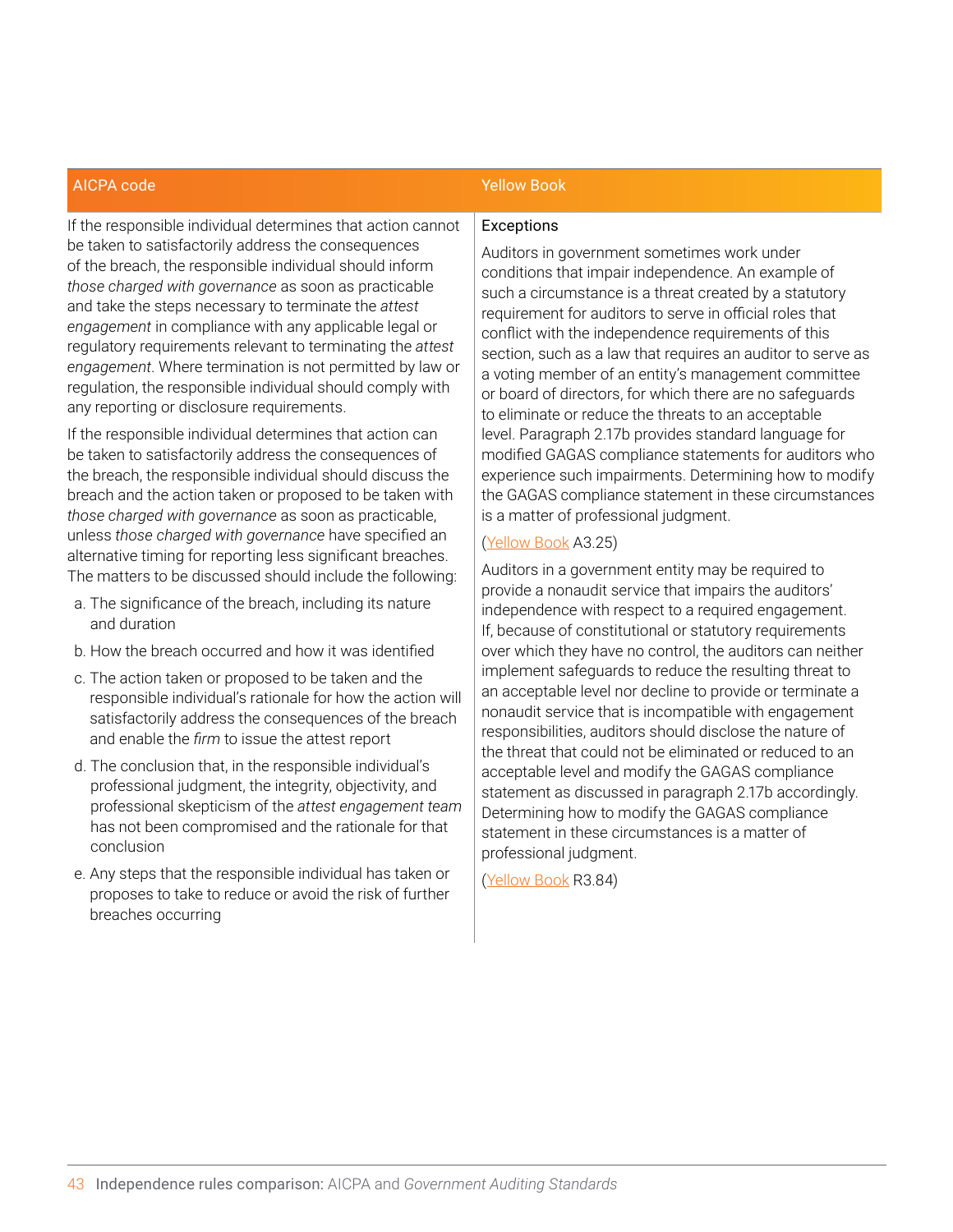#### AICPA code XVIII Alternative Contract Contract Contract Contract Contract Contract Contract Contract Contract Contract Contract Contract Contract Contract Contract Contract Contract Contract Contract Contract Contract Cont

The responsible individual should communicate in writing with *those charged with governance* all matters discussed in accordance with the paragraph above and obtain the concurrence of *those charged with governance* that action can be, or has been, taken to satisfactorily address the consequences of the breach. The communication shall include a description of the *firm*'s policies and procedures relevant to the breach designed to provide it with reasonable assurance that *independence* is maintained and any steps that the *firm* has taken, or proposes to take, to reduce or avoid the risk of further breaches occurring. If *those charged with governance* do not concur that the action satisfactorily addresses the consequences of the breach, the responsible individual should take the steps necessary to terminate the *attest engagement*, where permitted by law or regulation, in compliance with any applicable legal or regulatory requirements relevant to terminating the *attest engagement*. Where termination is not permitted by law or regulation, the responsible individual should comply with any reporting or disclosure requirements.

#### Breaches relating to previously issued reports

If the breach occurred prior to the issuance of the previous attest report, the responsible individual should comply with this section in evaluating the significance of the breach and its effect on the *attest engagement team*'s objectivity, integrity, and professional skepticism and its ability to issue an attest report in the current period. The responsible individual should also consider the effect of the breach, if any, on the *attest engagement team's* integrity, objectivity, and professional skepticism in relation to any previously issued attest reports, and the possibility of withdrawing such attest reports in accordance with professional standards, and discuss the matter with *those charged with governance*.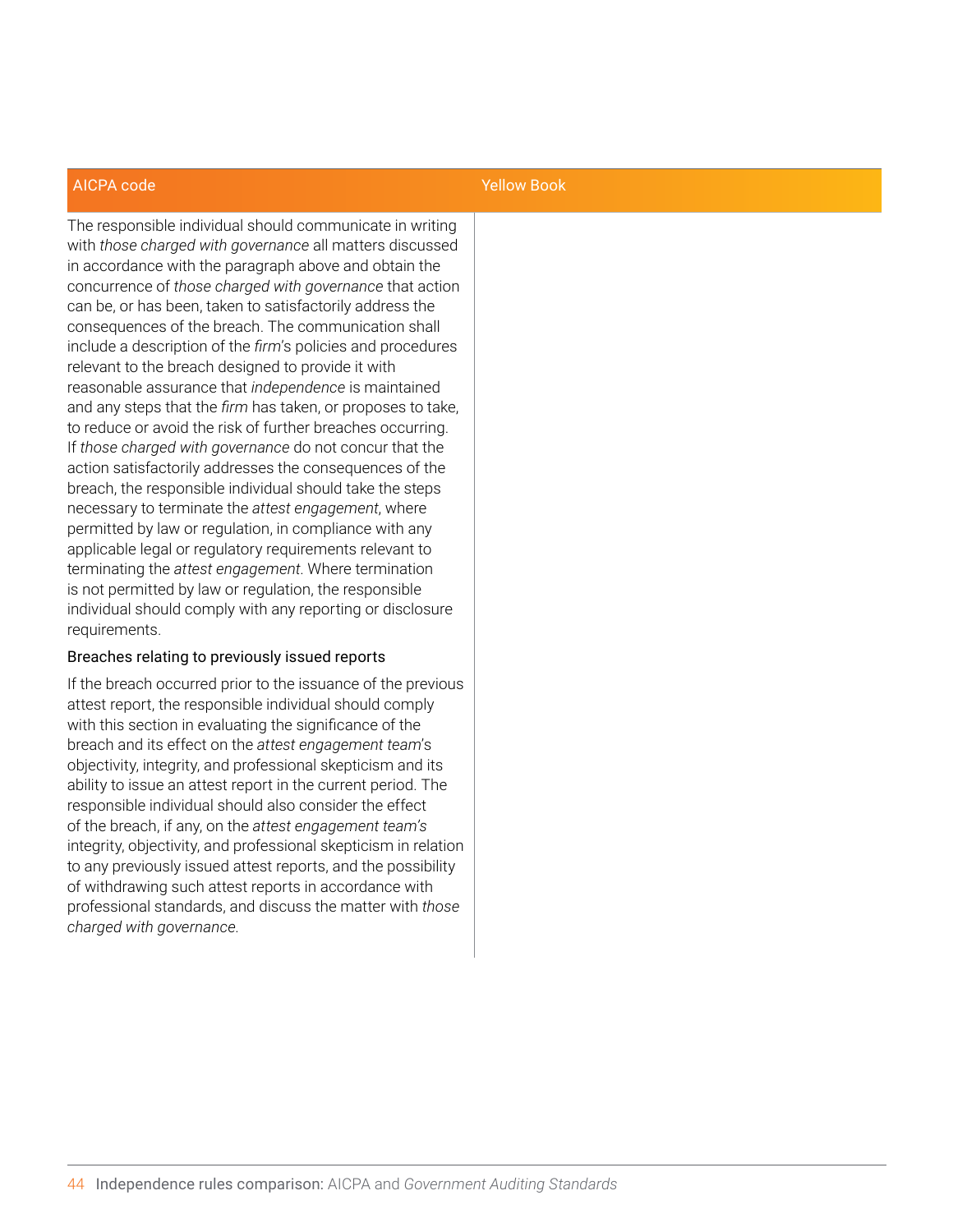#### AICPA code XVIII Alternative Contract Contract Contract Contract Contract Contract Contract Contract Contract Contract Contract Contract Contract Contract Contract Contract Contract Contract Contract Contract Contract Cont

#### Documentation

The responsible individual should document the breach, the action taken, key decisions made, and all the matters discussed with *those charged with governanc*e and any discussions with a professional body, relevant regulator, or oversight authority. When the *firm* continues with the *attest engagement*, the matters to be documented should also include the conclusion that, in the responsible individual's professional judgment, the integrity, objectivity and professional skepticism of the *attest engagement team* have not been compromised and the rationale for why the action taken satisfactorily addressed the consequences of the breach such that the *firm* could issue an attest report. Failure to prepare the required documentation does not *impair independence* provided the *member* can demonstrate the *member* satisfactorily addressed the consequences of the breach and discussed the breach, the action taken, and key decisions made with *those charged with governance*, and as applicable, a professional body, relevant regulator or oversight authority. However, failure to prepare the required documentation would be considered a violation of the "Compliance With Standards Rule."

(ET sec. [1.298](http://pub.aicpa.org/codeofconduct/resourceseamlesslogin.aspx?prod=ethics&tdoc=et-cod&tptr=et-cod1.298))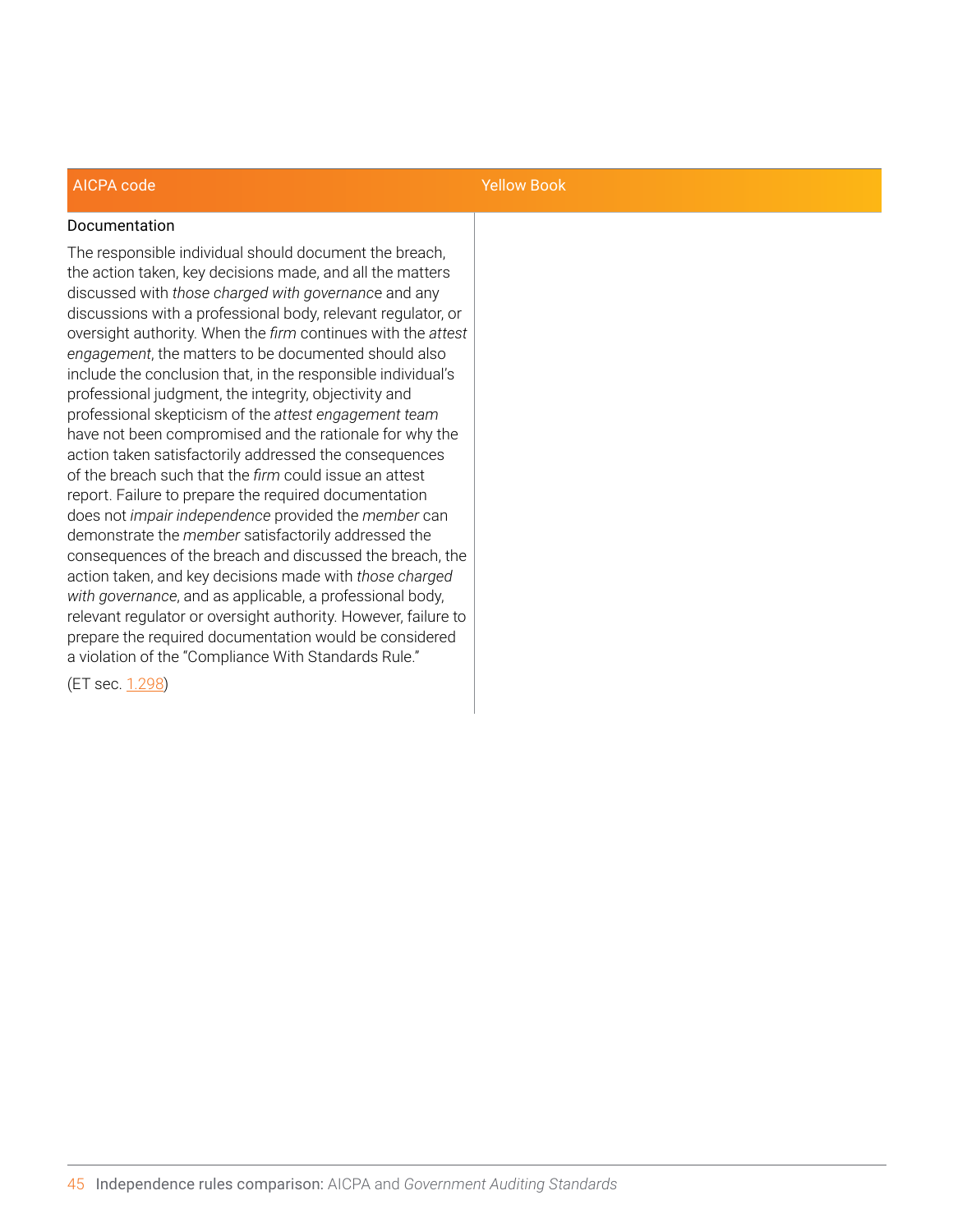For information about obtaining permission to use this material other than for personal use, please email [mary.walter@aicpa-cima.com.](mailto:mary.walter%40aicpa-cima.com?subject=) All other rights are hereby expressly reserved. The information provided in this publication is general and may not apply in a specific situation. Legal advice should always be sought before taking any legal action based on the information provided. Although the information provided is believed to be correct as of the publication date, be advised that this is a developing area. The Association, AICPA, and CIMA cannot accept responsibility for the consequences of its use for other purposes or other contexts.

The information and any opinions expressed in this material do not represent official pronouncements of or on behalf of the AICPA, CIMA, or the Association of International Certified Professional Accountants. This material is offered with the understanding that it does not constitute legal, accounting, or other professional services or advice. If legal advice or other expert assistance is required, the services of a competent professional should be sought.

The information contained herein is provided to assist the reader in developing a general understanding of the topics discussed but no attempt has been made to cover the subjects or issues exhaustively. While every attempt to verify the timeliness and accuracy of the information herein as of the date of issuance has been made, no guarantee is or can be given regarding the applicability of the information found within to any given set of facts and circumstances.